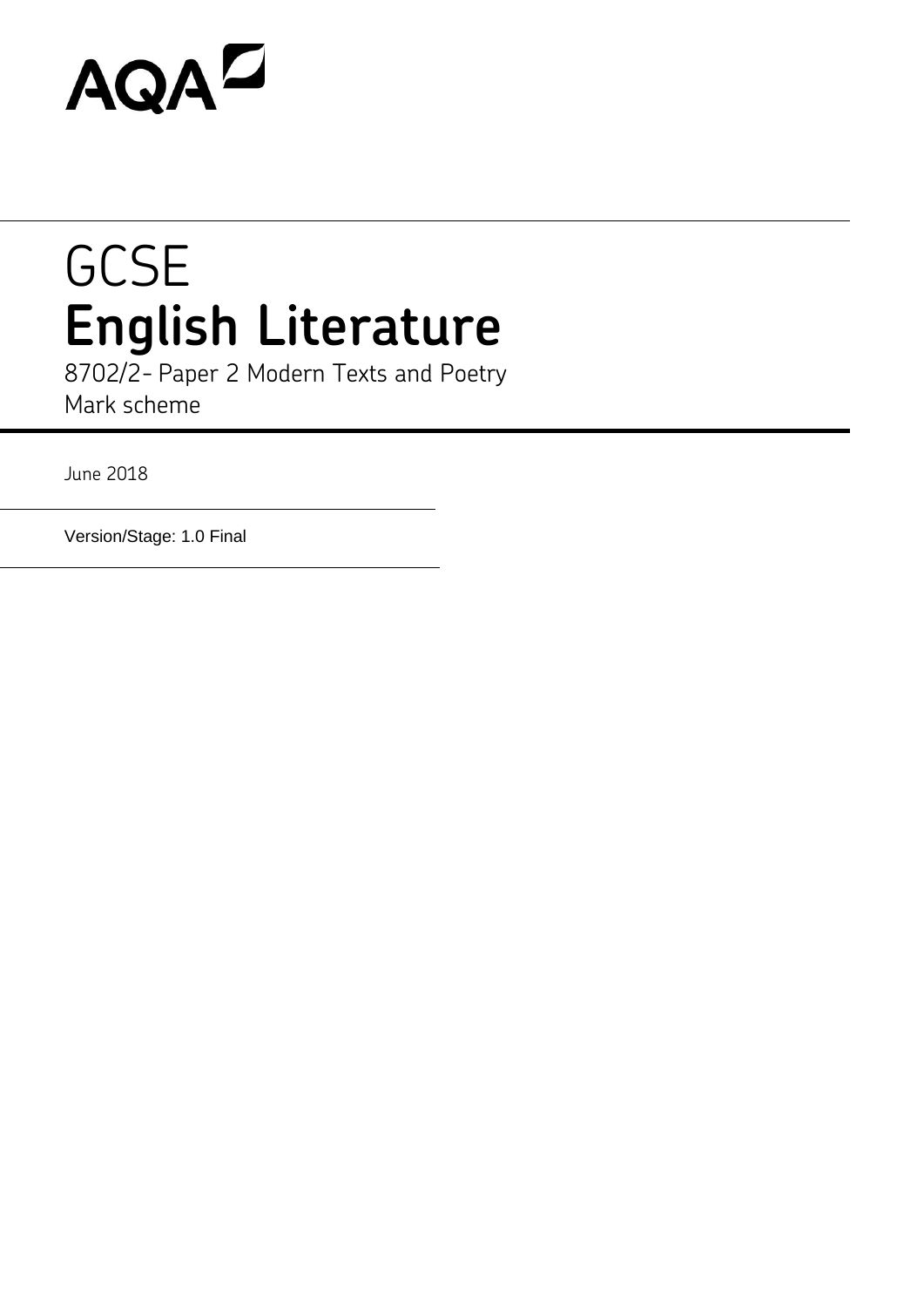Mark schemes are prepared by the Lead Assessment Writer and considered, together with the relevant questions, by a panel of subject teachers. This mark scheme includes any amendments made at the standardisation events which all associates participate in and is the scheme which was used by them in this examination. The standardisation process ensures that the mark scheme covers the students' responses to questions and that every associate understands and applies it in the same correct way. As preparation for standardisation each associate analyses a number of students' scripts. Alternative answers not already covered by the mark scheme are discussed and legislated for. If, after the standardisation process, associates encounter unusual answers which have not been raised they are required to refer these to the Lead Assessment Writer.

It must be stressed that a mark scheme is a working document, in many cases further developed and expanded on the basis of students' reactions to a particular paper. Assumptions about future mark schemes on the basis of one year's document should be avoided; whilst the guiding principles of assessment remain constant, details will change, depending on the content of a particular examination paper.

Further copies of this mark scheme are available from aqa.org.uk

Copyright © 2018 AQA and its licensors. All rights reserved.

Copyright © 2016 AQA and its licensors. Air rights reserved.<br>AQA retains the copyright on all its publications. However, registered schools/colleges for AQA are permitted to copy material from this booklet for their own internal use, with the following important exception: AQA cannot give permission to schools/colleges to photocopy any material that is acknowledged to a third party even for internal use within the centre.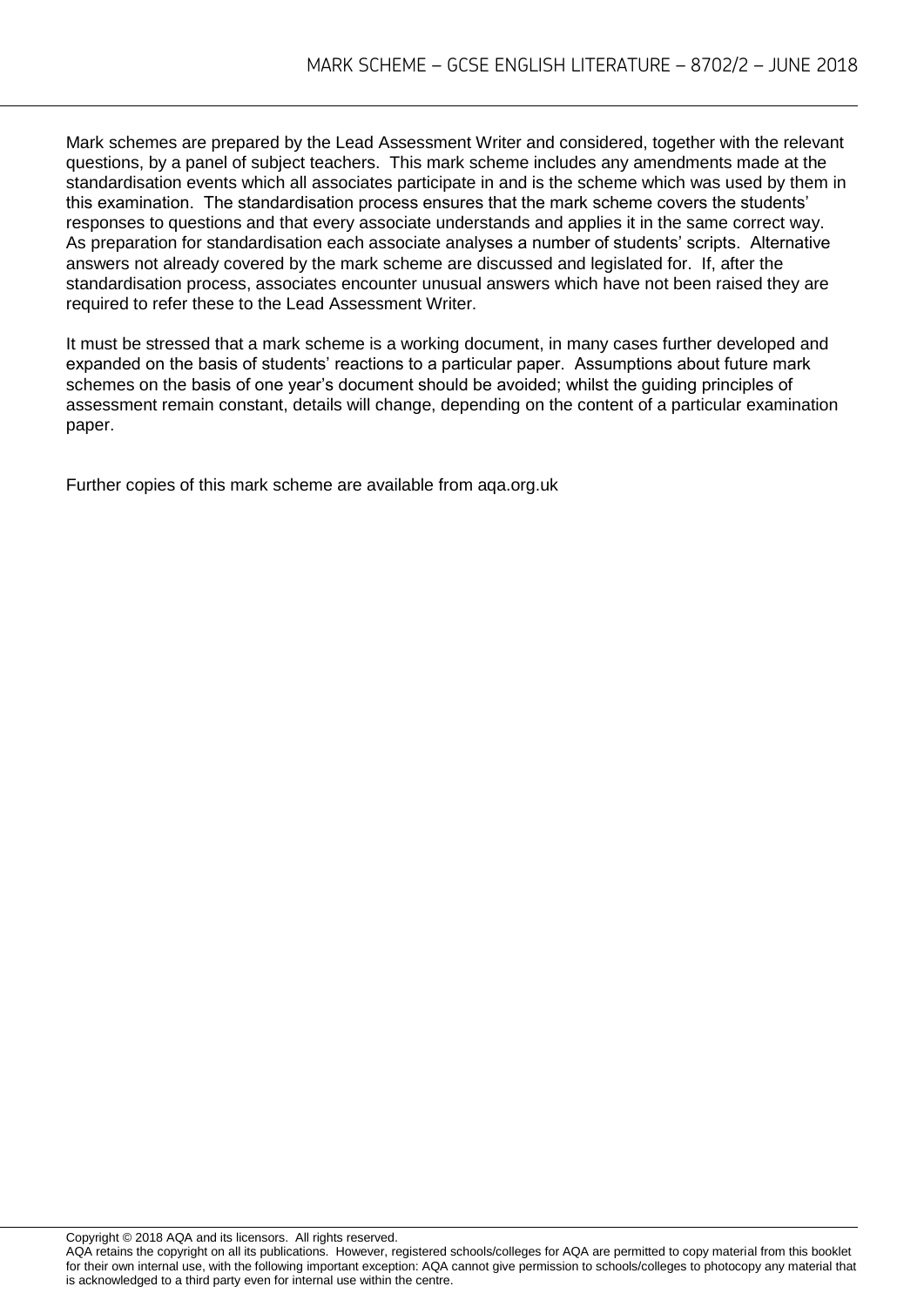# **Statement of importance**

GCSE English Literature is the study of how writers communicate their ideas about the world, and how readers might respond to these ideas. It aims to develop a critical understanding of the ways in which literary texts are a reflection of, and exploration of, the human condition, the study of which develops empathic understanding of human nature. High-quality English literature is writing which displays recognisable literary qualities and, although shaped by particular contexts, transcends them and speaks about the universality of the human condition. GCSE English Literature aims to enable students to appreciate these qualities, developing and presenting informed, critical responses to the ideas in literary texts and the ways writers present these ideas. It aims to enable students to make links between a variety of written texts and between the text and the context within which it was shaped.

#### **Principles of mark scheme construction**

Each mark scheme is driven by the task and by the statement of importance about GCSE English Literature. It aims to do two things:

- to describe typical features of response in order to decide on a mark
- to identify typical features of proficiency in order to aid discrimination between levels of performance.

Each long form answer mark scheme is constructed using six levels. This is to reflect the ability level of the whole cohort. There are four or five marks within each level to allow for levels of proficiency and to allow for discrimination between levels of cognitive ability across the whole cohort.

Each mark scheme places assessment objectives AO1 and AO2 as the key skills. This is driven by the statement of importance of the subject, in that the study of great literary texts is the study of the interrelationship between the reader and the writer of the text and that the communication and reception of these ideas is an inherent feature of English literature. It is also driven by the acknowledgement that GCSE English Literature assesses cognitive levels of ability; the level of response to ideas will have parity with the level of response to the methods of communicating those ideas.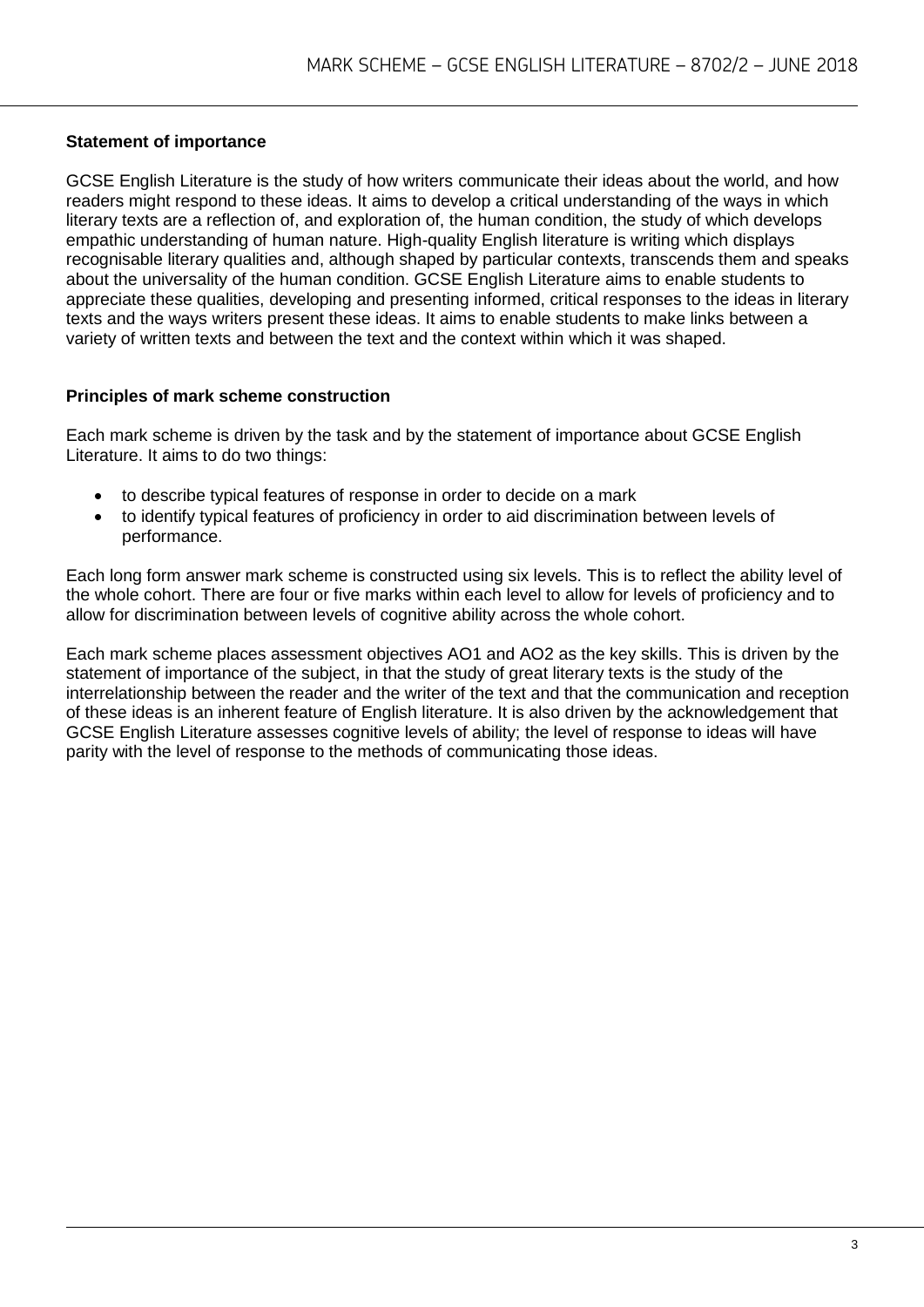#### **How to apply the mark scheme**

The mark scheme is constructed using six levels of attainment that span the whole range of ability at GCSE. The descriptors of attainment reference the assessment objectives for that particular question. Examiners are required to use the mark scheme to consider the whole response and decide upon the most appropriate level. The mark scheme provides two descriptors: a description of typical features of a response in each level, and a description of the kinds of skills candidates in that level will be proficient in. This is in order to support examiners in making their judgement of the extent to which the qualities and skills being demonstrated merit a particular level of attainment. As each response being marked is a response to a particular task, examiners are assessing the extent to which the candidate has responded to the task, and also the level of skill that the candidate has demonstrated.

Each level has four or five marks available and four or five skills descriptors. Fair application of the mark scheme to all candidates is driven by the descriptors in the mark scheme, and therefore examiners are required to make a judgement about the extent to which a candidate achieves every descriptor in that particular level in order to warrant a mark at the top of that level. If a candidate achieves everything in a level, they should be awarded the mark at the top of that level.

Since answers will rarely match a descriptor in all respects, examiners must allow good performance in some aspects to compensate for shortcomings in other respects. Consequently, the level is determined by the 'best fit' rather than requiring every element of the descriptor to be matched. Examiners should aim to use the full range of levels and marks, taking into account the standard that can reasonably be expected of candidates after one or two years of study on the GCSE course and in the time available in the examination.

If a candidate does not address a particular defining feature of a task, examiners are required to make a judgement about the extent to which other skills can place the response in a particular level, and where the response should be placed.

#### **Step 1 Determine a level**

Start at the lowest level of the mark scheme and use it as a ladder to see whether the answer meets the descriptor for that level. The descriptor for the level indicates the different qualities that might be seen in the student's answer for that level. If it meets the lowest level then go to the next one and decide if it meets this level, and so on, until you have a match between the level descriptor and the answer. With practice and familiarity you will find that for better answers you will be able to quickly skip through the lower levels of the mark scheme.

When assigning a level you should look at the overall quality of the answer and not look to pick holes in small and specific parts of the answer where the student has not performed quite as well as the rest. If the answer covers different aspects of different levels of the mark scheme you should use a best fit approach for defining the level and then use the variability of the response to help decide the mark within the level; i.e. if the response is predominantly level 3 with a small amount of level 4 material it would be placed in level 3 but be awarded a mark near the top of the level because of the level 4 content.

#### **Step 2 Determine a mark**

Once you have assigned a level you need to decide on the mark. The descriptors on how to allocate marks can help with this. The exemplar materials used during standardisation will also help. There will be an answer in the standardising materials which will correspond with each level of the mark scheme. This answer will have been awarded a mark by the Lead Examiner. You can compare the student's answer with the example to determine if it is of the same standard, better or worse than the example.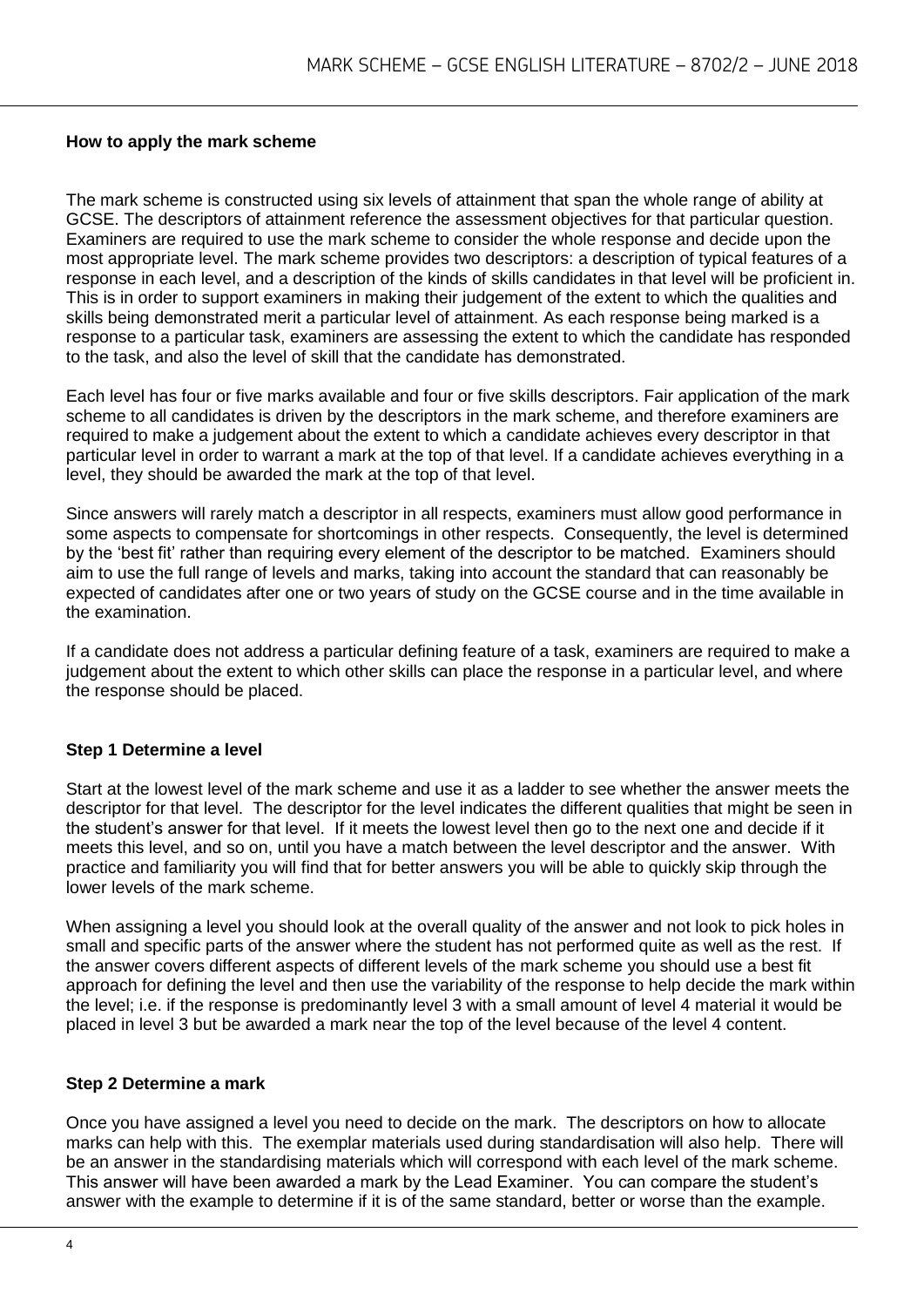You can then use this to allocate a mark for the answer based on the Lead Examiner's mark on the example.

You may well need to read back through the answer as you apply the mark scheme to clarify points and assure yourself that the level and the mark are appropriate.

Indicative content in the mark scheme is provided as a guide for examiners. It is not intended to be exhaustive and you must credit other valid points. Students do not have to cover all of the points mentioned in the indicative content to reach the highest level of the mark scheme.

An answer which contains nothing of relevance to the question must be awarded no marks.

#### **Rubric infringements**

GCSE English Literature is a skills-based subject and, as such, best-fit is the most appropriate means by which the candidature can be fairly and equitably rewarded for their achievements at the end of their course of study. However, a mark scheme also has the function of assessing the extent to which each response meets the requirements of the relevant elements of the particular specification.

Therefore, where a response is judged *not* to have addressed a defining feature of a particular task, such as:

Paper 1 Section A response to extract and whole text

Paper 1 Section B response to extract and whole text

Paper 2 Section B response to named poem and one other from the named cluster

then this would be classed as a rubric infringement and could, as referenced in the mark scheme, be 'capped' at the top of level 2. Cases of rubric infringement will always be referred to a senior associate who will review the response in order to make a judgement about the totality of the response and therefore the validity of cap application.

#### **Supporting documentation**

Standardising scripts would provide exemplification of attainment in order to guide examiners towards the process of discerning between levels of attainment and to aid judgement about the positioning of each response in terms of a final mark.

Exemplification documents, including indicative content, definitions of key descriptors in the mark scheme and exemplification of these descriptors, provide more detailed guidance to examiners on how to judge the relative qualities and skills being demonstrated by each candidate.

#### **Defining context (AO3)**

AO3 is the understanding of the relationship between the ideas in the text and the contexts of the text. The range of contexts and relationships that is most relevant as part of AO3 will depend on the text, the author and the task. In teaching and assessing AO3, teachers and students can consider context in a flexible way, depending on the text itself and whichever contexts are the most relevant for that particular text. These contexts may relate to the relationship between the text and the context in which it was written. However, the contexts may also relate to the context within which the text is set: location, social structures and features, cultural contexts, and periods in time. Context, where relevant, may also apply to literary contexts such as genres, and also the contexts in which texts are engaged with by different audiences, taking the reader outside the text in order to inform understanding of the meanings being conveyed. Acknowledgement of the universality of a literary text is an integral part of relating to it contextually.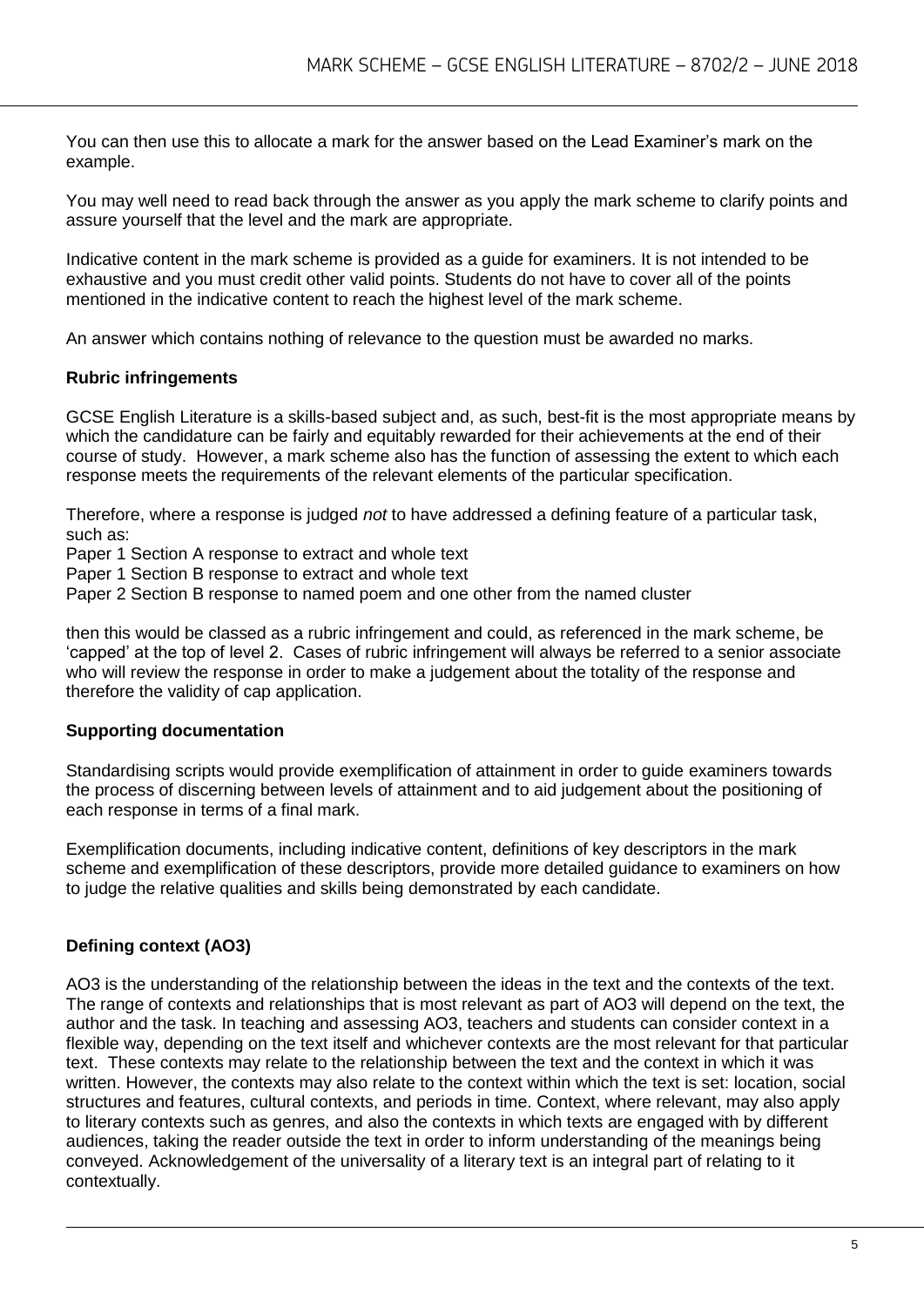Context is assessed throughout the paper. The strand in the mark scheme related to AO3 references 'ideas/perspectives/contextual factors'. However, if a question requires a student to think about the text in its context, this is also reflected inherently through the response to task.

# **Assessment objectives (AOs)**

| <b>AO1</b>      | Read, understand and respond to texts.                                                                                                             |  |  |
|-----------------|----------------------------------------------------------------------------------------------------------------------------------------------------|--|--|
|                 | Students should be able to:                                                                                                                        |  |  |
|                 | maintain a critical style and develop an informed personal<br>response                                                                             |  |  |
|                 | use textual references, including quotations, to support and illustrate<br>interpretations.                                                        |  |  |
| AO <sub>2</sub> | Analyse the language, form and structure used by a writer to create meanings<br>and effects, using relevant subject terminology where appropriate. |  |  |
| AO3             | Show understanding of the relationships between texts and the contexts in<br>which they were written.                                              |  |  |
| AO4             | Use a range of vocabulary and sentence structures for clarity, purpose and<br>effect, with accurate spelling and punctuation.                      |  |  |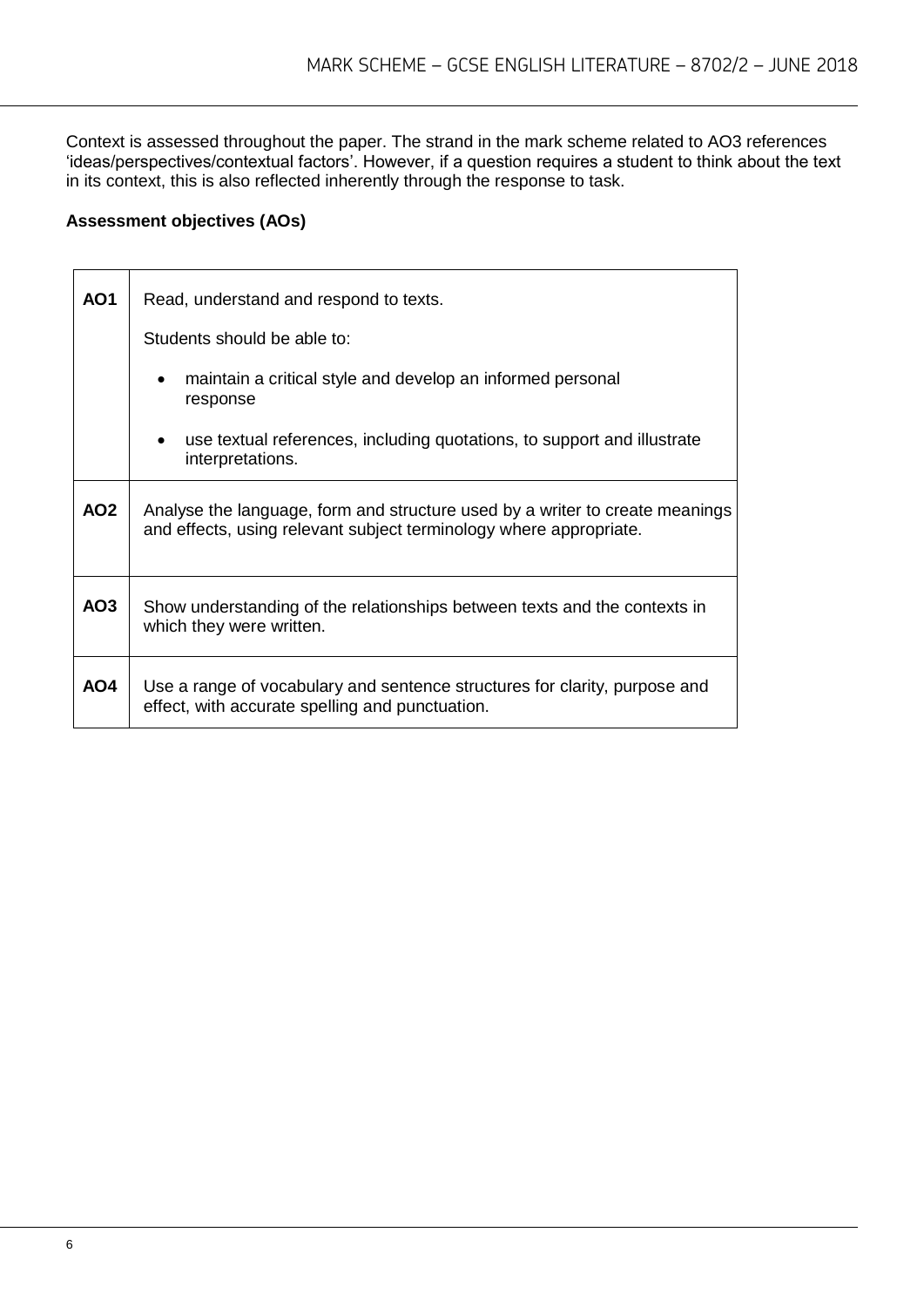# **Assessment of AO4**

AO4 will be assessed on **Section A** only. The performance descriptors are provided below.

| <b>Performance descriptor</b>                                                                                                                                                                                                                                               | <b>Marks awarded</b> |
|-----------------------------------------------------------------------------------------------------------------------------------------------------------------------------------------------------------------------------------------------------------------------------|----------------------|
| <b>High performance:</b><br>In the context of the level of demand of the question, learners spell<br>and punctuate with consistent accuracy, and consistently use<br>vocabulary and sentence structures to achieve effective control of<br>meaning.                         | 4 marks              |
| Intermediate performance:<br>In the context of the level of demand of the question, learners spell<br>and punctuate with considerable accuracy, and use a considerable<br>range of vocabulary and sentence structures to achieve general<br>control of meaning.             | 2-3 marks            |
| <b>Threshold performance:</b><br>In the context of the level of demand of the question, learners spell<br>and punctuate with reasonable accuracy, and use a reasonable range<br>of vocabulary and sentence structures; any errors do not hinder<br>meaning in the response. | 1 mark               |

Where a candidate writes nothing or fails to meet threshold performance they should receive 0 marks.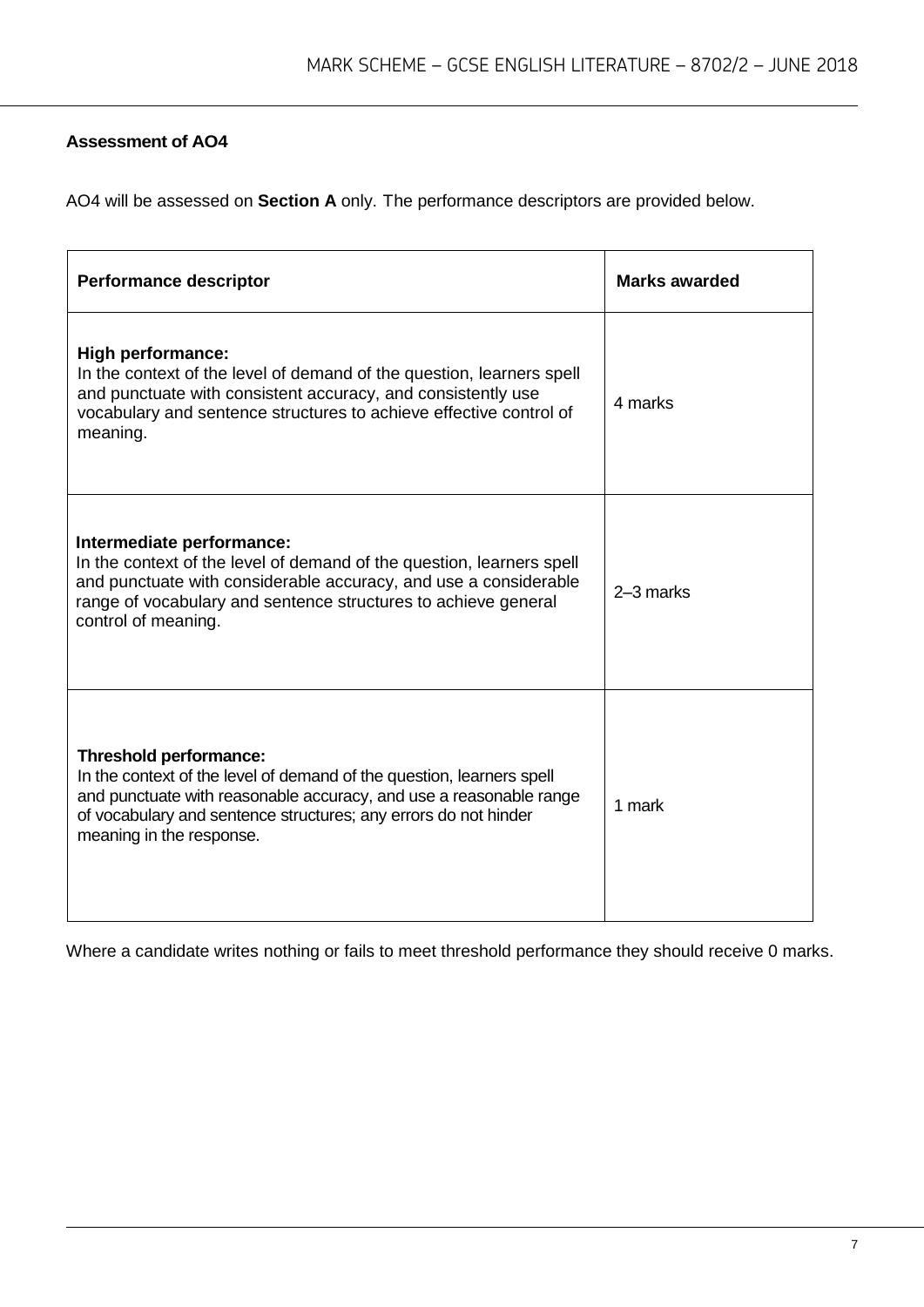# **Section A: Modern texts Questions 1–24 (30 marks – AO1=12, AO2=12, AO3=6)**

| <b>Mark</b>                                                             | <b>AO</b>       | <b>Typical features</b>                                                                                                                                                                              | How to arrive at a mark                                                                                                                                                                                                                                                                                                                                                                                                                                                     |
|-------------------------------------------------------------------------|-----------------|------------------------------------------------------------------------------------------------------------------------------------------------------------------------------------------------------|-----------------------------------------------------------------------------------------------------------------------------------------------------------------------------------------------------------------------------------------------------------------------------------------------------------------------------------------------------------------------------------------------------------------------------------------------------------------------------|
| Level 6<br>Convincing,<br>critical<br>analysis and<br>exploration       | AO <sub>1</sub> | Critical, exploratory, conceptualised response<br>$\bullet$<br>to task and whole text<br>Judicious use of precise references to support<br>interpretation(s)                                         | At the top of the level, a candidate's response is likely to be a critical,<br>exploratory, well-structured argument. It takes a conceptualised approach to<br>the full task supported by a range of judicious references. There will be a<br>fine-grained and insightful analysis of language and form and structure<br>supported by judicious use of subject terminology. Convincing exploration of<br>one or more ideas/perspectives/contextual factors/interpretations. |
| 26-30 marks                                                             | AO <sub>2</sub> | Analysis of writer's methods with subject<br>$\bullet$<br>terminology used judiciously<br>Exploration of effects of writer's methods to<br>create meanings                                           |                                                                                                                                                                                                                                                                                                                                                                                                                                                                             |
|                                                                         | AO <sub>3</sub> | Exploration of ideas/perspectives/contextual<br>$\bullet$<br>factors shown by specific, detailed links<br>between context/text/task                                                                  | At the bottom of the level, a candidate will have Level 5 and be starting to<br>demonstrate elements of exploratory thought and/or analysis of writer's<br>methods and /or contexts.                                                                                                                                                                                                                                                                                        |
| Level 5<br>Thoughtful,<br>developed<br>consideration<br>$21 - 25$ marks | AO <sub>1</sub> | Thoughtful, developed response to task and<br>$\bullet$<br>whole text<br>Apt references integrated into interpretation(s)                                                                            | At the top of the level, a candidate's response is likely to be thoughtful,<br>detailed and developed. It takes a considered approach to the full task with<br>references integrated into interpretation; there will be a detailed examination<br>of the effects of language and/or structure and/or form supported by apt use                                                                                                                                              |
|                                                                         | AO <sub>2</sub> | Examination of writer's methods with subject<br>$\bullet$<br>terminology used effectively to support<br>consideration of methods<br>Examination of effects of writer's methods to<br>create meanings | of subject terminology. Examination of ideas/perspectives/contextual<br>factors, possibly including alternative interpretations/deeper meanings.                                                                                                                                                                                                                                                                                                                            |
|                                                                         | AO <sub>3</sub> | Thoughtful consideration of<br>ideas/perspectives/contextual factors shown<br>by examination of detailed links between<br>context/text/task                                                          | At the bottom of the level, a candidate will have Level 4 and be starting to<br>demonstrate elements of thoughtful consideration and/or examination of<br>writer's methods and/or contexts.                                                                                                                                                                                                                                                                                 |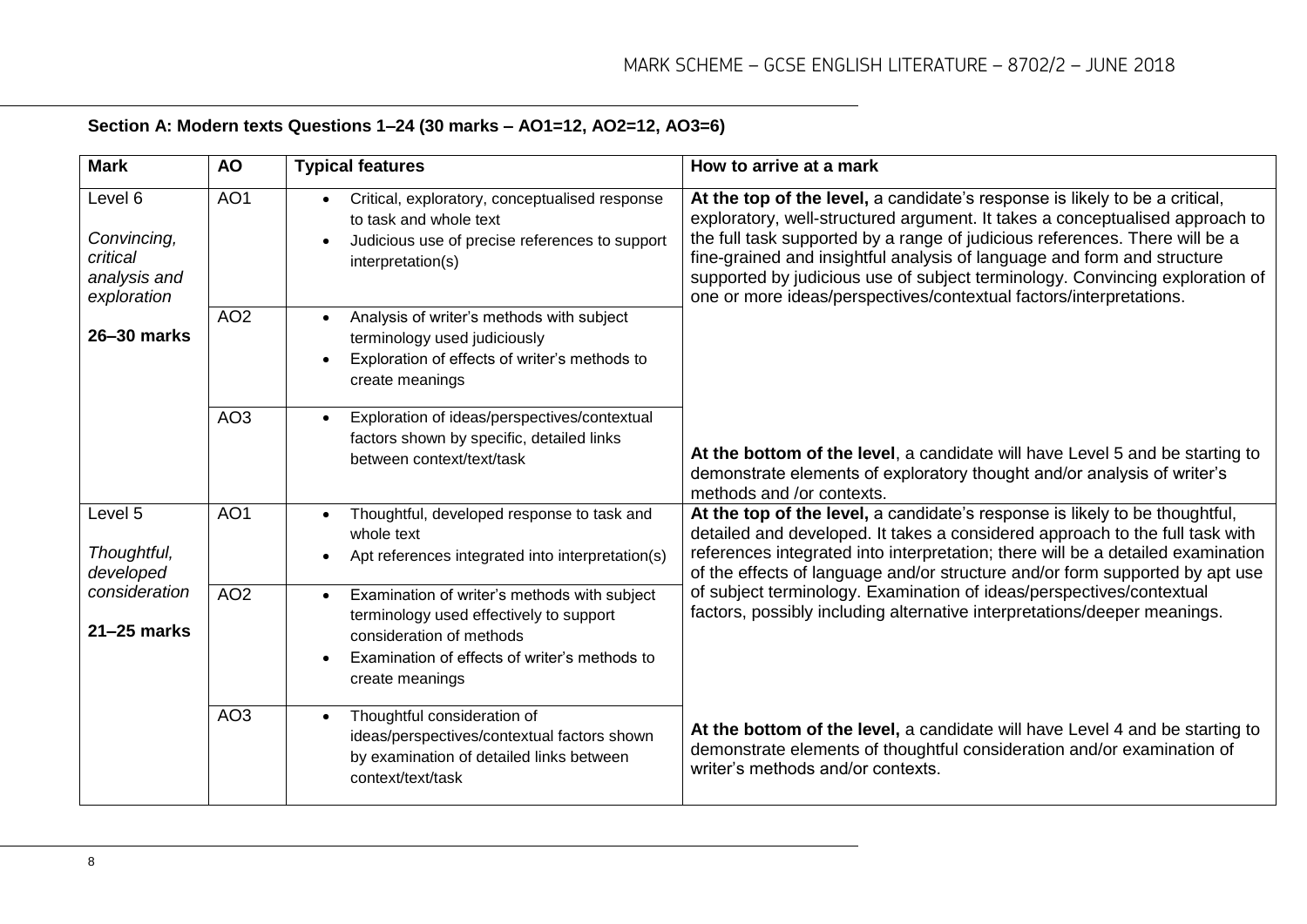| Level 4<br>Clear<br>understanding               | AO <sub>1</sub> | Clear, explained response to task and<br>$\bullet$<br>whole text<br>Effective use of references to support<br>explanation                                                                            | At the top of the level, a candidate's response is likely to be clear,<br>sustained and consistent. It takes a focused response to the full task which<br>demonstrates clear understanding. It uses a range of references effectively<br>to illustrate and justify explanation; there will be clear explanation of the<br>effects of a range of writer's methods supported by appropriate use of |
|-------------------------------------------------|-----------------|------------------------------------------------------------------------------------------------------------------------------------------------------------------------------------------------------|--------------------------------------------------------------------------------------------------------------------------------------------------------------------------------------------------------------------------------------------------------------------------------------------------------------------------------------------------------------------------------------------------|
| 16-20 marks                                     | AO <sub>2</sub> | Clear explanation of writer's methods<br>$\bullet$<br>with appropriate use of relevant<br>subject terminology<br>Understanding of effects of writer's<br>$\bullet$<br>methods to create meanings     | subject terminology. Clear understanding of ideas/perspectives/contextual<br>factors.                                                                                                                                                                                                                                                                                                            |
|                                                 | AO <sub>3</sub> | Clear understanding of<br>$\bullet$<br>ideas/perspectives/ contextual factors<br>shown by specific links between<br>context/text/task                                                                | At the bottom of the level, a candidate will have Level 3 and be starting to<br>demonstrate elements of understanding and/or explanation of writer's<br>methods and/or contexts.                                                                                                                                                                                                                 |
| Level 3<br>Explained,<br>structured<br>comments | AO <sub>1</sub> | Some explained response to task and<br>$\bullet$<br>whole text<br>References used to support a range of<br>$\bullet$<br>relevant comments                                                            | At the top of the level, a candidate's response is likely to be explanatory in<br>parts. It focuses on the full task with a range of points exemplified by<br>relevant references from the text; there will be identification of effects of a<br>range of writer's methods supported by some relevant terminology.<br>Explanation of some relevant contextual factors.                           |
| $11-15$ marks                                   | AO <sub>2</sub> | Explained/relevant comments on<br>$\bullet$<br>writer's methods with some relevant<br>use of subject terminology<br>Identification of effects of writer's<br>$\bullet$<br>methods to create meanings |                                                                                                                                                                                                                                                                                                                                                                                                  |
|                                                 | AO <sub>3</sub> | Some understanding of implicit ideas/<br>$\bullet$<br>perspectives/contextual factors shown<br>by links between context/text/task                                                                    | At the bottom of the level, a candidate will have Level 2 and be starting to<br>explain and/or make relevant comments on writer's methods and/or<br>contexts.                                                                                                                                                                                                                                    |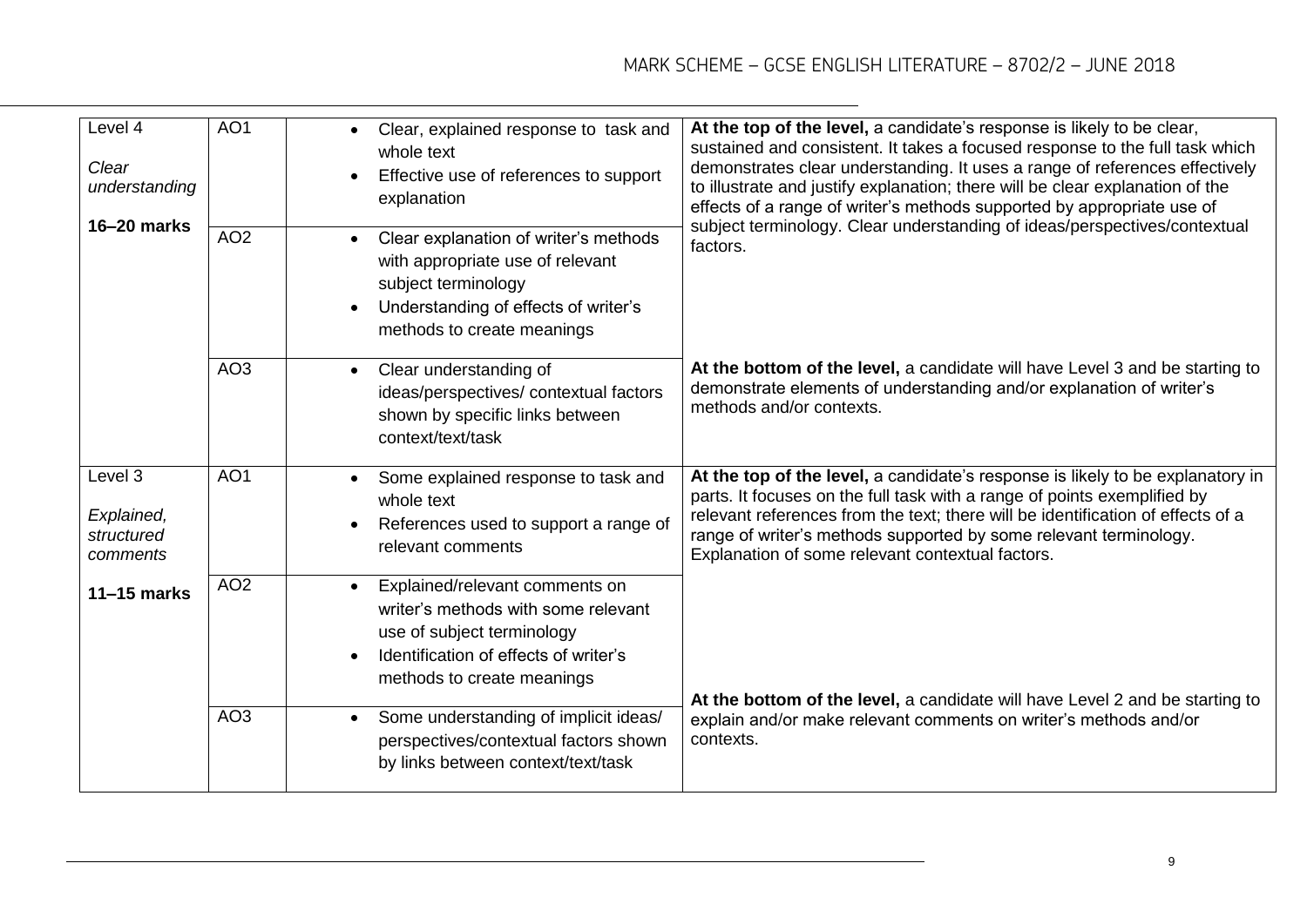| Level <sub>2</sub><br>Supported,<br>relevant<br>comments<br>6-10 marks | AO <sub>1</sub> | Supported response to task and text<br>$\bullet$<br>Comments on references                                | At the top of the level, a candidate's response is likely to be relevant and<br>supported by some explanation. It will include some focus on the task with<br>relevant comments and some supporting references from the text. There will<br>be identification of deliberate choices made by writer with some reference to                                   |
|------------------------------------------------------------------------|-----------------|-----------------------------------------------------------------------------------------------------------|-------------------------------------------------------------------------------------------------------------------------------------------------------------------------------------------------------------------------------------------------------------------------------------------------------------------------------------------------------------|
|                                                                        | AO <sub>2</sub> | Identification of writers' methods<br>$\bullet$<br>Some reference to subject terminology                  | subject terminology. Awareness of some contextual factors.                                                                                                                                                                                                                                                                                                  |
|                                                                        | AO <sub>3</sub> | Some awareness of implicit<br>$\bullet$<br>ideas/contextual factors                                       | At the bottom of the level, a candidate's response will have Level 1 and be<br>starting to focus on the task and/or starting to show awareness of the writer<br>making deliberate choices and/or awareness of contexts.                                                                                                                                     |
| Level 1<br>Simple,<br>explicit<br>comments                             | AO <sub>1</sub> | Simple comments relevant to task and text<br>$\bullet$<br>Reference to relevant details                   | At the top of the level, a candidate's response is likely to be narrative<br>and/or descriptive in approach. It may include awareness of the task and<br>provide appropriate reference to text; there will be simple identification of<br>method with possible reference to subject terminology. Simple<br>comments/responses to context, usually explicit. |
| 1–5 marks                                                              | AO <sub>2</sub> | Awareness of writer making choices<br>$\bullet$<br>Possible reference to subject terminology<br>$\bullet$ |                                                                                                                                                                                                                                                                                                                                                             |
|                                                                        | AO <sub>3</sub> | Simple comment on explicit<br>ideas/contextual factors                                                    | At the bottom of the level, a candidate's response will show some<br>familiarity with the text.                                                                                                                                                                                                                                                             |
| 0 marks                                                                |                 | Nothing worthy of credit/nothing written                                                                  |                                                                                                                                                                                                                                                                                                                                                             |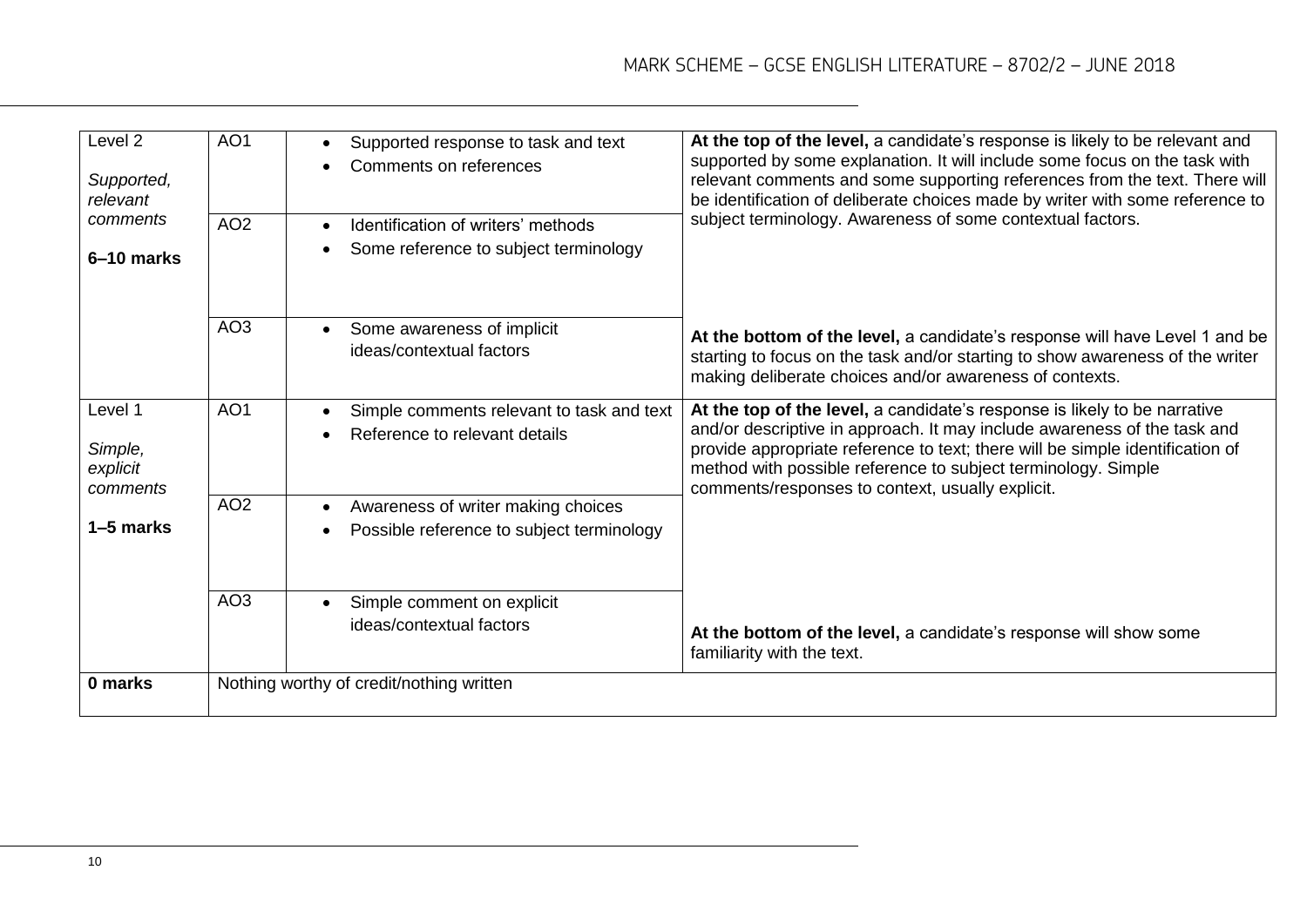# **Section A**

# **JB Priestley:** *An Inspector Calls*

# **Question 1**

How far does Priestley present Eric as a character who changes his attitudes towards himself and others during the play?

#### Write about:

- what Eric says and does throughout the play
- how far Priestley presents Eric as a character who changes his attitudes.

**[30 marks] AO4 [4 marks]**

#### **Indicative content:**

**Examiners are encouraged to reward any valid interpretations. Answers might, however, include some of the following:**

AO1

- Eric's nervousness at the start of the play
- Eric's account of his relationship with Eva in Act Three
- Eric's admission of his stealing from Birling's
- Eric's response to his mother's revelation
- His comments after the Inspector leaves

#### AO2

- presentation of his relationship with his parents
- the revelation of his feelings for and behaviour towards Eva
- presentation of his behaviour after the Inspector's departure
- presentation of his (changing) attitudes

- ideas about his attitudes as the son of a powerful father
- his sense of acceptable male behaviour to women in the period
- how social class affects Eric's relationship with women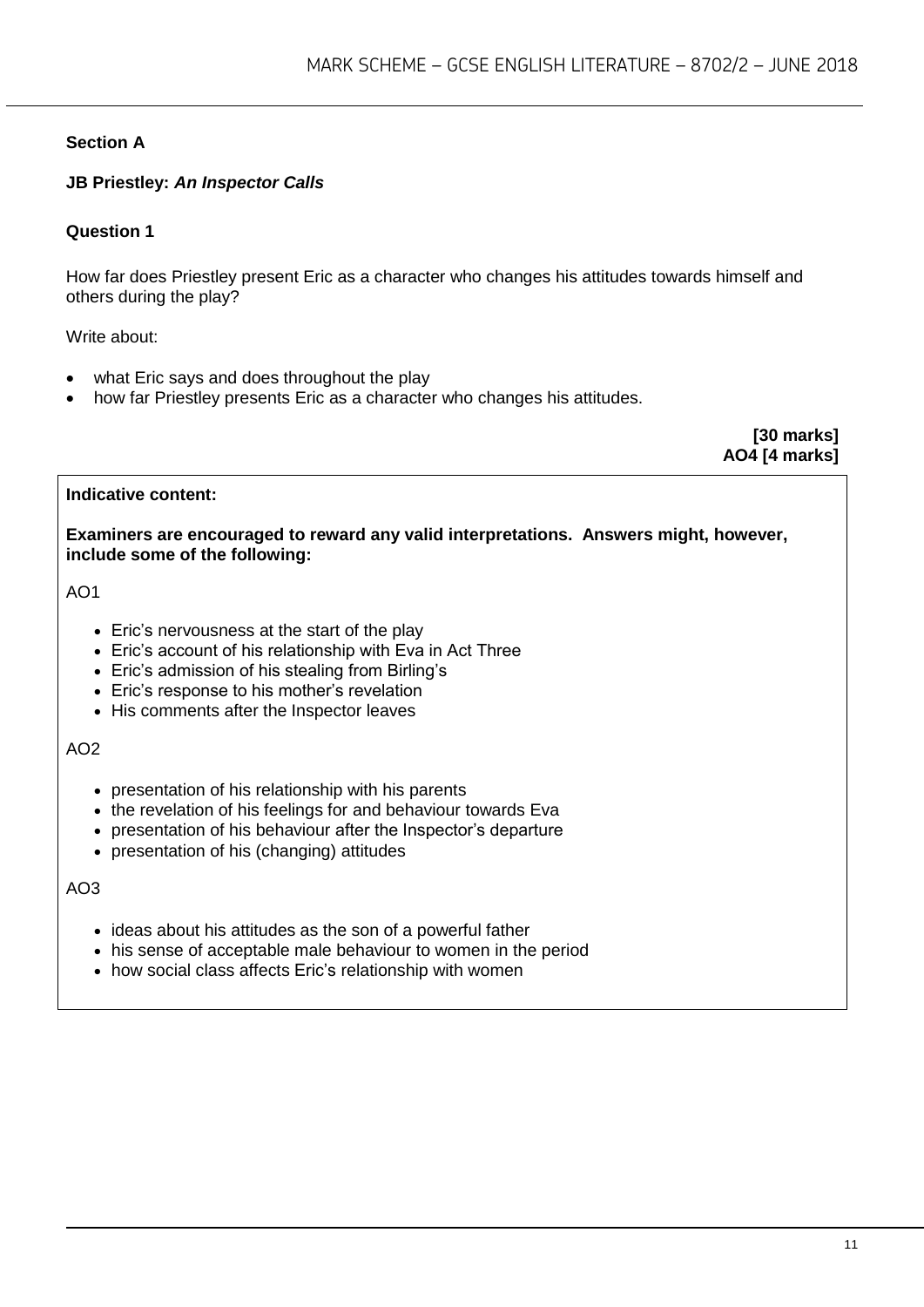How does Priestley explore the importance of social class in *An Inspector Calls*?

Write about:

- some ideas about social class in the play
- how Priestley presents the importance of social class.

**[30 marks] AO4 [4 marks]**

#### **Indicative content:**

**Examiners are encouraged to reward any valid interpretations. Answers might, however, include some of the following:**

AO1

- Mr Birling's comments about how society works/his wife's snobbery
- Mr Birling's (and Gerald's) comments about Eva's activism
- Sheila's and Eric's comments towards the end
- the other characters' treatment of Eva (and Edna)
- the Inspector's final speech

#### AO2

- presentation of Mr and Mrs Birling when they speak about workers, including stage directions
- presentation of Birling's comments about Eva
- presentation of Sheila's and Eric's comments towards the end
- presentation of Eva's decline into poverty and its effects
- presentation of what Edna says and does and how other characters treat her

- highlighting of the luxury of the Birlings' lives
- the use of the Inspector throughout to comment on the different lives of the rich and poor
- references to labour agitation/ unfair wages/ capitalism etc.
- the Inspector's final speech and what it says about the lives of the poor
- ideas about how the lives of the poor might be improved and how the middle classes need to change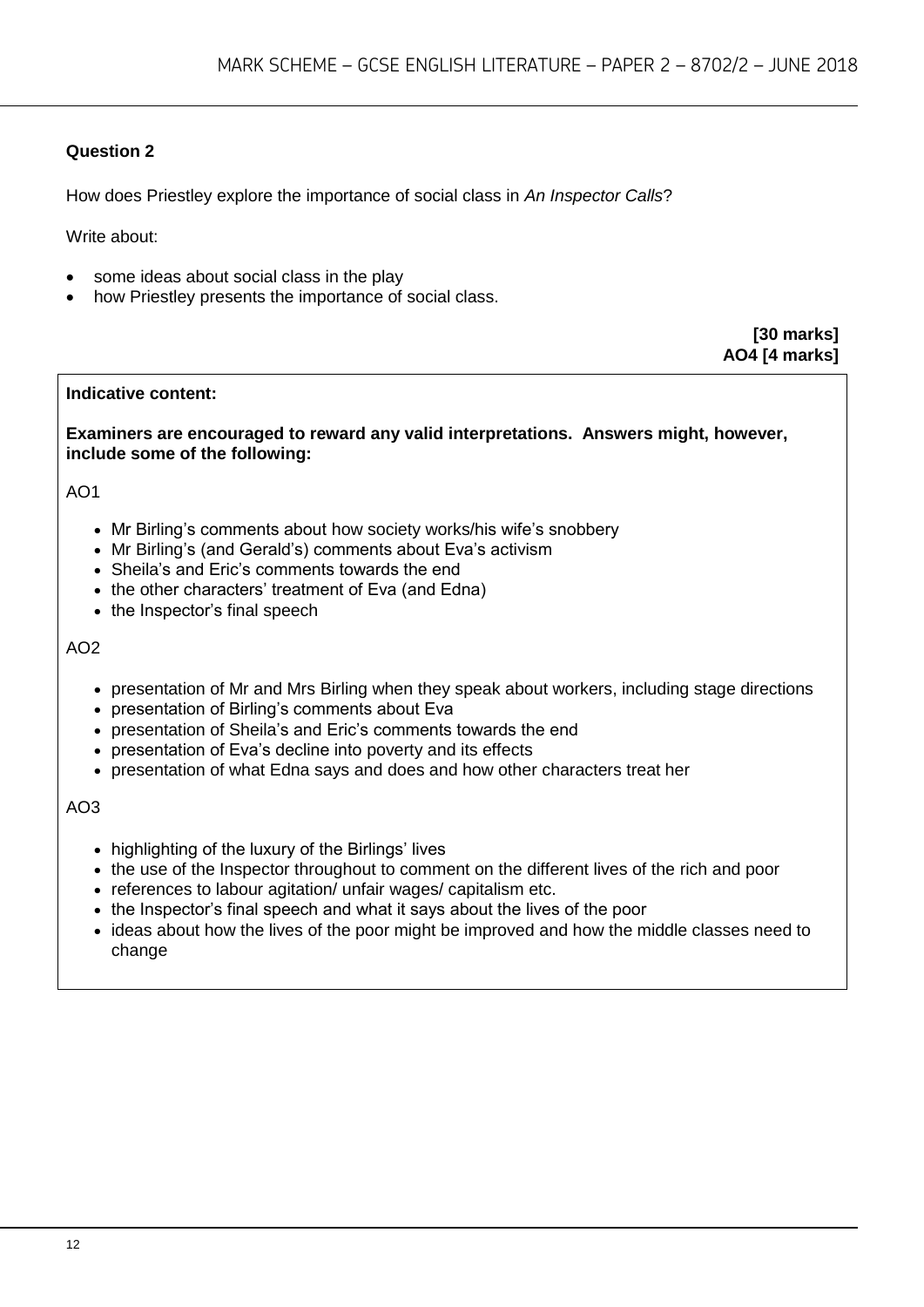# **Willy Russell:** *Blood Brothers*

# **Question 3**

How does Russell present Linda as an important character in the play *Blood Brothers*?

Write about:

- what Linda says and does in the play
- how Russell presents Linda as an important character in the play *Blood Brothers*.

**[30 marks] AO4 [4 marks]**

# **Indicative content:**

**Examiners are encouraged to reward any valid interpretations. Answers might, however, include some of the following:**

# AO1

- Linda's relationship with Mickey and how it develops
- Linda's relationship with Edward and how it develops
- how these two relationships change and come into conflict

#### AO2

- presentation of Linda through the years
- presentation of her relationships with Mickey and Edward
- presentation of her influence on the two brothers
- use of dialogue and action

- how Linda's background contributes to her role in the boys' lives
- ideas about social class and its influence on her and them
- how society's views about how women should behave affect her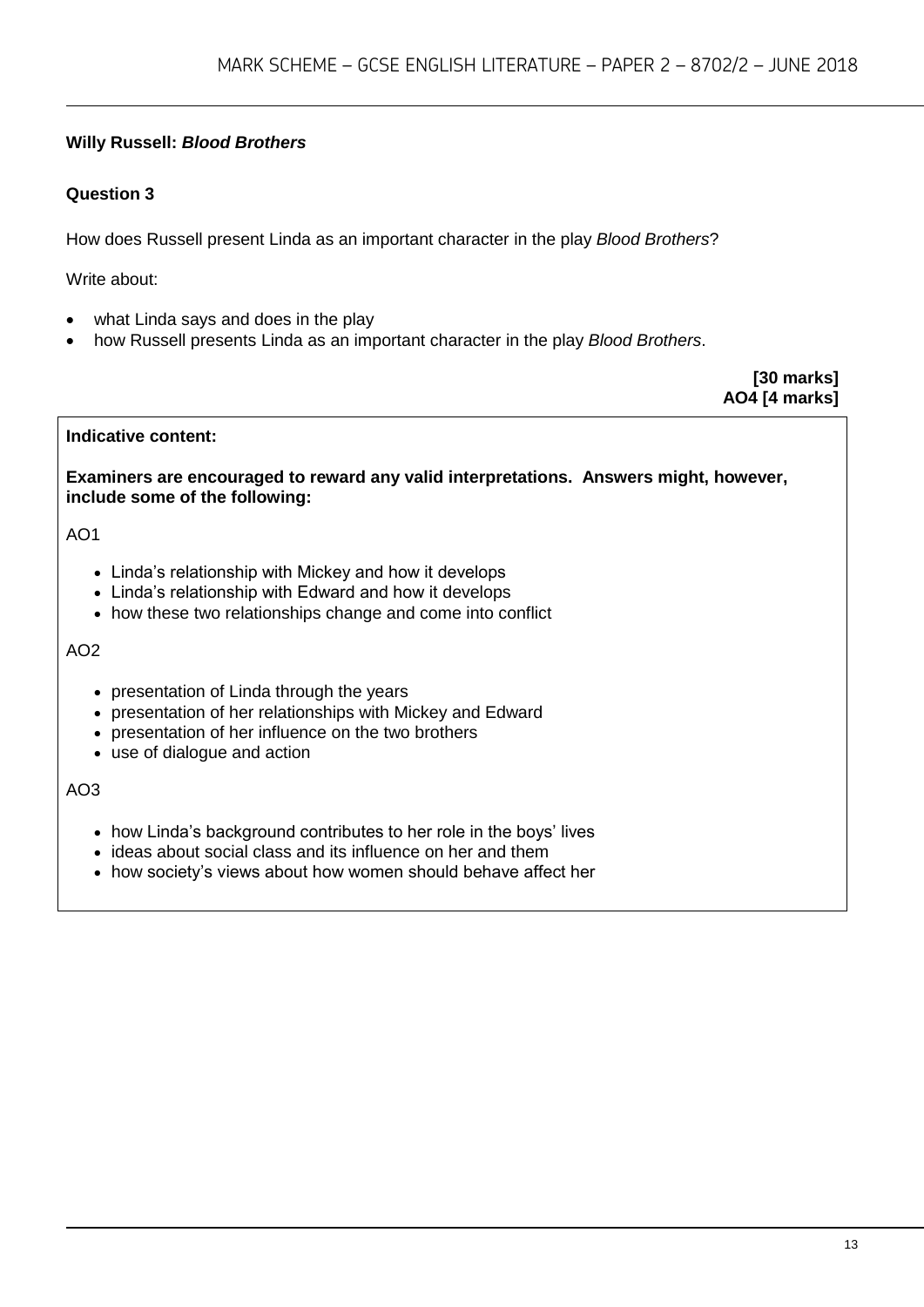How does Russell present the ways that Mickey and Edward are affected by their different experiences of family life?

Write about:

- what family life is like for Mickey and Edward
- how Russell presents the differences in their family lives.

**[30 marks] AO4 [4 marks]**

#### **Indicative content:**

**Examiners are encouraged to reward any valid interpretations. Answers might, however, include some of the following:**

#### AO1

- what happens to Mickey and his extended family throughout the play
- how Edward's lack of siblings affects his life
- details of how the boys' family lives are different
- the boys' relationships with their mothers

#### AO2

- use of the Narrator's commentary throughout
- use of dialogue and action to present contrast in their family lives
- contrasting presentation of the two families' lives
- foreshadowing at various points

- ideas about social class and its effects
- ideas about education and its effects
- ideas about parental influence on children
- comments on affluence and poverty as drivers of people's destinies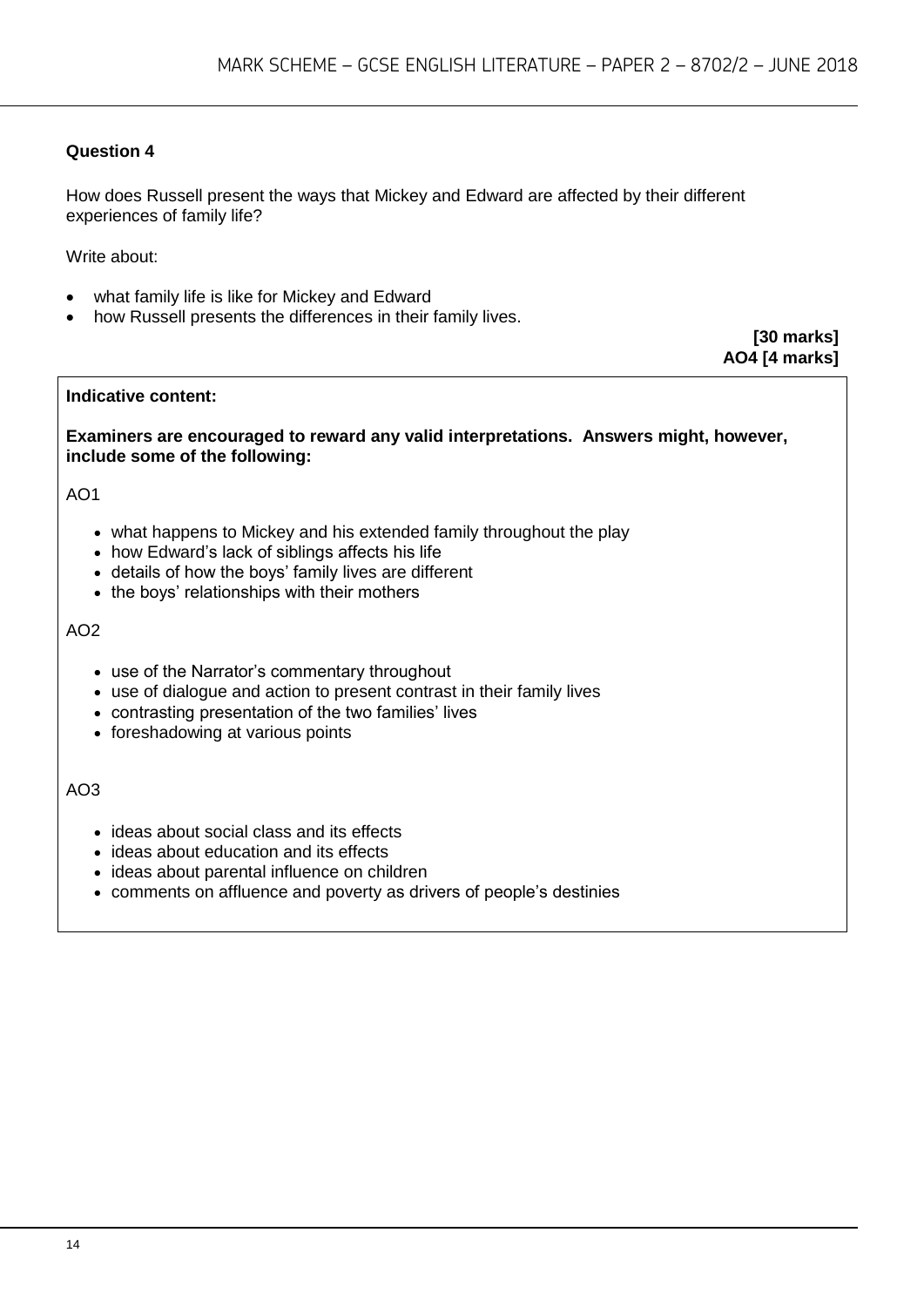# **Alan Bennett:** *The History Boys*

# **Question 5**

How does Bennett present different attitudes to learning in *The History Boys*?

Write about:

- what some of these attitudes to learning are
- how Bennett presents these attitudes.

**[30 marks] AO4 [4 marks]**

#### **Indicative content:**

**Examiners are encouraged to reward any valid interpretations. Answers might, however, include some of the following:**

#### AO1

- what Hector says and does in and out of lessons related to learning
- what Irwin says and does in and out of lessons related to learning
- other views as expressed by the Head master, for example
- their comments on the role of learning in young people's lives

#### AO2

- use of Hector's and Irwin's dialogue to reveal attitudes
- their range of reference and typical modes of expression
- how the classroom scenes reveal their working methods and their impact on the boys
- presentation of others' views in conversation

- the contrast between Hector's and Irwin's teaching methods and their effects on individuals' learning
- other ways of teaching and their effects for contrast
- ideas about the purposes of learning in school and higher education
- ideas about how society values learning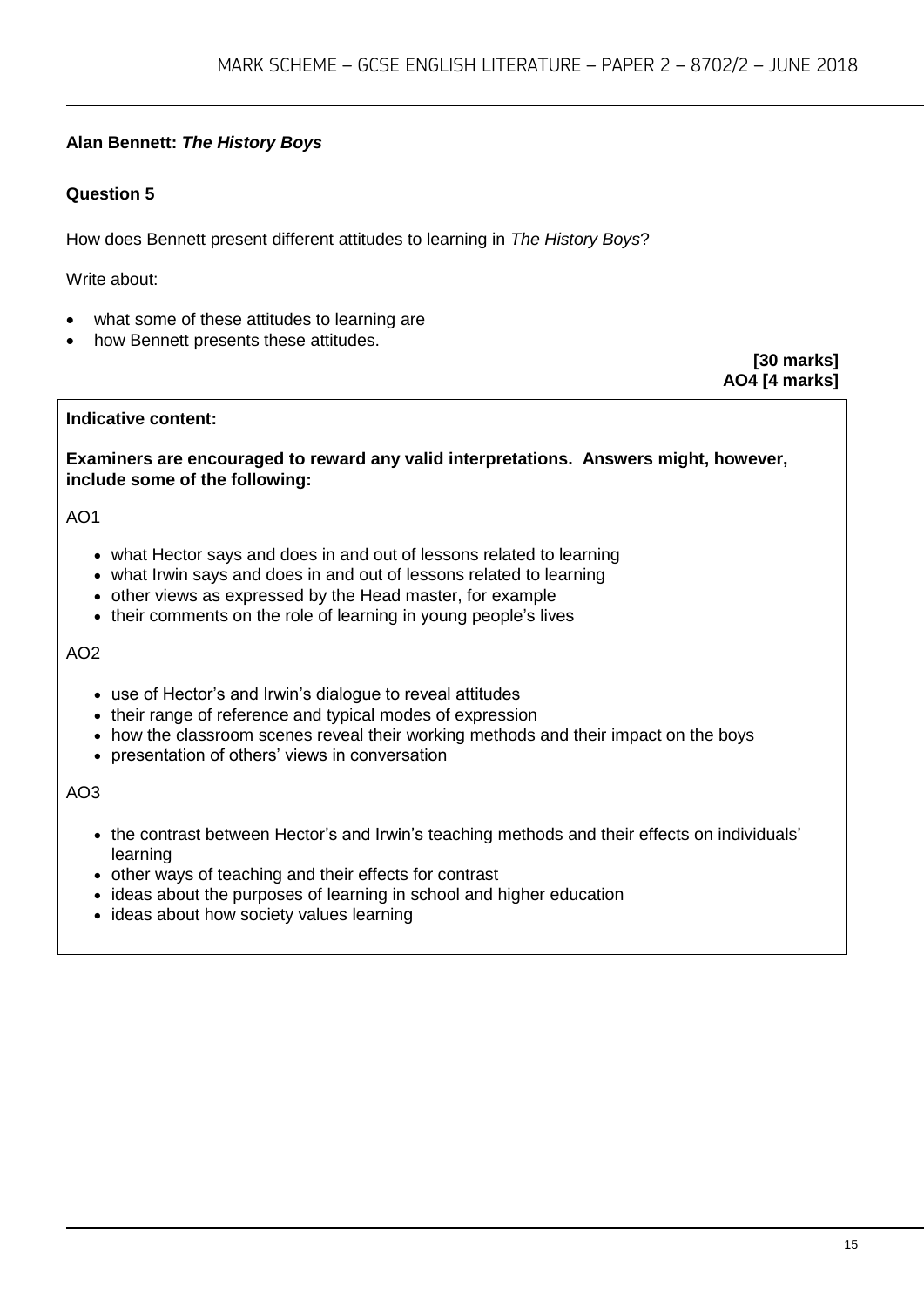Bennett has said that the boys in the play know more than any of their teachers.

How far do you agree that the boys "know more" than the staff?

Write about:

- what the boys say and do
- how far Bennett presents the boys as "knowing more" than the staff.

**[30 marks] AO4 [4 marks]**

#### **Indicative content:**

**Examiners are encouraged to reward any valid interpretations. Answers might, however, include some of the following:**

#### AO1

- what the boys say and do when they are in class
- what the boys say and do when they are alone
- the differences in these two situations
- what the staff say which contrasts with the above

#### AO2

- presentation of different boys' ideas/attitudes through their dialogue
- use of other adult characters to offer a contrast to this view
- use of particular scenes to suggest the difference in attitudes and ideas

- the boys' views about the value and purposes of their education
- the teachers' views about this
- the boys' ideas about the behaviour of their teachers and each other
- the contemporary relevance of such attitudes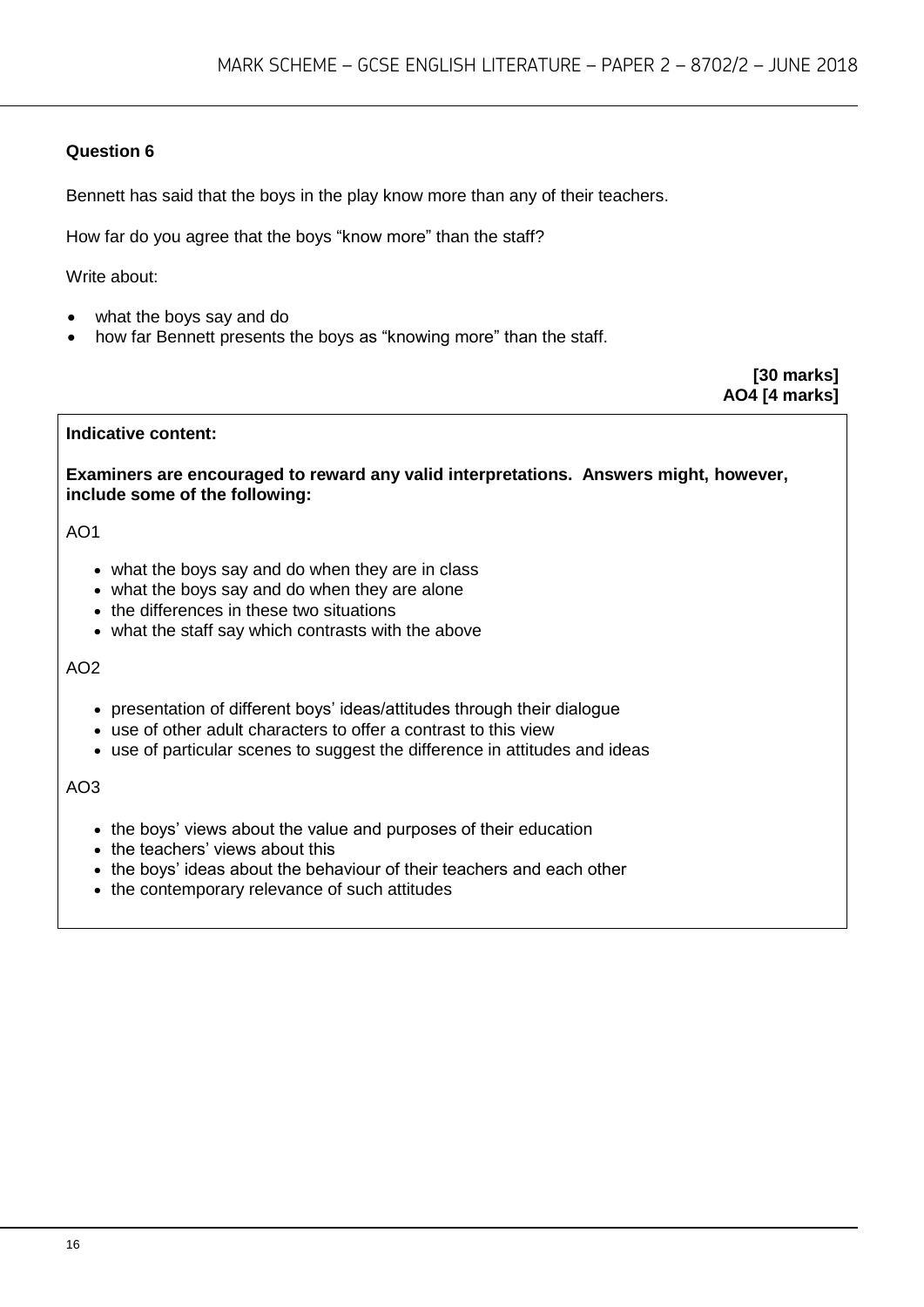# **Dennis Kelly:** *DNA*

# **Question 7**

How does Kelly use the character of Cathy to explore ideas about leadership?

Write about:

- what Cathy says and does throughout the play
- how Kelly uses Cathy to explore these ideas about leadership.

**[30 marks] AO4 [4 marks]**

#### **Indicative content:**

**Examiners are encouraged to reward any valid interpretations. Answers might, however, include some of the following:**

#### AO1

- what Cathy says in the early part of the play
- what Cathy says and does as the play progresses which suggests her growing independence
- how Cathy behaves with the other characters
- what the other characters say about her

AO2

- how Kelly presents the relationships between Cathy and the other characters
- use of stage directions to suggest aspects of Cathy's behaviour
- Kelly's development of Cathy's character as the play proceeds
- the way Kelly structures the play to suggest the latent violence in Cathy's character coming to the fore

- ideas about human nature and the need to have power over others
- ideas about human psychology and leadership
- ideas about gang membership and peer pressure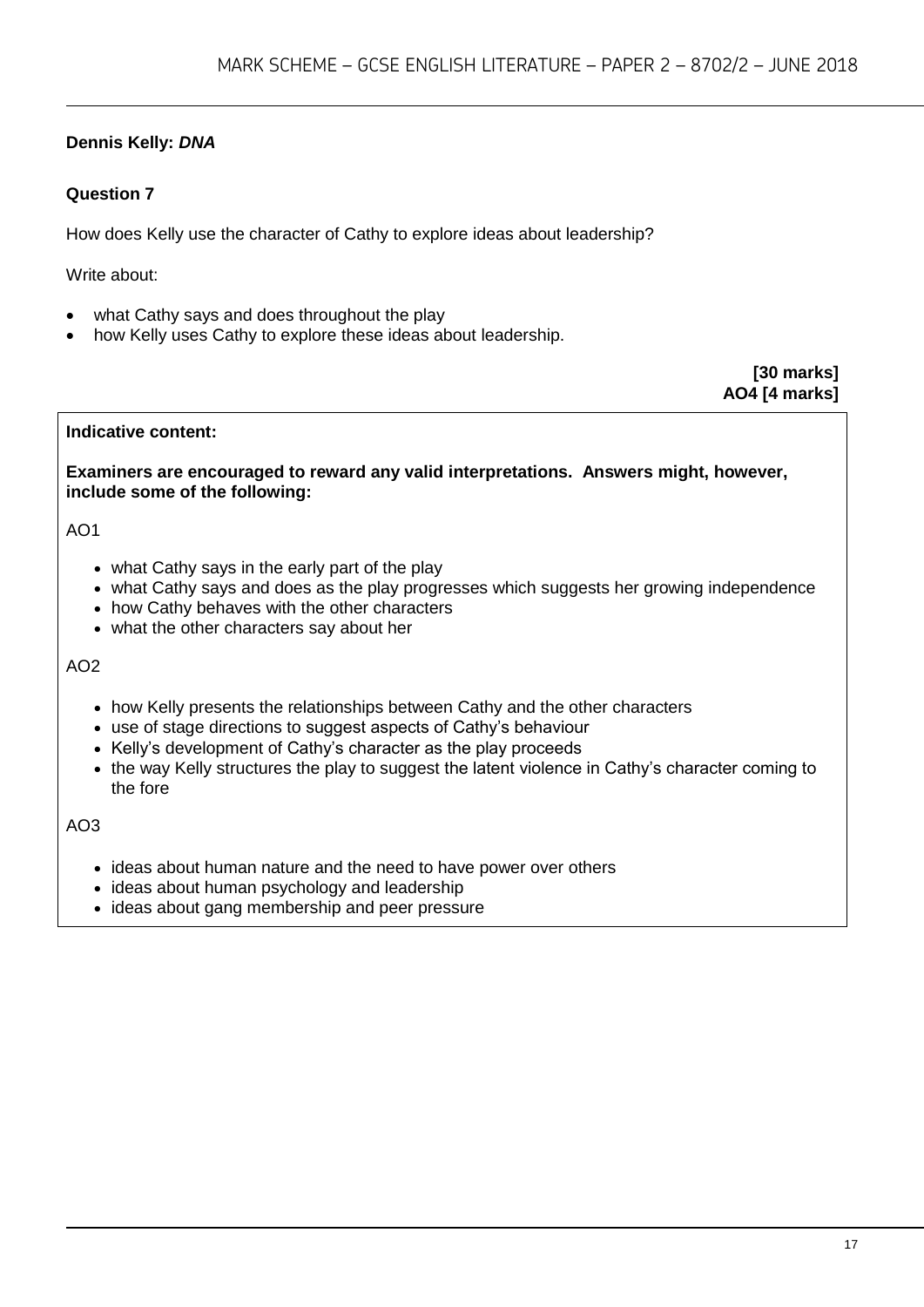How does Kelly use the play *DNA* to explore ideas about gang membership?

Write about:

- what the gang members say and do
- how Kelly presents what being in a gang is like.

**[30 marks] AO4 [4 marks]**

#### **Indicative content:**

**Examiners are encouraged to reward any valid interpretations. Answers might, however, include some of the following:**

AO1

- the way the gang members behave at the start of the play
- the way their behaviour changes as the play progresses
- the ways different characters take leading or subservient roles at different points
- the ways unacceptable behaviour becomes normalised

#### AO2

- presentation of the characters through what they say
- presentation of the characters through what they do
- Kelly's use of the characters to show how the gang affects their behaviour/ideas
- Kelly's use of different settings to reflect the gang's behaviour

- ideas about gang membership and peer pressure
- ideas about abuse and bullying
- ideas about willingness to submit to authority figures
- ideas about teenagers in society
- ideas about what constitutes acceptable behaviour and 'play'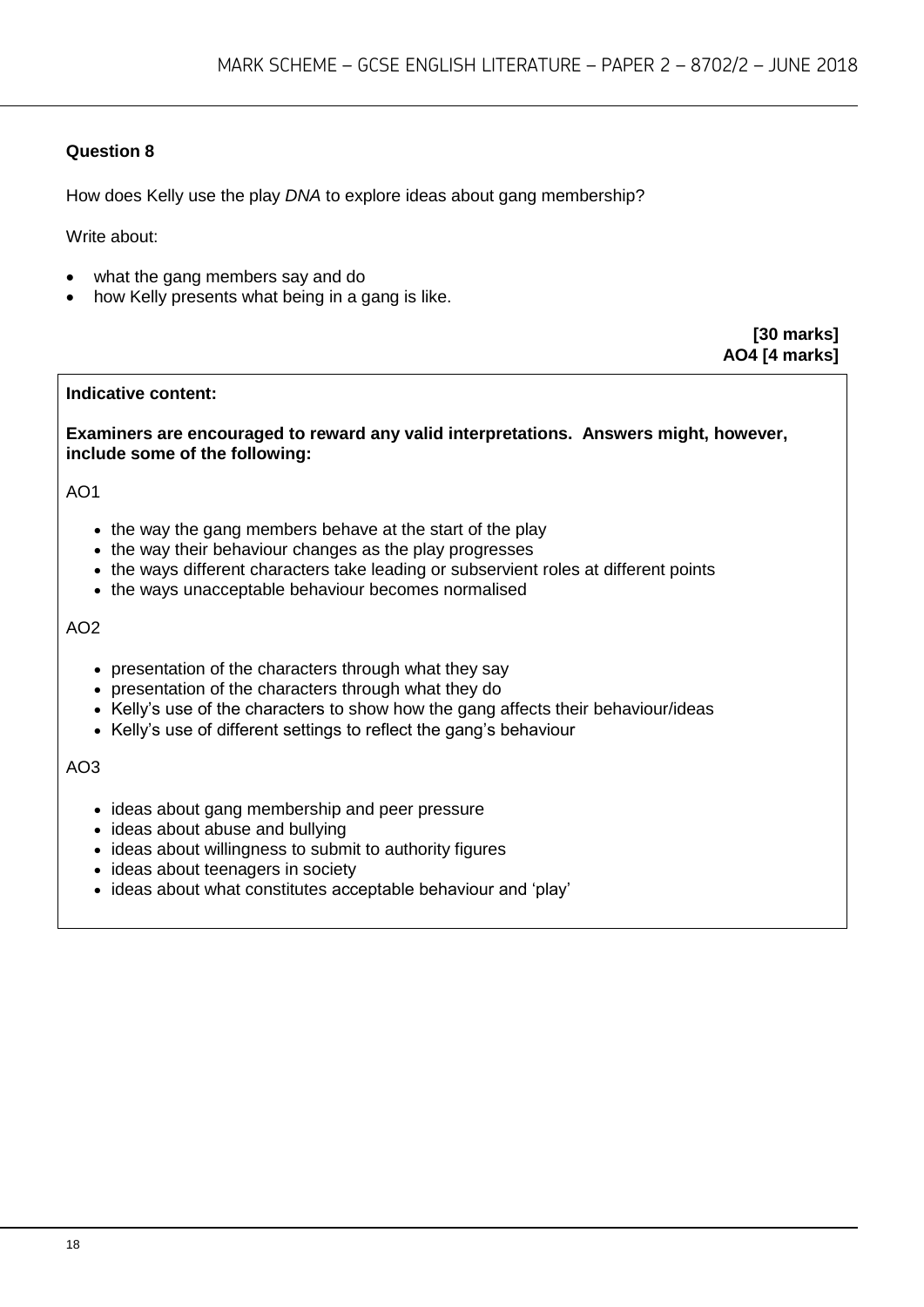# **Simon Stephens:** *The Curious Incident of the Dog in the Night-Time*

# **Question 9**

How does Stephens use Christopher's book to explore Christopher's feelings and attitudes to life?

Write about

- some of Christopher's feelings and attitudes to life
- how Stephens uses the book to explore these feelings and attitudes.

**[30 marks] AO4 [4 marks]**

#### **Indicative content:**

**Examiners are encouraged to reward any valid interpretations. Answers might, however, include some of the following:**

#### AO1

- details of some of the ways the book is mentioned in the play
- details of how and why the book is important to Christopher
- details of the feelings and attitudes revealed in/by the book

#### AO2

- how Stephens structures the play to suggest the importance of the book to Christopher
- stage directions to highlight reactions to the book and its contents
- presentation of the different ways Christopher reacts to the book

- how Christopher's book is a reflection of his condition
- how societal attitudes are reflected in reactions to Christopher's book
- how the book reflects Christopher's unique perspective on the world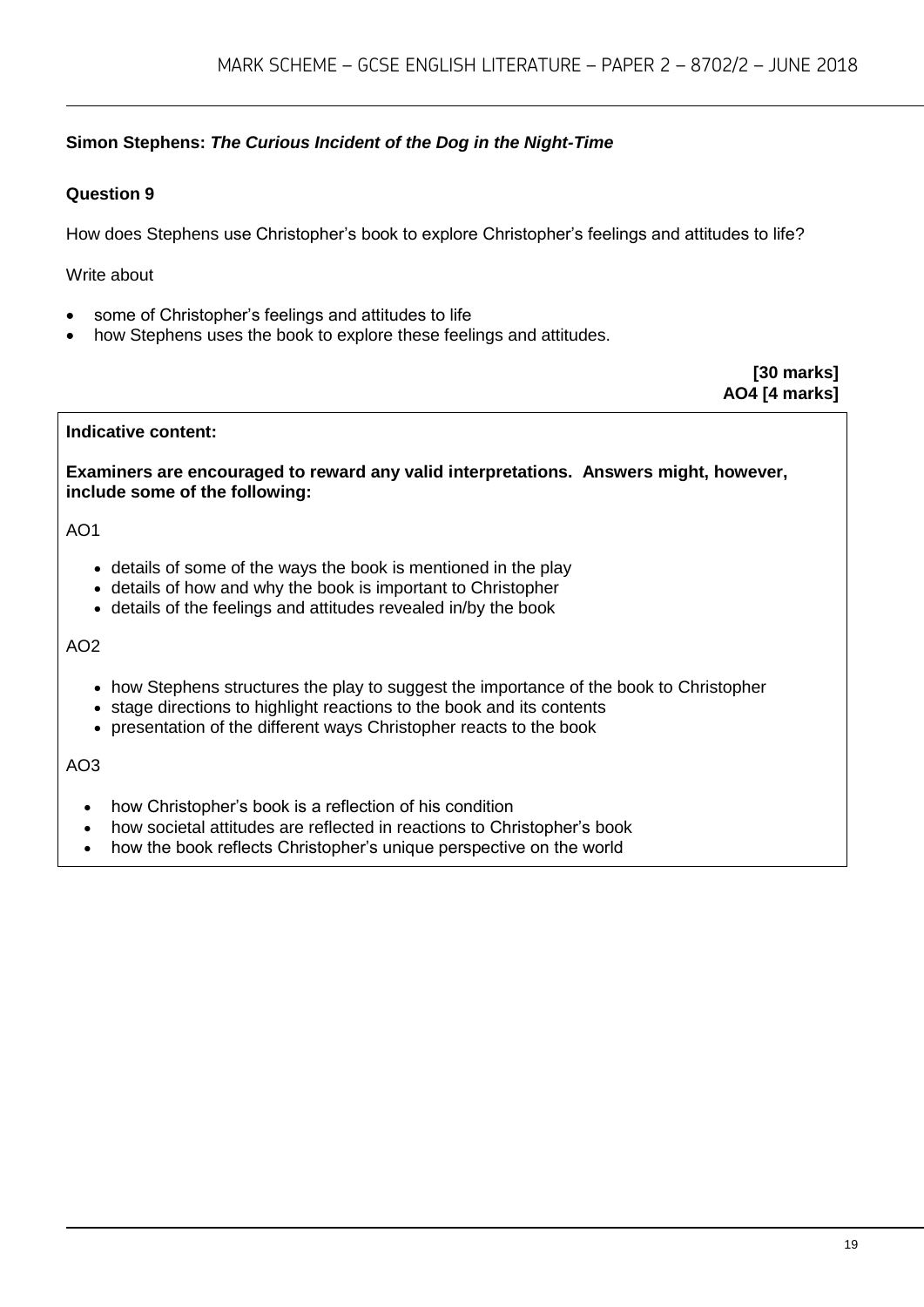How far does Stephens present Christopher's teacher, Siobhan, as important character in the play?

Write about:

- what Siobhan says and does
- how far Stephens presents her as important in the play.

**[30 marks] AO4 [4 marks]**

#### **Indicative content:**

**Examiners are encouraged to reward any valid interpretations. Answers might, however, include some of the following:**

AO1

- what Siobhan says and does with Christopher
- how her role as a teacher influences her behaviour with Christopher
- how Siobhan's relationship with Christopher is similar to/different from others people's

#### AO2

- how Stephens presents Siobhan as a kind of surrogate for Christopher
- the effects of this
- Siobhan's function in 'explaining' Christopher to the audience
- how Stephens structures the play using Siobhan's interventions

- ideas about Christopher's condition and how Siobhan helps him manage it
- ideas about the influence of education and teachers generally
- ideas about the uniqueness of Christopher's perspective on the world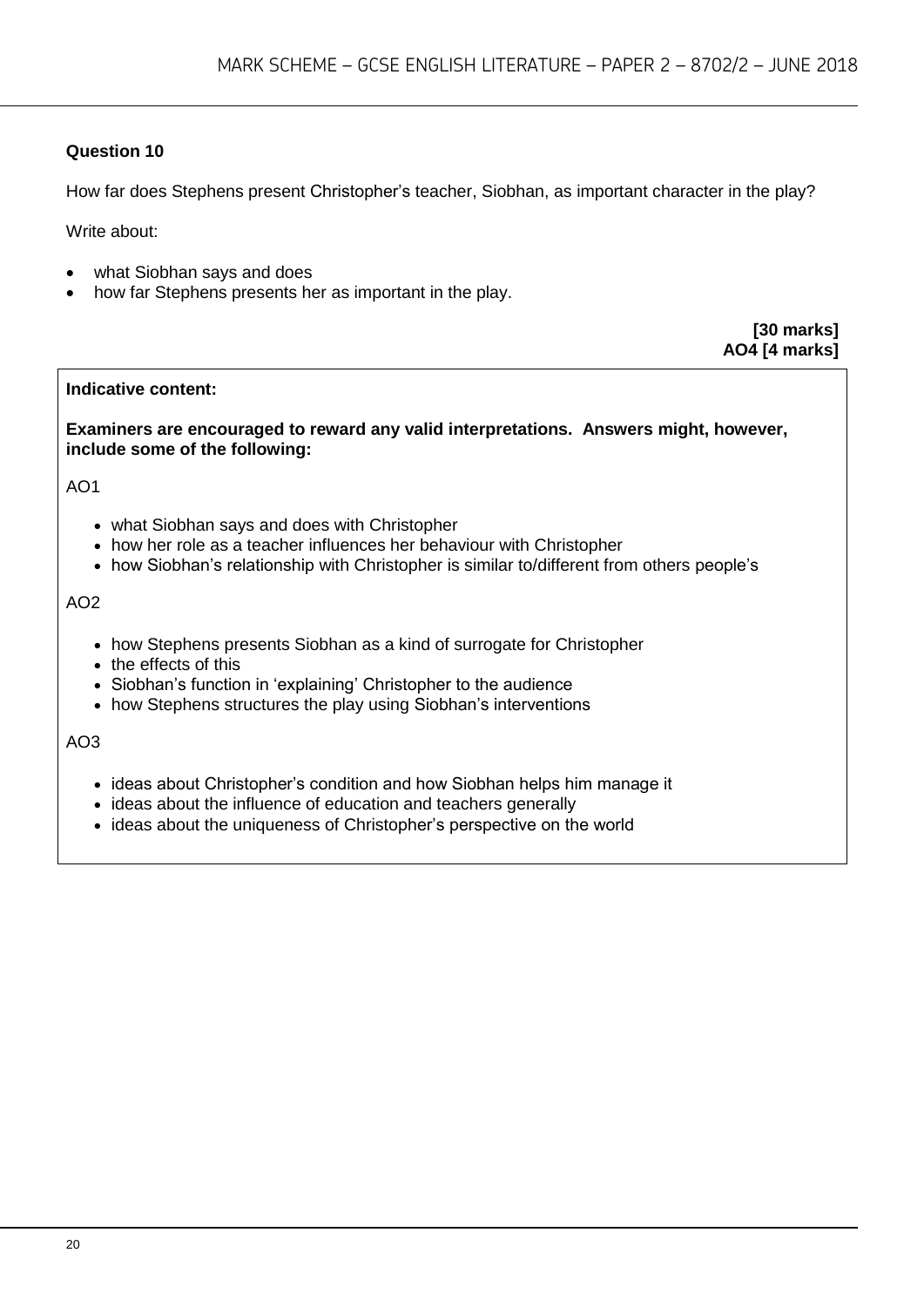# **Shelagh Delaney:** *A Taste of Honey*

#### **Question 11**

How does Delaney use the character of Peter to explore male attitudes to women in *A Taste of Honey*?

Write about:

- what Peter says and does in the play
- how Delaney uses the character of Peter to explore male attitudes to women.

**[30 marks] AO4 [4 marks]**

#### **Indicative content:**

**Examiners are encouraged to reward any valid interpretations. Answers might, however, include some of the following:**

#### AO1

- what Peter says and does in the play
- Peter's interactions with Jo and her mother
- the effects these interactions have on the different parties

#### AO2

- presentation of Peter as a man in this society
- presentation of the effects of Peter's behaviour on Jo and Helen
- use of Peter's idiolect and the effect of this
- Delaney's use of comedy and pathos to develop narrative, character and theme

- ideas about male attitudes then and now
- contemporary relevance to modern debates about patriarchy
- ideas about social class
- ideas about women's role in society as reflected through male attitudes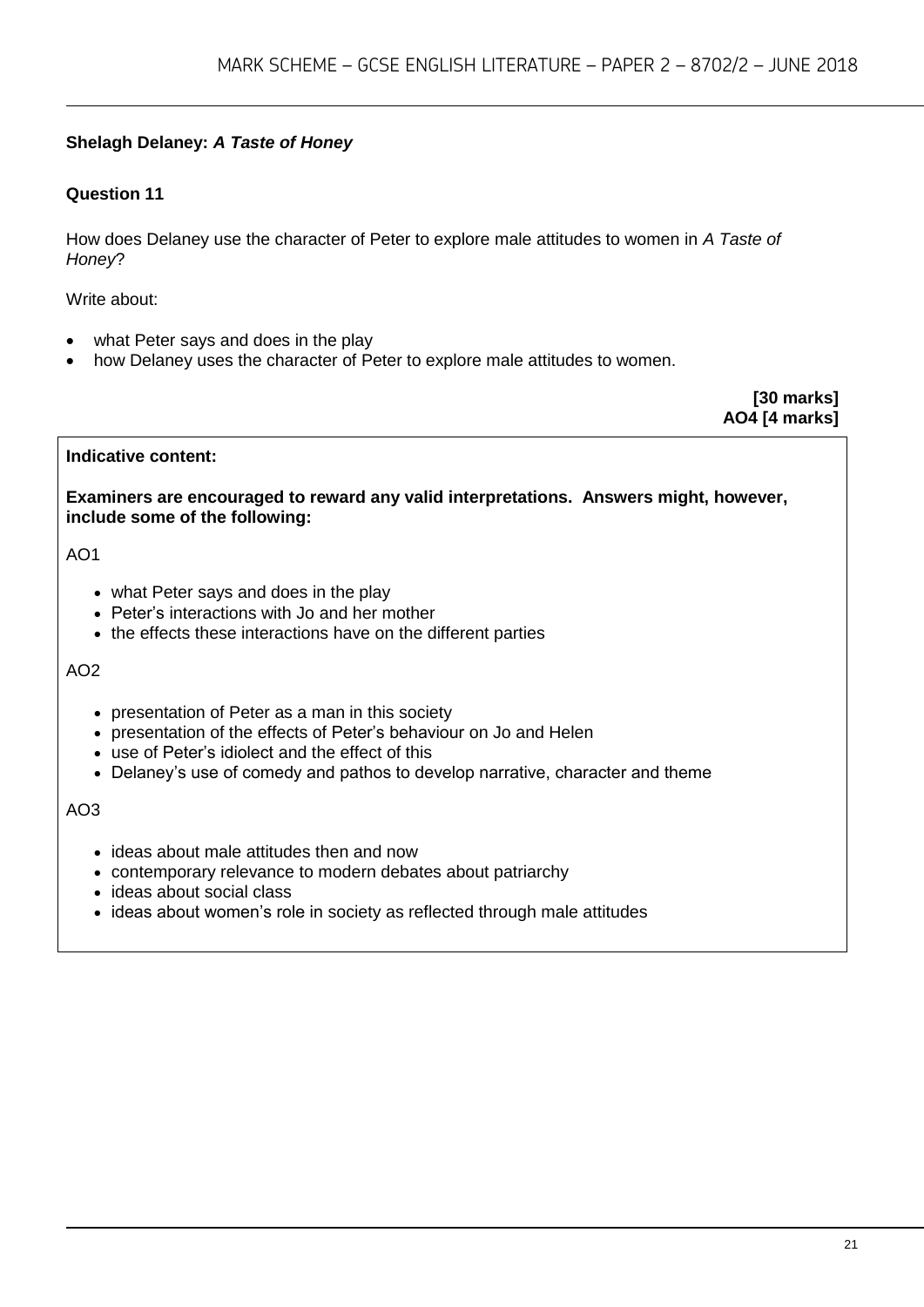'Some characters in *A Taste of Honey* suffer because they are different from most people in society at that time.'

How does Delaney present the effects of being different in this society?

Write about:

- what characters who are different say and do
- how Delaney presents the effects of being different.

**[30 marks] AO4 [4 marks]**

#### **Indicative content:**

**Examiners are encouraged to reward any valid interpretations. Answers might, however, include some of the following:**

AO1

- examples of characters living unconventional lives eg Jo/Geof/the Boy
- what makes them behave in these ways
- how other characters react to these characters
- details of the characters' behaviour

AO2

- how Delaney presents different characters' lives and behaviour throughout the play
- the use of dialogue to explore characters' attitudes and feelings
- Delaney's use of structure to highlight certain kinds of behaviour
- the play's shifts of mood and how they reflect characters' unconventionality

- ideas about conventional and unconventional behaviour
- ideas about societal expectations eg of gender/homosexuality/race
- ideas about unconventionality as an understandable response to societal restrictions
- contemporary relevance to debates about conventionally responsible behaviour for women of all ages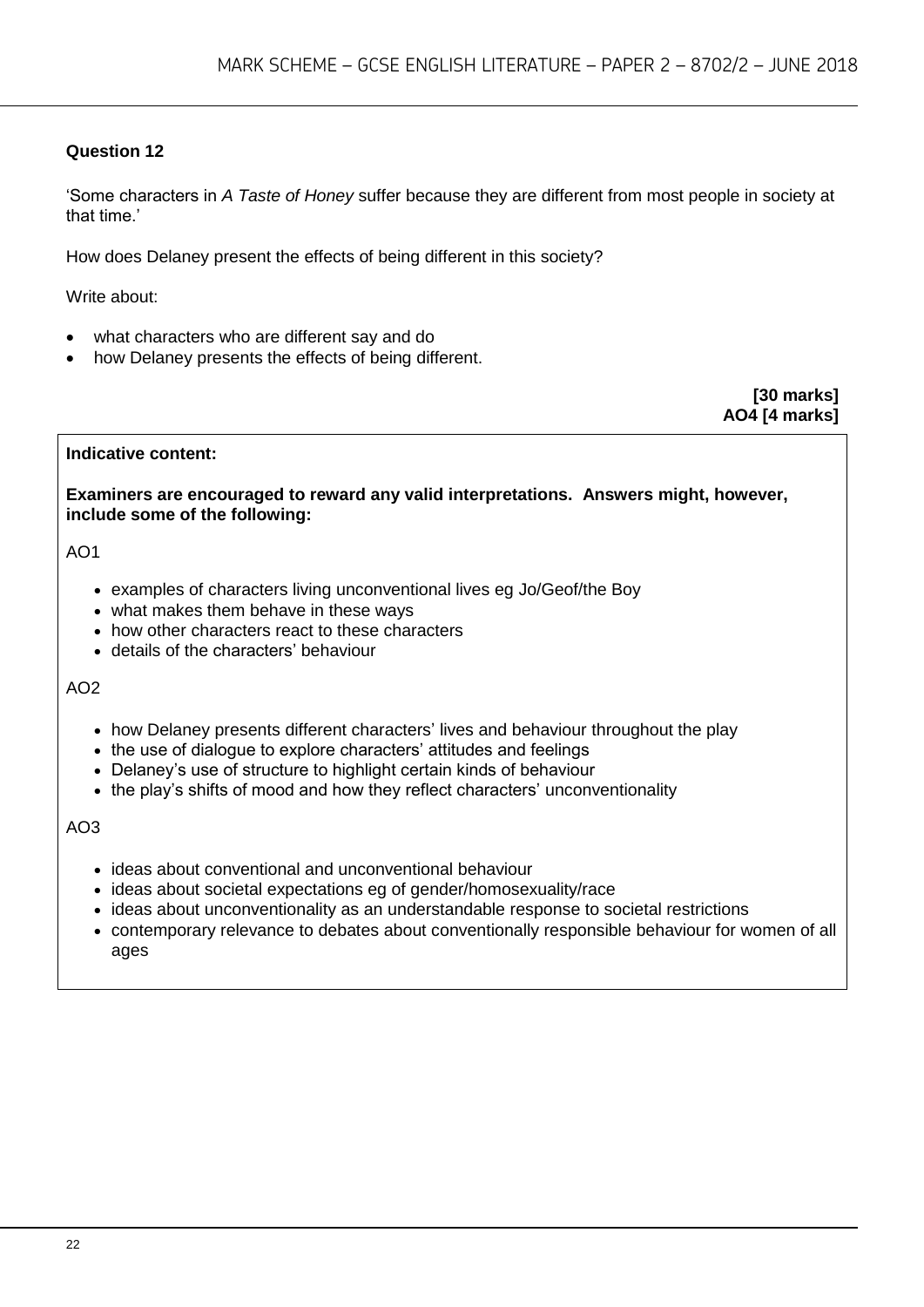# **William Golding:** *Lord of the Flies*

# **Question 13**

How does Golding present Simon as different from the other boys on the island?

Write about:

- what Simon says and does that suggest he is different from the other boys
- how Golding presents him as different.

**[30 marks] AO4 [4 marks]**

# **Indicative content:**

**Examiners are encouraged to reward any valid interpretations. Answers might, however, include some of the following:**

# AO1

- how Simon is first introduced into the novel
- what he subsequently says and does compared to the other boys
- his relationship with the other boys and what they say about him
- details about his death

#### AO2

- Golding's descriptions of Simon and the ways he behaves and speaks
- the presentation of Simon's difference
- the presentation of how Simon speaks
- the presentation of what Simon might represent in terms of human nature

- ideas about human spirituality
- links to ideas about kindness and support for the weak
- ideas about the deepest human feelings eg Christ comparison
- ideas about individual thoughtfulness and standing up to bullying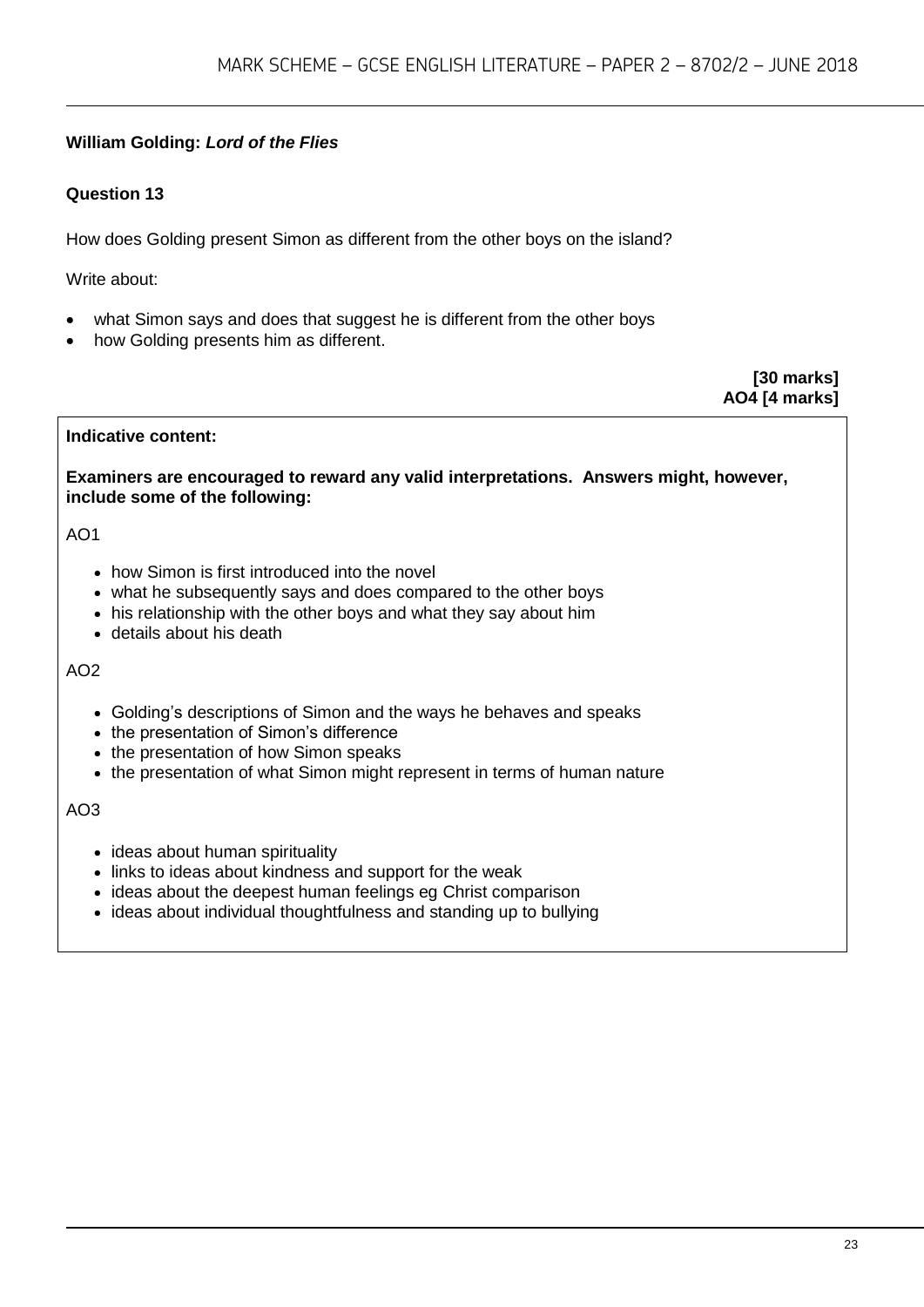'The head is for the Beast. It's a gift.'

How does Golding present the importance of the Beast to different characters in *Lord of the Flies*?

Write about:

- the ways that some characters react to the Beast
- how Golding presents the importance of the Beast.

**[30 marks] AO4 [4 marks]**

#### **Indicative content:**

**Examiners are encouraged to reward any valid interpretations. Answers might, however, include some of the following:**

#### $AO1$

- what happens in the novel which leads to the idea of the beast
- the ways the boys behave towards the beast
- how various characters see the beast as important in different ways
- details about the head its appearance, location etc

#### AO2

- how Golding presents the beast as a symbol with various meanings
- Golding's presentation of the killing of the sow and its implications
- how Golding links the beast towards aspects of the boys' behaviour
- how Golding presents the sow's head when it seems to speak

- links between the beast and ideas about evil
- philosophical ideas about loss of Eden/fascism/Freudian psychology/various
- ideas about Golding's own war experience and its influence
- contemporary relevance to debates about teenage behaviour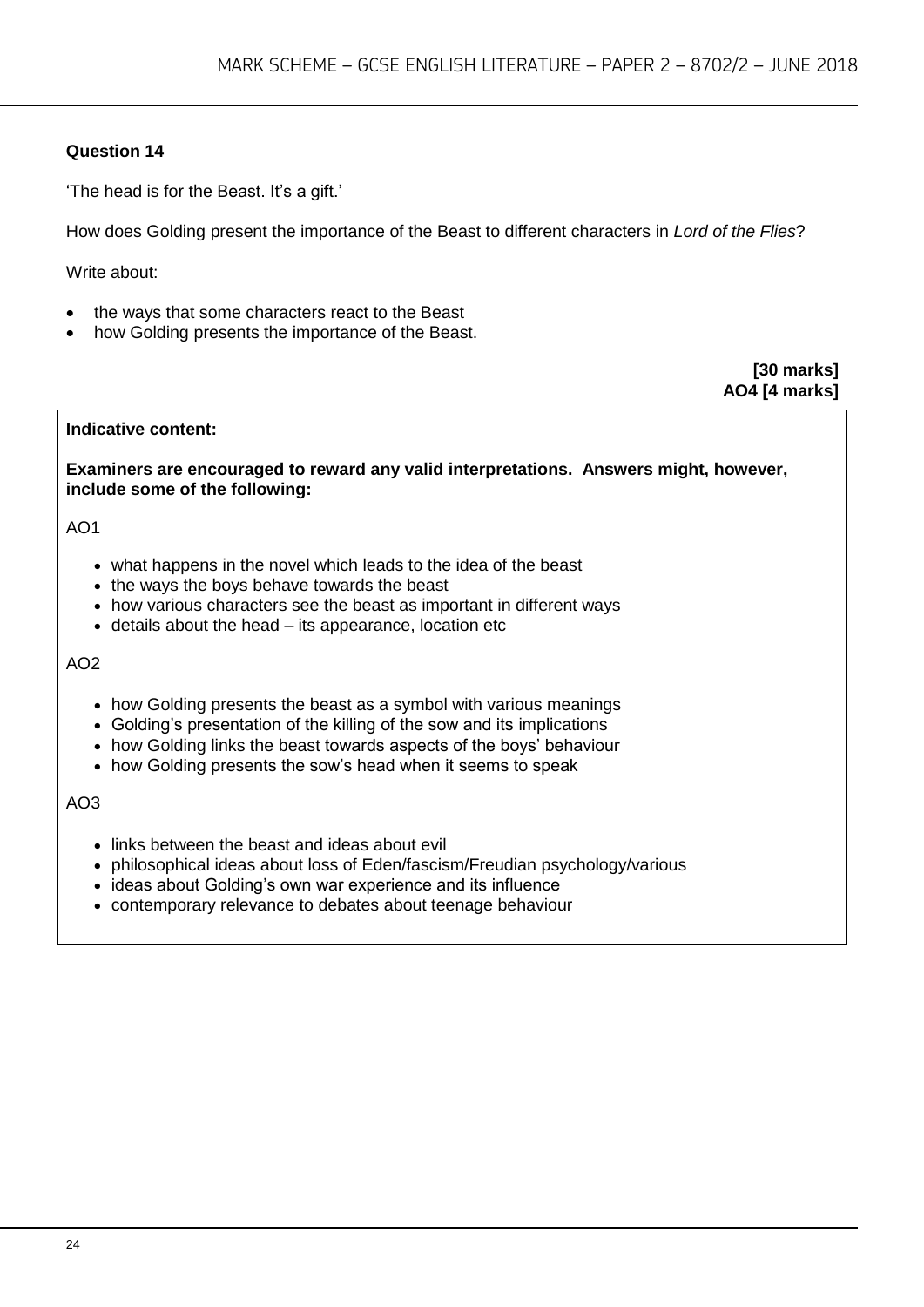# **AQA Anthology:** *'Telling Tales'*

# **Question 15**

How do writers present the ways characters react to difficult situations in 'Invisible Mass of the Back Row' and in **one** other story from *Telling Tales*?

Write about:

- what the characters say and do in their difficult situations in the **two** stories
- how the writers present the ways characters react to different situations.

**[30 marks] AO4 [4 marks]**

#### **Indicative content:**

**Examiners are encouraged to reward any valid interpretations. Answers might, however, include some of the following:**

#### AO1

- details about what happens to Hortense in the class
- details about her feelings when she learns she is moving to England
- details about her relationships with teachers and other pupils
- the ending of the story
- relevant details from the second story, eg the child in 'Chemistry'/Elizabeth in 'Odour of Chrysanthemums'

#### AO2

- use of dialogue and particularly dialect to suggest character and feelings
- use of structure to build tension
- use of narrative voice
- relevant treatment of tension in another story

- ideas about education and teacher-pupil relationships
- ideas about racist attitudes
- ideas about teenagers and growing independence
- relevant contextual ideas about reacting to difficult situations in another story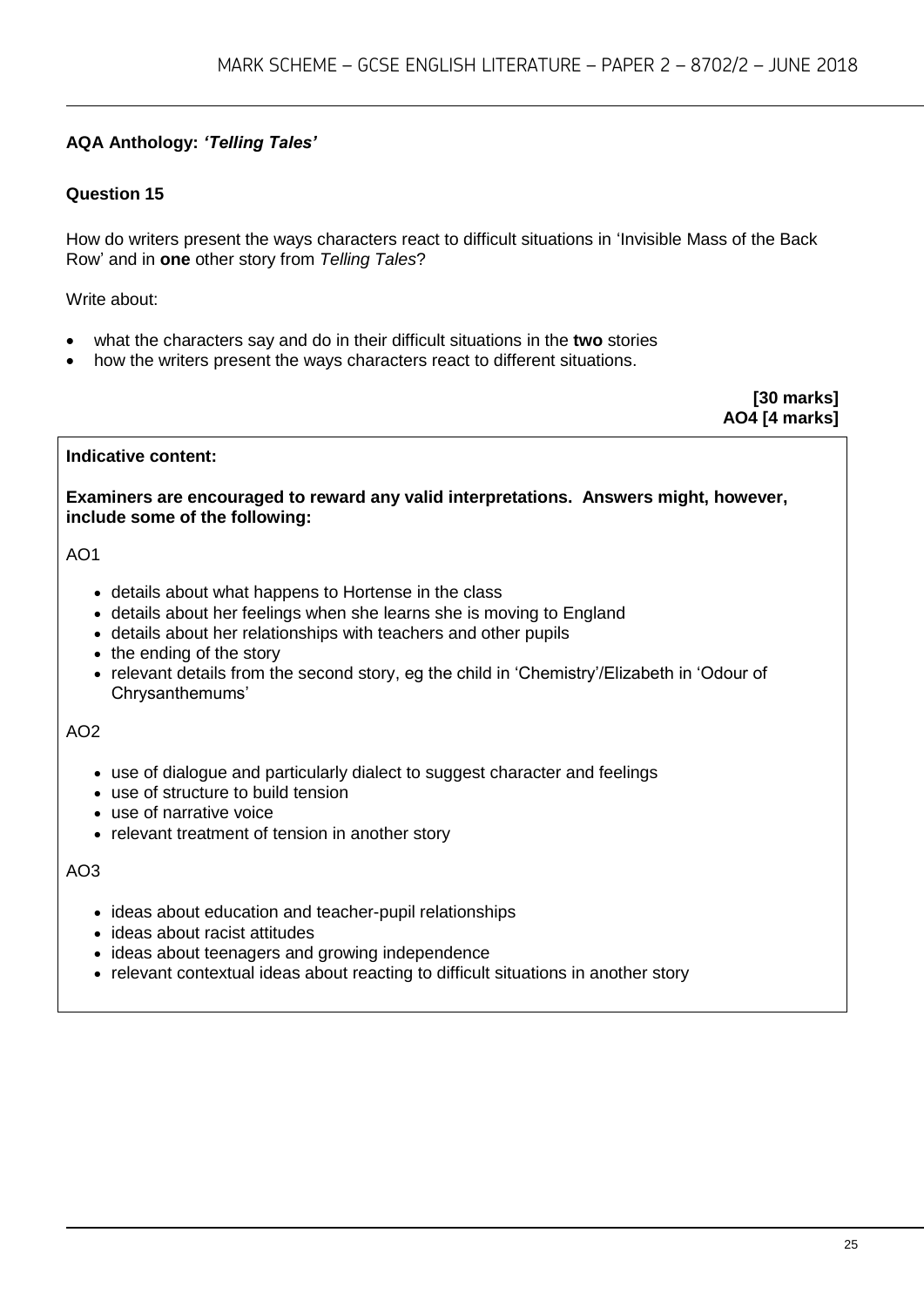How do writers present different kinds of love in 'Odour of Chrysanthemums' and different kinds of love in **one** other story from *Telling Tales*?

Write about:

- the different kinds of love in the **two** stories
- how the writers present different kinds of love.

**[30 marks] AO4 [4 marks]**

#### **Indicative content:**

**Examiners are encouraged to reward any valid interpretations. Answers might, however, include some of the following:**

#### AO1

- details about different kinds of love, eg maternal/between husband and wife
- details about Elizabeth's relationship with Walter
- details about Elizabeth's relationships with her father and her son
- what happens in the latter part of the story
- relevant details from the second story, eg child's love for mother and grandfather in 'Chemistry'/ loves of son and father in 'Korea'

#### AO2

- narrative technique: third person omniscient
- presentation of the various characters including dialect
- imagery throughout
- the title's importance
- relevant details about different kinds of love in another story

- ideas about loyalty and grief
- ideas about family dynamics
- ideas about male-female roles in society
- relevant contextual ideas from a second story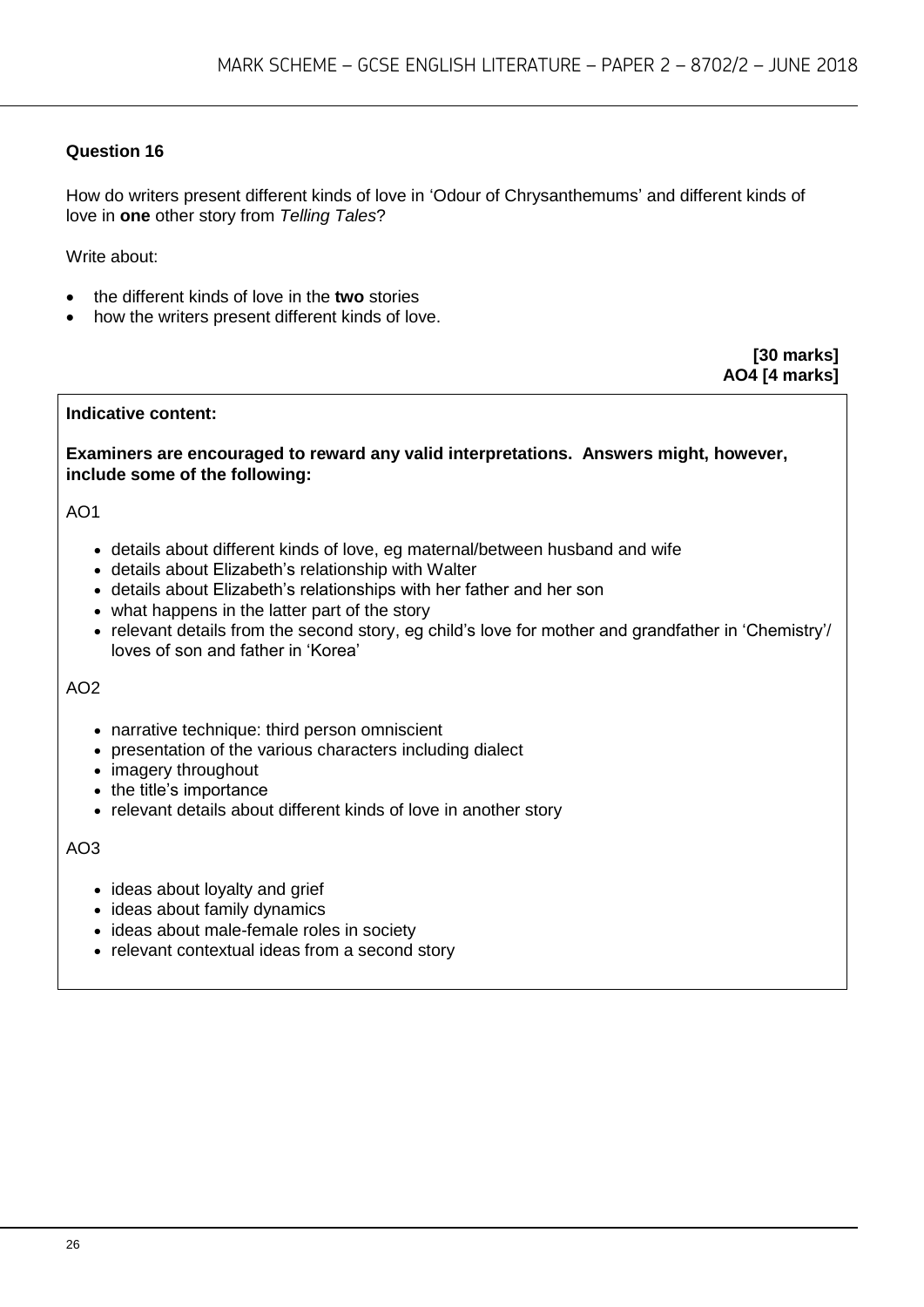# **George Orwell:** *Animal Farm*

# **Question 17**

How does Orwell use the character of Squealer to explore ideas about truth and lies in *Animal Farm*?

Write about:

- what Squealer says and does
- how Orwell uses the character of Squealer to explore ideas about truth and lies.

**[30 marks] AO4 [4 marks]**

#### **Indicative content:**

**Examiners are encouraged to reward any valid interpretations. Answers might, however, include some of the following:**

#### AO1

- details of what Squealer says to the other animals to convince them of certain things
- details about Squealer's 'manipulation of language'
- details about Squealer's loyalty to Napoleon
- details of Squealer changing the Commandments
- Squealer's lack of a conscience

#### AO2

- presentation of Squealer as propagandist for the pigs
- treatment of the book's events
- Squealer as an allegorical figure
- the book as satire
- presentation of Squealer's manipulation of language

- ideas about Orwell's political views and how they inform the novella
- links between the events of the novella and the Russian Revolution
- ideas about propaganda
- broader ideas about any kind of dictatorial rule and corruption of idealism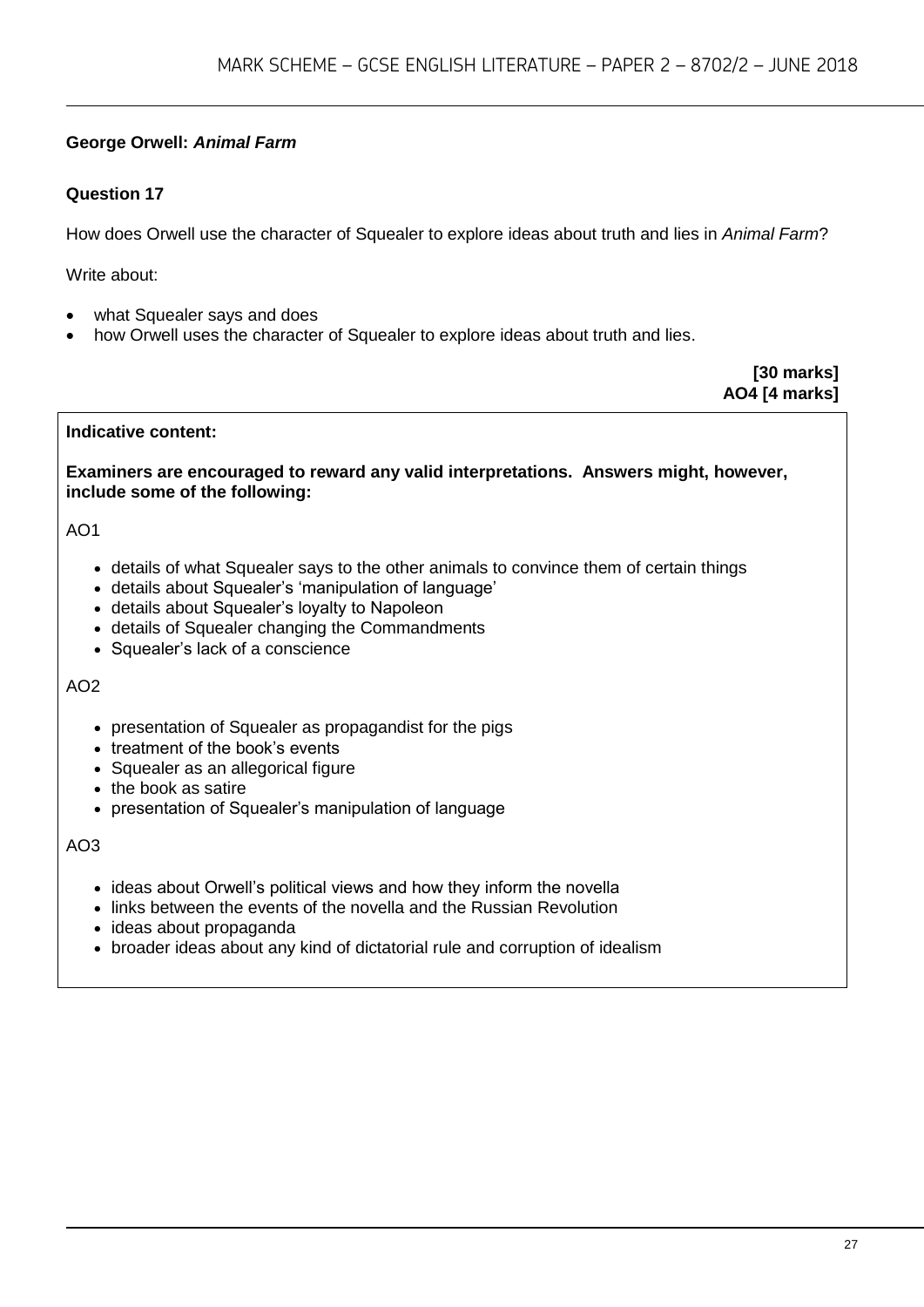How does Orwell use events in *Animal Farm* to explore ideas about revolution?

Write about:

- some of the events in the book
- how Orwell uses events to explore ideas about revolution.

**[30 marks] AO4 [4 marks]**

#### **Indicative content:**

**Examiners are encouraged to reward any valid interpretations. Answers might, however, include some of the following:**

AO1

- details about Jones's cruel behaviour
- details about the beginning and later development of the rebellion
- details of the pigs' growing exploitation of the other animals
- details of the perversion of the Seven Commandments by the pigs
- details of the ending

#### AO2

- descriptions/speeches about the idealism of the rebellion
- structure of the book to suggest inevitable failure
- presentation of the animals as individual characters but also with wider resonance
- the book as an allegory
- the book as a satire

- ideas about Orwell's political views and how they inform the novella
- links between the events of the novella and the Russian Revolution
- book about Russian Revolution but also more general indictment of inequality
- broader ideas about the corruption of idealism and the exploitation of the weak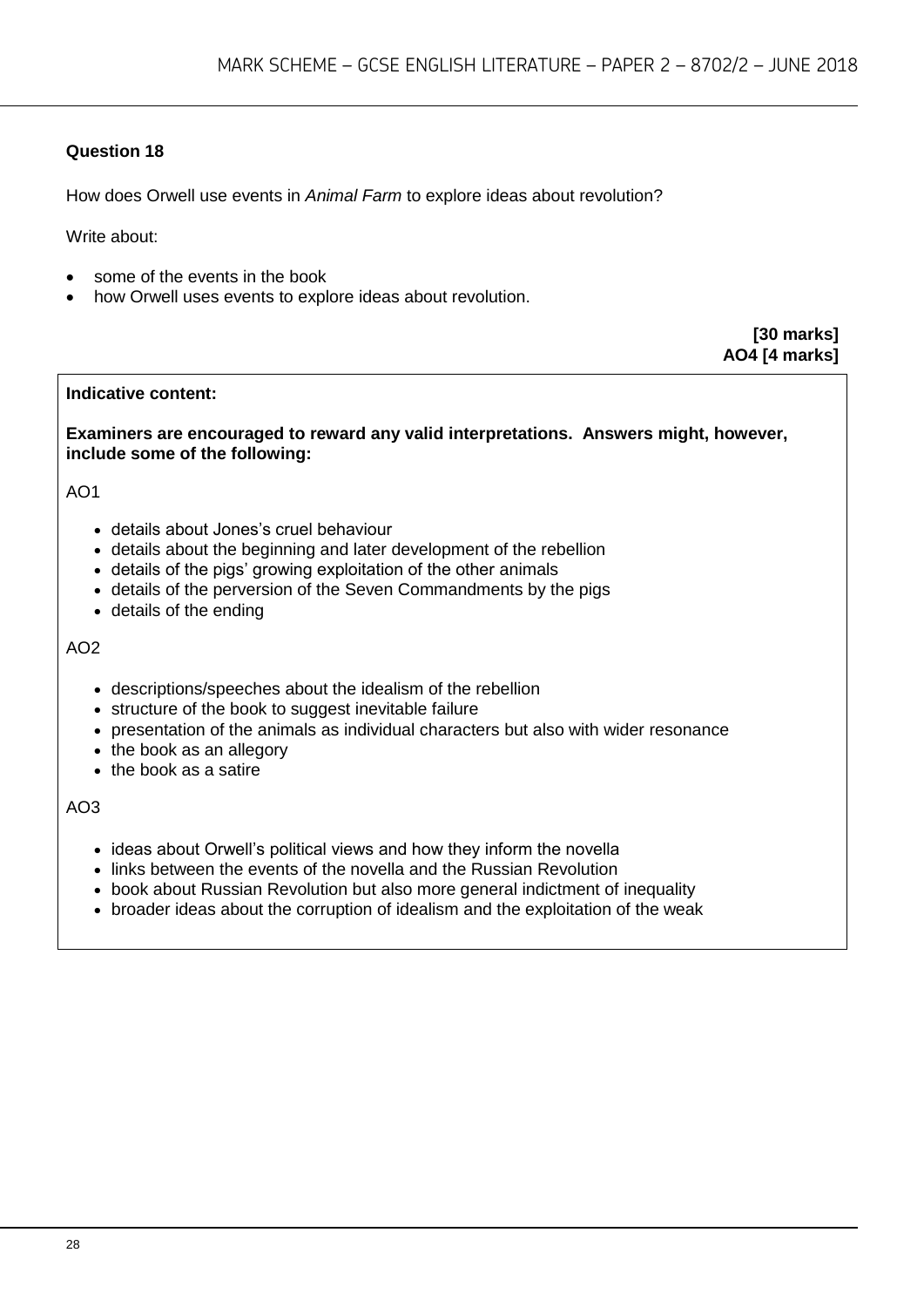# **Kazuo Ishiguro:** *Never Let me Go*

# **Question 19**

How does Ishiguro present the influence of life at Hailsham on the lives of Kathy, Tommy and Ruth?

Write about:

- what life is like at Hailsham
- how Ishiguro presents the influence of life at Hailsham.

**[30 marks] AO4 [4 marks]**

#### **Indicative content:**

**Examiners are encouraged to reward any valid interpretations. Answers might, however, include some of the following:**

# AO1

- what daily life at Hailsham is like
- details of the relationships between the staff and the donors
- details about the guardians and the revelation about the students' future role
- what effects life at Hailsham has on the young people

#### AO2

- dialogue between the donors, and between them and the staff
- presentation of the students' lives through what they say and do throughout
- effects of the seemingly easy-going narrative style and structure
- details about Hailsham as a place

- ideas about education and its purposes
- treatment of the text in terms of genre science fiction, mystery, teenage
- ideas about cloning and worrying scientific advances
- ideas about friendship and loyalty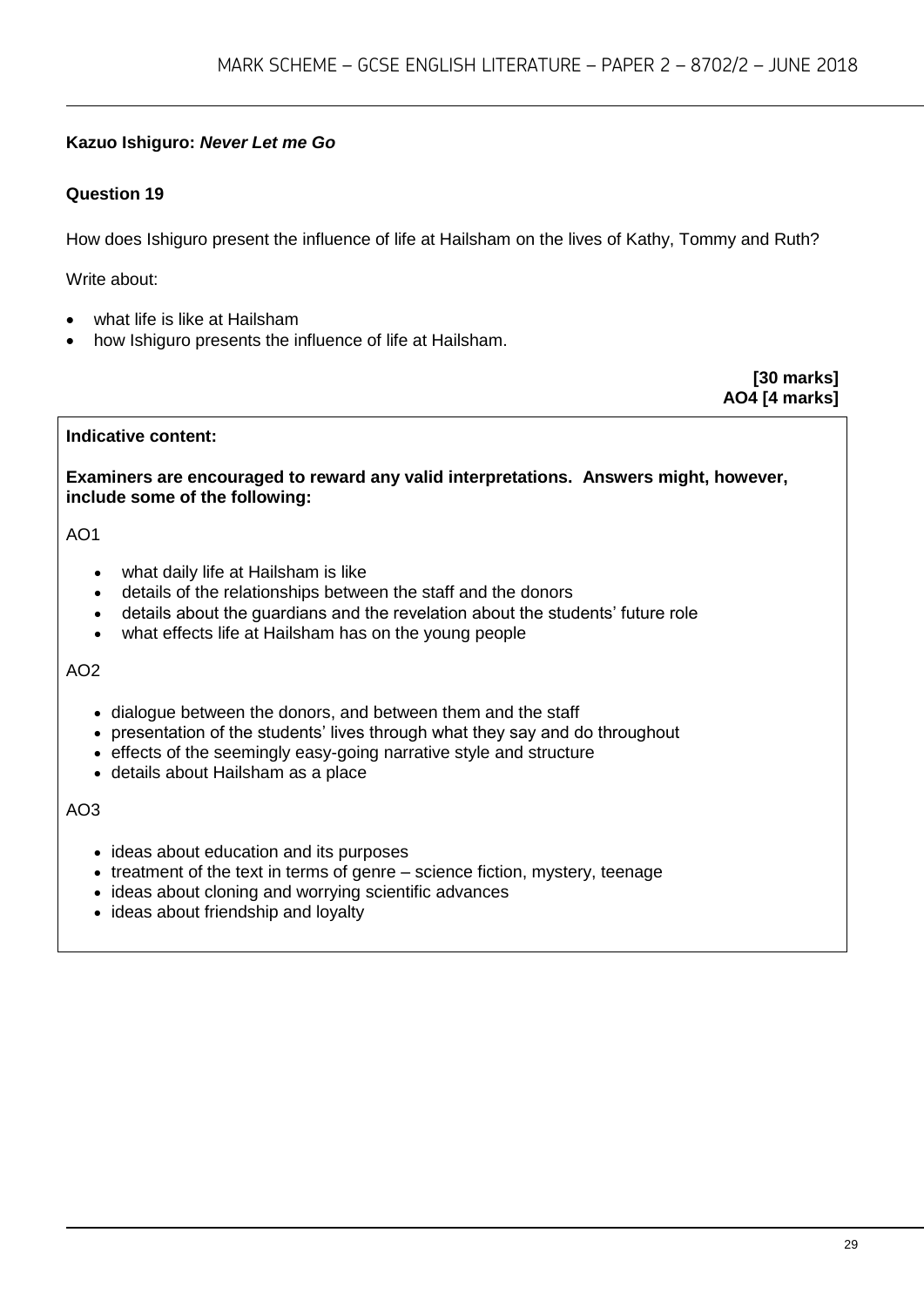'It is strange that none of the young people rebel against the system.'

How far do you agree with this view of *Never Let Me Go*?

Write about:

- how the young people behave
- how Ishiguro uses the young people to explore ideas about rebellion.

**[30 marks] AO4 [4 marks]**

#### **Indicative content:**

**Examiners are encouraged to reward any valid interpretations. Answers might, however, include some of the following:**

AO1

- details of how characters almost always follow the rules
- details of when there are mini-rebellions
- Tommy's role as most disruptive?
- what some of the guardians say, eg Miss Lucy

#### AO2

- the flatness of the narrative style
- the way the structure of the novel reinforces the air of conformity
- the vagueness about the students' eventual fate
- the use of dialogue to suggest characters' usual lack of rebelliousness

- $\bullet$  ideas about social conformity a satire?
- $\bullet$  treatment of the text in terms of genre science fiction, mystery, teenage
- ideas about cloning and worrying scientific advances
- ideas about friendship and loyalty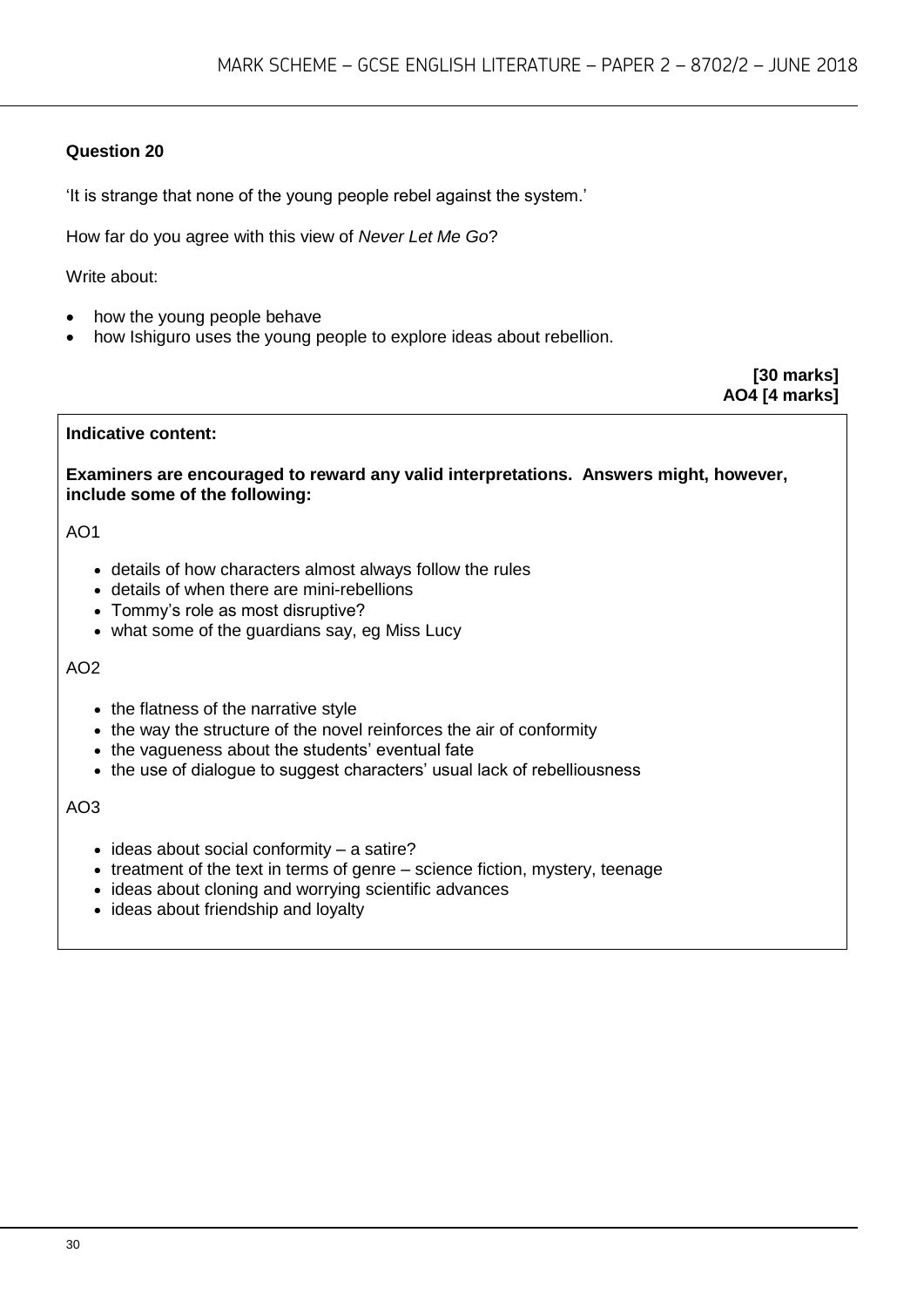# **Meera Syal:** *Anita and Me*

# **Question 21**

How does Syal present Meena's relationships with some of the male characters in *Anita and Me*?

Write about:

- Meena's relationships with some of the male characters in the novel
- how Syal presents these relationships.

**[30 marks] AO4 [4 marks]**

# **Indicative content:**

**Examiners are encouraged to reward any valid interpretations. Answers might, however, include some of the following:**

# AO1

- details about Papa/Sam/Mr Ormerod and/or others and what they say and do
- details of Meena's relationships with them
- details of particular incidents involving Meena and these characters

#### AO2

- use of Meena as a reliable narrator
- presentation of particular incidents involving men
- tonal variety to suggest changing attitudes to relationships
- use of dialect to develop characters

- ideas about cultural difference and racism linked to some of the relationships
- ideas about the attitudes of men towards women
- ideas about family values and the different values seen in Meena and other families
- ideas about social class and economic inequality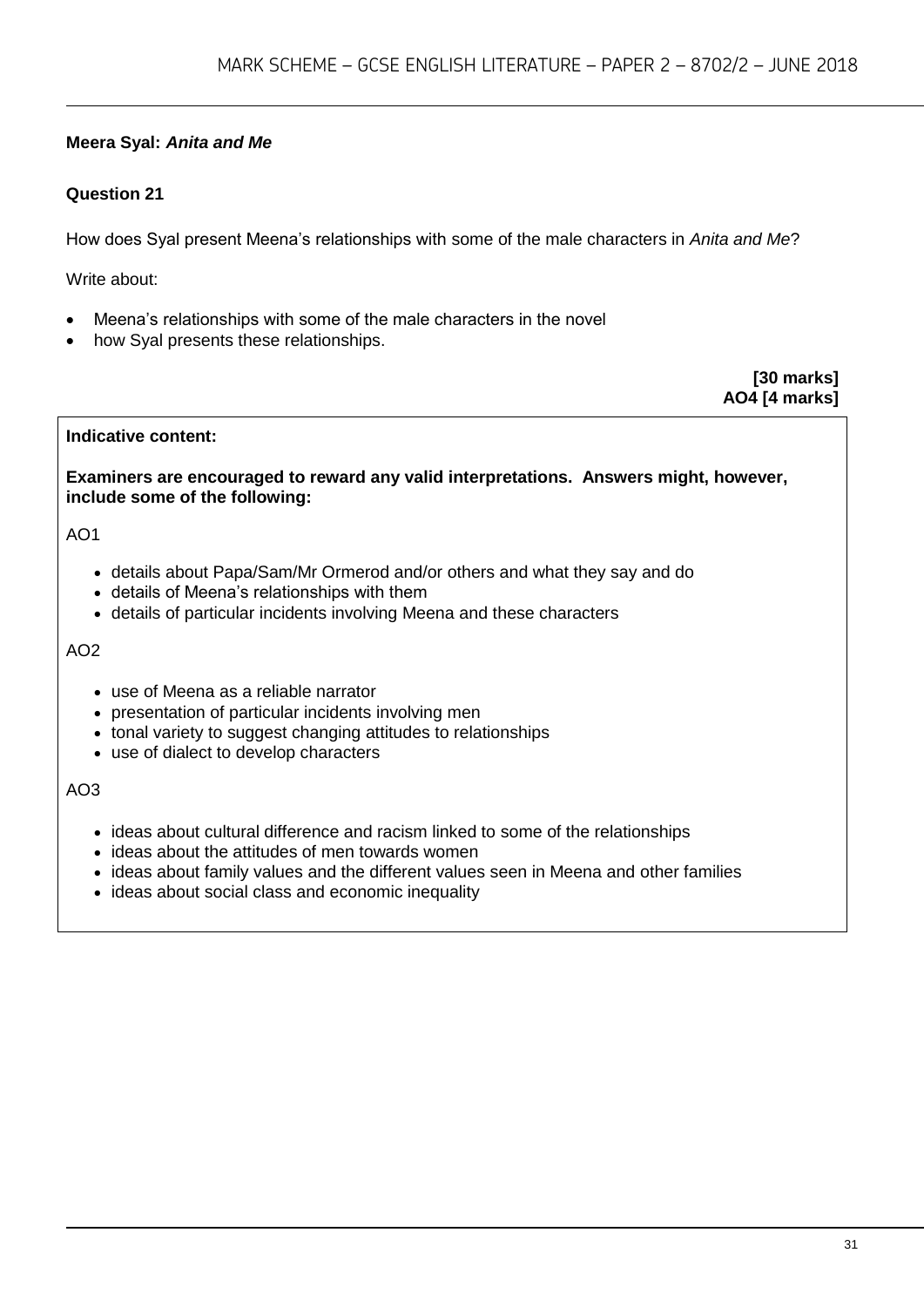How does Syal present the importance of family life in *Anita and Me*?

Write about:

- some of the aspects of family life in the novel
- how Syal presents the importance of family life.

**[30 marks] AO4 [4 marks]**

#### **Indicative content:**

**Examiners are encouraged to reward any valid interpretations. Answers might, however, include some of the following:**

AO1

- details about Meena's family and her relationships
- details about Anita's family and her relationships
- details about the Christmases and the Worralls

#### AO2

- use of Meena's reliable narration and her gradually maturing voice
- Meena's presentation of Anita's family life
- presentation of difficulties in various family relationships
- use of dialogue to develop character
- presentation of what family characters say and do

- ideas about cultural and age differences linked to family
- $\bullet$  ideas about the vicissitudes of family life
- ideas about family and cultural values
- ideas about social class and its effect on families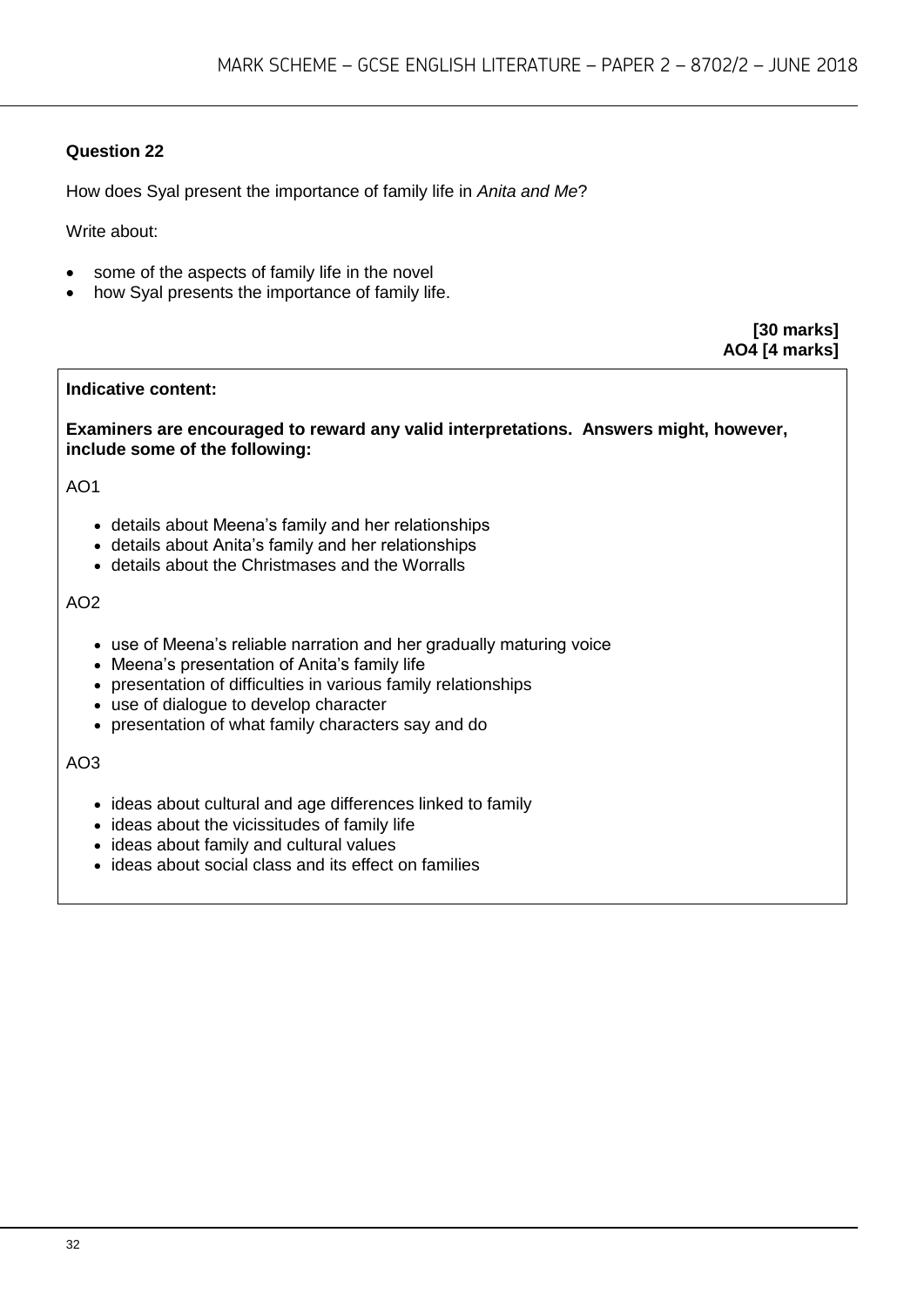# **Stephen Kelman:** *Pigeon English*

# **Question 23**

How does Kelman present the importance to Harrison of his friendships with Dean and with Jordan in *Pigeon English*?

Write about:

- Harrison's friendships with Dean and with Jordan
- how Kelman presents the importance of these friendships to Harrison.

**[30 marks] AO4 [4 marks]**

#### **Indicative content:**

**Examiners are encouraged to reward any valid interpretations. Answers might, however, include some of the following:**

AO1

- details about what Harrison says and does with Dean and Jordan
- details about his school experiences with Dean
- details of Harrison's relationships with other teenagers
- details of how young people respond to the ways they are treated

AO2

- use of multi-cultural slang to develop character
- irony of Harrison's naïve optimism contrasted with his circumstances
- presentation of the other teenage characters' words and actions
- the magical realist use of the pigeon as a commentary

- Harrison's perspective as a young male immigrant
- ideas about friendship
- ideas about class and racial divides
- ideas about childhood innocence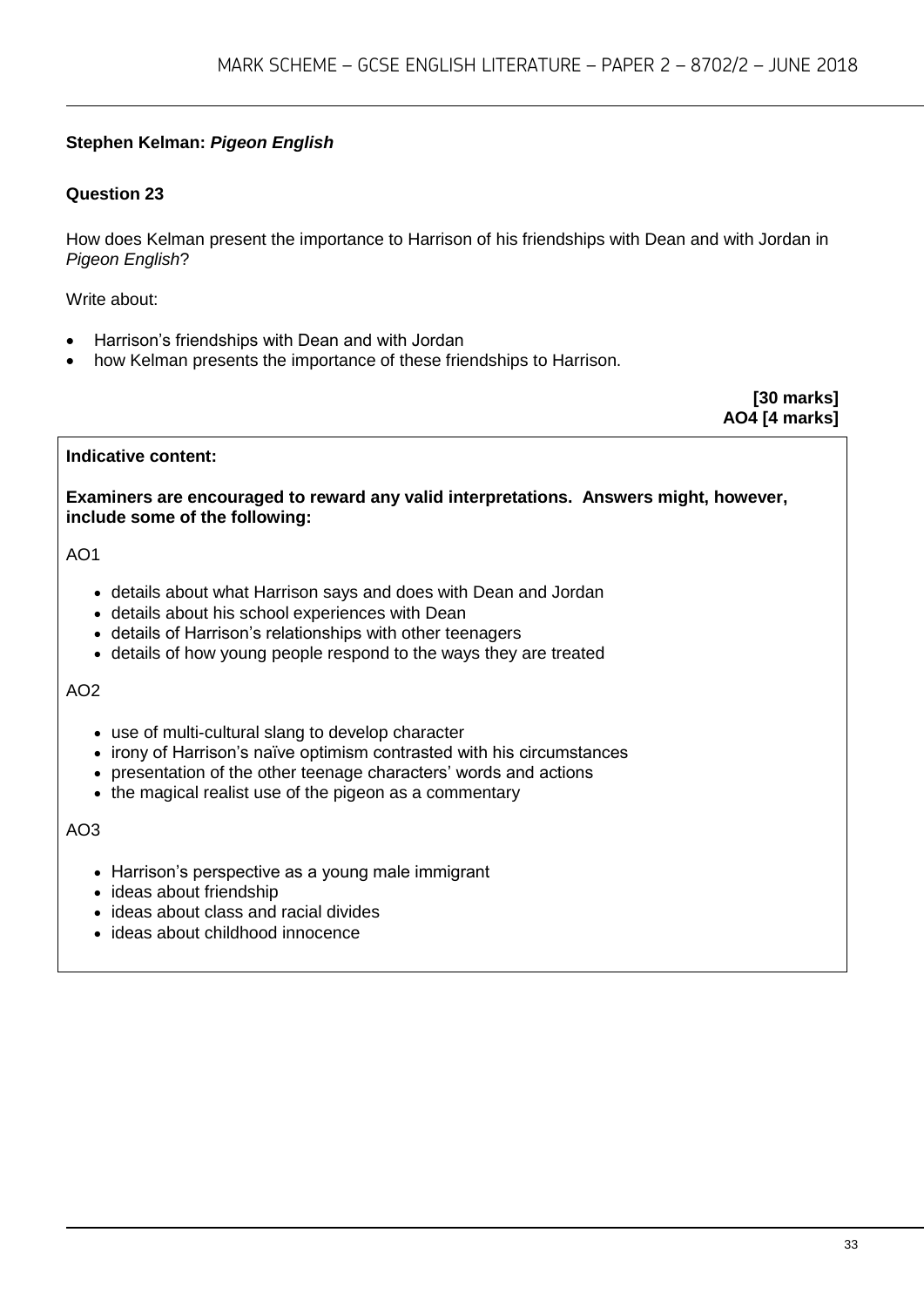How does Kelman present the experience of being an immigrant in *Pigeon English*?

Write about:

- Harrison's life as an immigrant in the novel
- how Kelman presents Harrison's experience of being an immigrant.

**[30 marks] AO4 [4 marks]**

#### **Indicative content:**

**Examiners are encouraged to reward any valid interpretations. Answers might, however, include some of the following:**

AO1

- details about Harrison's daily life
- details about London and its impact on Harrison
- details about Harrison's family life
- details about how immigrants are treated

#### AO2

- Harrison's integrity and naivety conveyed through the narrative voice
- presentation of Harrison's continual surprise at aspects of everyday life as an immigrant
- realistic presentation of daily life through lots of concrete examples, eg Samsung, Oreo
- realistic presentation of daily life through range of dialogue

- ideas about the alienation felt by Harrison as an immigrant
- ideas about gang culture
- ideas about families divided by emigration
- ideas about teenage culture in conflict with family values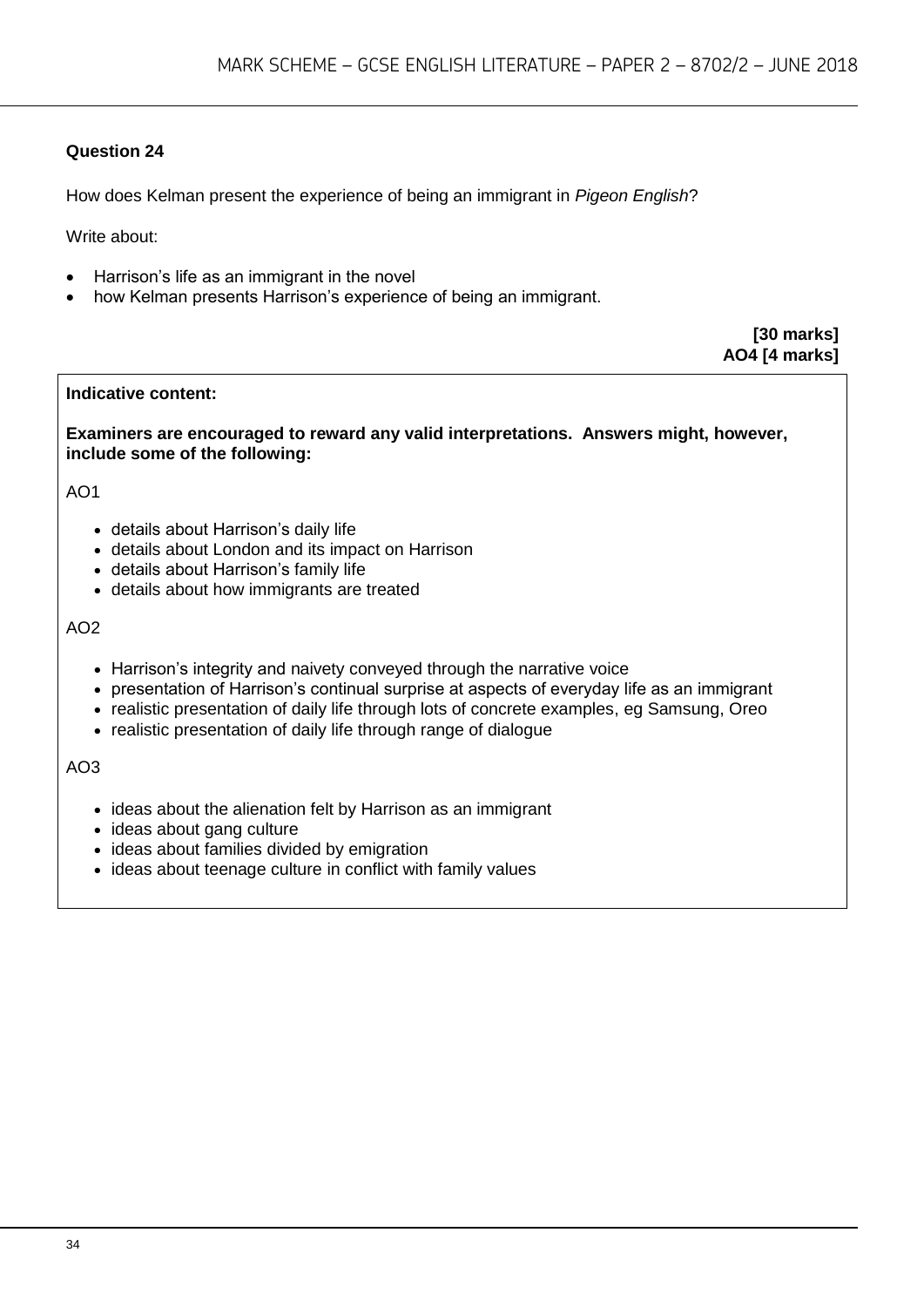| Section B: Questions 25–26 (30 marks – AO1=12, AO2=12, AO3=6) |  |
|---------------------------------------------------------------|--|
|---------------------------------------------------------------|--|

| <b>Mark</b>                                                                             | <b>AO</b>       | <b>Typical features of response</b>                                                                                                                                                                  | How to arrive at a mark                                                                                                                                                                                                                                                                                                                                                                                                                         |
|-----------------------------------------------------------------------------------------|-----------------|------------------------------------------------------------------------------------------------------------------------------------------------------------------------------------------------------|-------------------------------------------------------------------------------------------------------------------------------------------------------------------------------------------------------------------------------------------------------------------------------------------------------------------------------------------------------------------------------------------------------------------------------------------------|
| Level 6<br>Convincing,<br>critical<br>analysis and<br>exploration<br>$26 - 30$<br>marks | AO <sub>1</sub> | Critical, exploratory comparison<br>$\bullet$<br>Judicious use of precise references<br>to support interpretation(s)                                                                                 | At the top of the level, a candidate's response is likely to be a critical, exploratory,<br>well-structured comparison. It takes a conceptualised approach to the full task<br>supported by a range of judicious references. There will be a fine-grained and<br>insightful analysis of language and form and structure supported by judicious use of                                                                                           |
|                                                                                         | AO <sub>2</sub> | Analysis of writer's methods with<br>$\bullet$<br>subject terminology used judiciously<br>Exploration of effects of writer's<br>methods to create meanings                                           | subject terminology. Convincing exploration of one or more<br>ideas/perspectives/contextual factors/interpretations.                                                                                                                                                                                                                                                                                                                            |
|                                                                                         | AO <sub>3</sub> | <b>Exploration of</b><br>$\bullet$<br>ideas/perspectives/contextual<br>factors shown by specific, detailed<br>links between context/text/task                                                        | At the bottom of the level, a candidate will have Level 5 and be starting to<br>demonstrate elements of exploratory comparison and/or analysis of writer's<br>methods and /or contexts.                                                                                                                                                                                                                                                         |
| Level 5<br>Thoughtful,<br>developed<br>consideration<br>$21 - 25$<br>marks              | AO <sub>1</sub> | Thoughtful, developed comparison<br>$\bullet$<br>Apt references integrated into<br>$\bullet$<br>interpretation(s)                                                                                    | At the top of the level, a candidate's response is likely to be thoughtful, detailed<br>and developed. It takes a considered approach to the comparison with references<br>integrated into interpretation; there will be a detailed examination of the effects of<br>language and/or structure and/or form supported by apt use of subject terminology.<br>Examination of ideas/perspectives/contextual factors, possibly including alternative |
|                                                                                         | AO <sub>2</sub> | Examination of writer's methods with<br>$\bullet$<br>subject terminology used effectively<br>to support consideration of methods<br>Examination of effects of writer's<br>methods to create meanings | interpretations/deeper meanings.                                                                                                                                                                                                                                                                                                                                                                                                                |
|                                                                                         | AO <sub>3</sub> | Thoughtful consideration of<br>$\bullet$<br>ideas/perspectives/contextual<br>factors shown by examination of<br>detailed links between<br>context/text/task                                          | At the bottom of the level, a candidate will have Level 4 and be starting to<br>demonstrate elements of thoughtful comparison and/or examination of writer's<br>methods and/or thoughtful consideration of contexts.                                                                                                                                                                                                                            |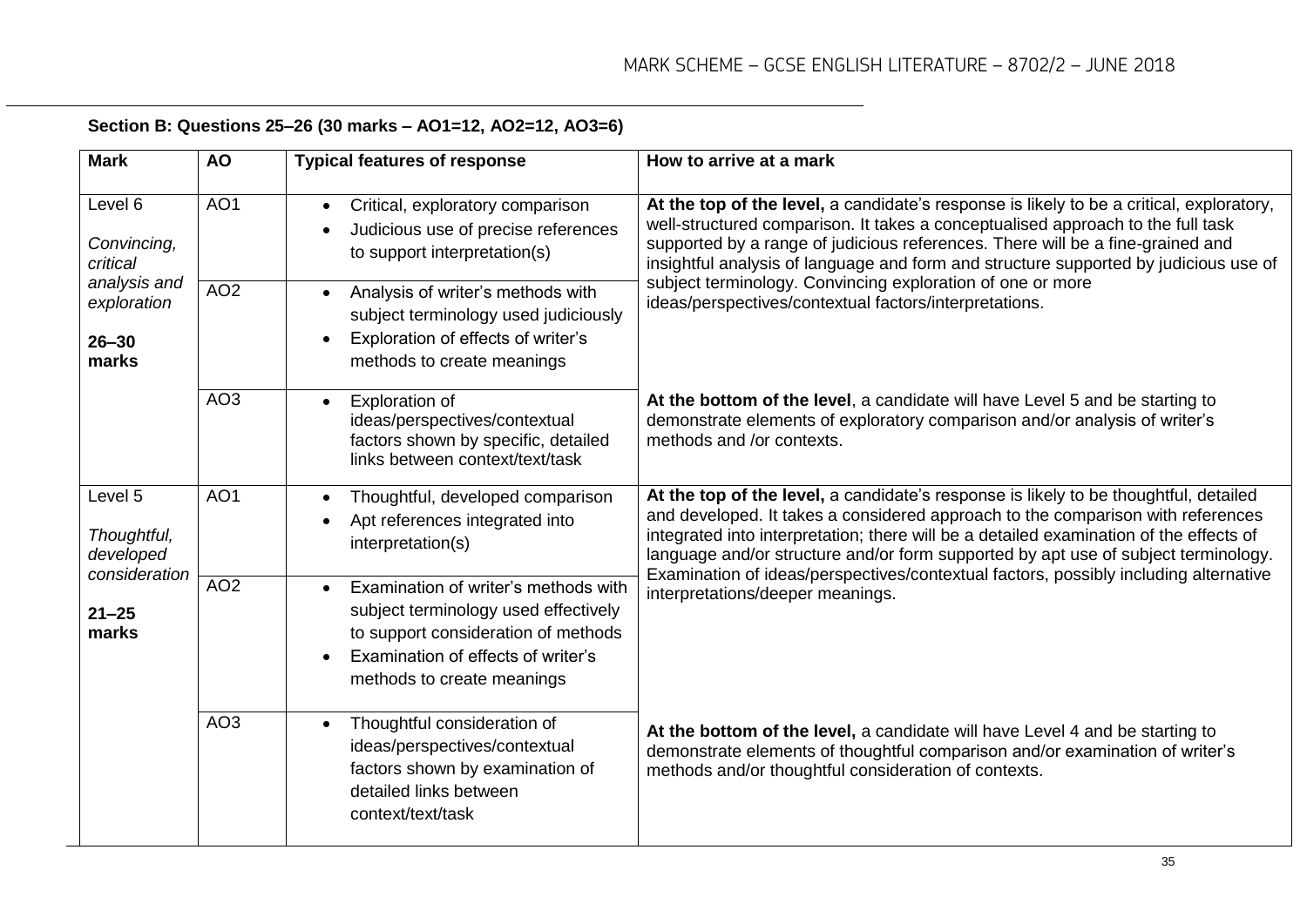| Level 4<br>Clear<br>understanding               | AO <sub>1</sub> | Clear comparison<br>$\bullet$<br>Effective use of references to support<br>explanation                                                                                                  | At the top of the level, a candidate's response is likely to be clear, sustained and<br>consistent. It is a focused comparison which demonstrates clear understanding. It<br>uses a range of references effectively to illustrate and justify explanation; there will<br>be clear explanation of the effects of a range of writer's methods supported by<br>appropriate use of subject terminology. Clear understanding of |
|-------------------------------------------------|-----------------|-----------------------------------------------------------------------------------------------------------------------------------------------------------------------------------------|----------------------------------------------------------------------------------------------------------------------------------------------------------------------------------------------------------------------------------------------------------------------------------------------------------------------------------------------------------------------------------------------------------------------------|
| 16-20 marks                                     | AO <sub>2</sub> | Clear explanation of writer's methods<br>$\bullet$<br>with appropriate use of relevant subject<br>terminology<br>Understanding of effects of writer's<br>methods to create meanings     | ideas/perspectives/contextual factors.                                                                                                                                                                                                                                                                                                                                                                                     |
|                                                 | AO <sub>3</sub> | Clear understanding of<br>$\bullet$<br>ideas/perspectives/ contextual factors<br>shown by specific links between<br>context/text/task                                                   | At the bottom of the level, a candidate will Level 3 and be starting to demonstrate<br>elements of clear comparison and/or clear explanation of writer's methods and/or<br>clear understanding of contexts.                                                                                                                                                                                                                |
| Level 3<br>Explained,<br>structured<br>comments | AO <sub>1</sub> | Some explained comparison<br>$\bullet$<br>References used to support a range of<br>relevant comments                                                                                    | At the top of the level, a candidate's response is likely to be explanatory in parts. It<br>includes a structured focus on comparison with a range of points exemplified by<br>relevant references from the text; there will be identification of effects of a range of<br>writer's methods supported by some relevant terminology. Explanation of some<br>relevant contextual factors.                                    |
| $11-15$ marks                                   | AO <sub>2</sub> | Explained/relevant comments on writer's<br>$\bullet$<br>methods with some relevant use of<br>subject terminology<br>Identification of effects of writer's<br>methods to create meanings |                                                                                                                                                                                                                                                                                                                                                                                                                            |
|                                                 | AO <sub>3</sub> | Some understanding of implicit ideas/<br>$\bullet$<br>perspectives/contextual factors shown<br>by links between context/text/task                                                       | At the bottom of the level, a candidate will have Level 2 and be starting to make<br>some structured comparison and/or make relevant comments on writer's methods<br>and/or contexts.                                                                                                                                                                                                                                      |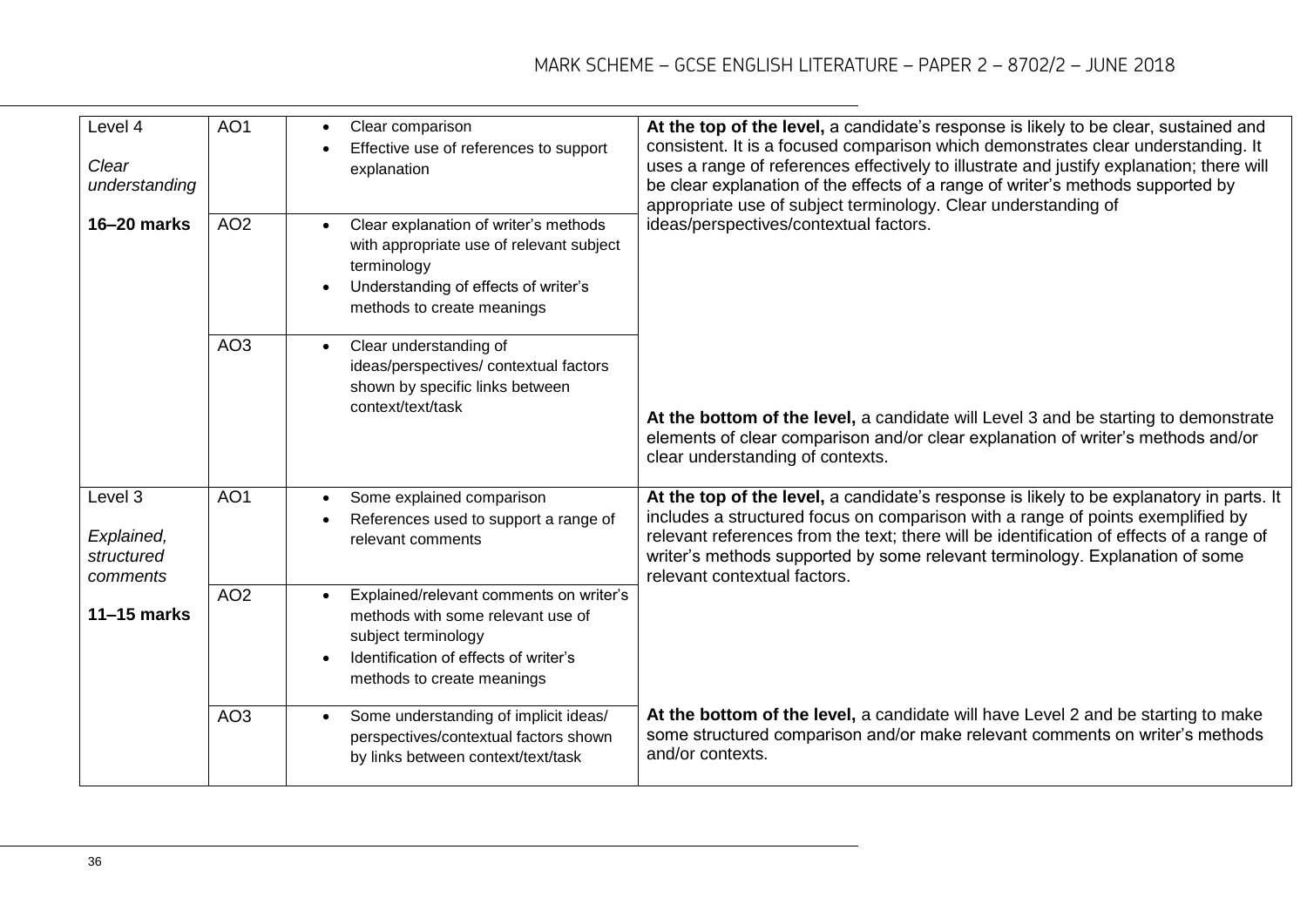| Level 2<br>Supported,<br>relevant<br>comments | AO <sub>1</sub> | Supported comparison<br>$\bullet$<br>Comments on references<br>$\bullet$                                     | At the top of the level, a candidate's response is likely to be relevant and<br>supported by some explanation. It will include some focus on comparison with<br>relevant comments and some supporting references from the text. There will be<br>identification of deliberate choices made by writer with some reference to subject<br>terminology. Awareness of some contextual factors. |  |
|-----------------------------------------------|-----------------|--------------------------------------------------------------------------------------------------------------|-------------------------------------------------------------------------------------------------------------------------------------------------------------------------------------------------------------------------------------------------------------------------------------------------------------------------------------------------------------------------------------------|--|
| 6-10 marks                                    | AO <sub>2</sub> | Identification of writer's methods<br>$\bullet$<br>Some reference to subject<br>$\bullet$<br>terminology     |                                                                                                                                                                                                                                                                                                                                                                                           |  |
|                                               | AO <sub>3</sub> | Some awareness of implicit<br>$\bullet$<br>ideas/contextual factors                                          | At the bottom of the level, a candidate's response will have Level 1 and be<br>starting to focus on comparison and/or starting to show awareness of the writer<br>making deliberate choices and/or awareness of contexts.                                                                                                                                                                 |  |
| Level 1<br>Simple,<br>explicit<br>comments    | AO <sub>1</sub> | Simple comments relevant to<br>$\bullet$<br>comparison<br>Reference to relevant detail(s)<br>$\bullet$       | At the top of the level, a candidate's response is likely to be narrative and/or<br>descriptive in approach. It may include awareness of similarity or difference and<br>provide appropriate reference to text; there will be simple identification of method<br>with possible reference to subject terminology. Simple comments/responses to<br>context, usually explicit.               |  |
| 1–5 marks                                     | AO <sub>2</sub> | Awareness of writer making choices<br>$\bullet$<br>Possible reference to subject<br>$\bullet$<br>terminology |                                                                                                                                                                                                                                                                                                                                                                                           |  |
|                                               | AO <sub>3</sub> | Simple comment on explicit<br>$\bullet$<br>ideas/contextual factors                                          | At the bottom of the level, a candidate's response will show some familiarity with<br>the text.                                                                                                                                                                                                                                                                                           |  |
| 0 marks                                       |                 | Nothing worthy of credit/nothing written                                                                     |                                                                                                                                                                                                                                                                                                                                                                                           |  |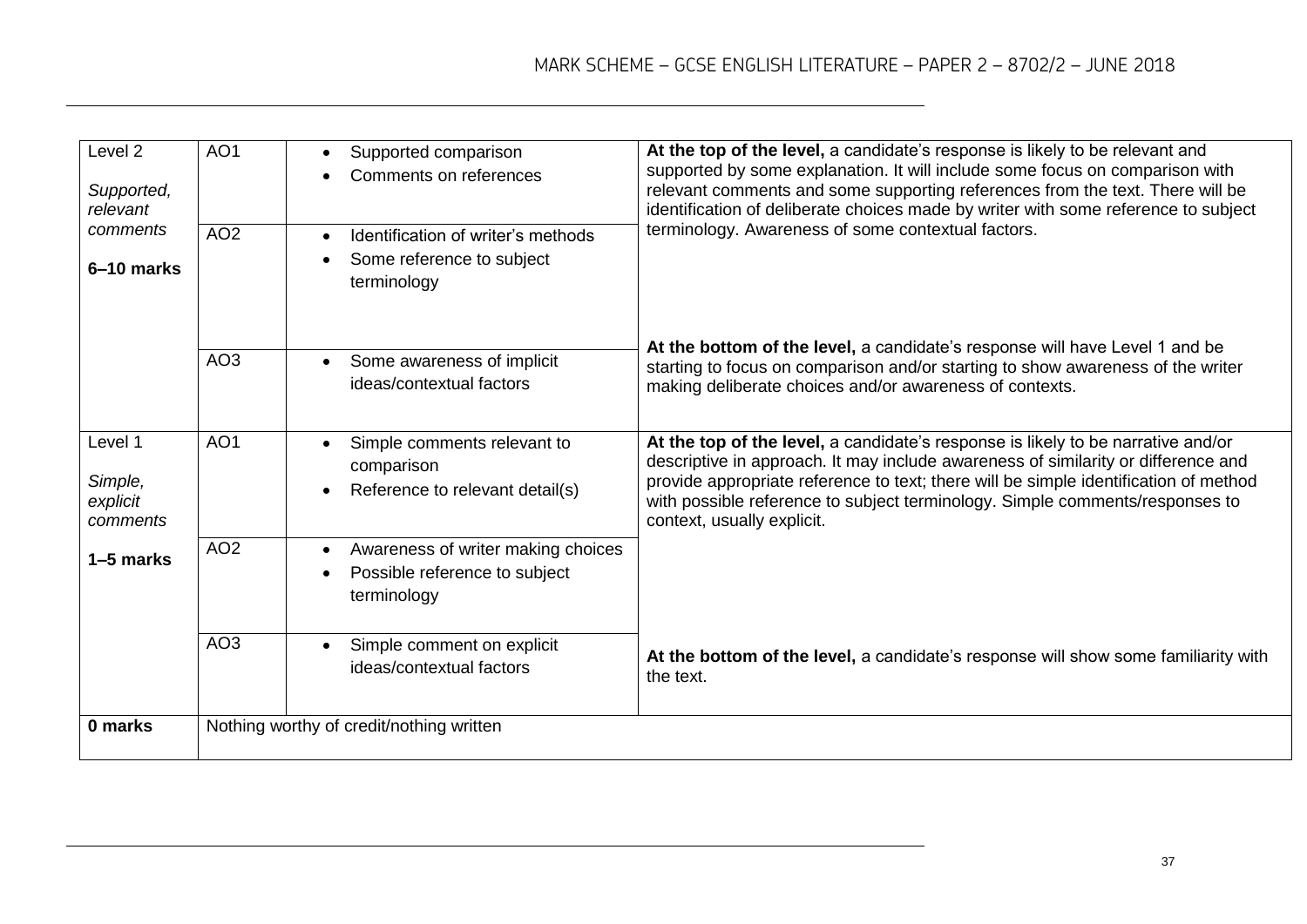# **Section B**

# **Love and relationships**

# **Question 25**

Compare how poets present romantic love in 'Singh Song!' and in **one** other poem from 'Love and relationships'.

# **[30 marks]**

#### **Indicative content:**

#### **Examiners are encouraged to reward any valid interpretations. Answers might, however, include some of the following:**

#### AO1

- any valid treatment of/comparison of romantic love in terms of happiness, hope, innocence, such as compared with 'When We Two Parted', or 'Neutral Tones'
- possible treatment of the happiness in this poem compared with the more cynical presentation of love in 'Porphyria's Lover' or 'The Farmer's Bride'
- contrast between happiness and sadness, possibly in 'Winter Swans'
- ideas about the beginnings of a relationship, possibly compared with the ending of a relationship in 'Neutral Tones'

#### $AO2$

- use of imagery of nature to present happiness and positivity
- comparison of places, such as in 'Winter Swans'
- use and effect of perspective, such as use of first person
- use and effects of titles, such as use of 'song' and the exclamation mark, to suggest a positive, happy view of love

- ideas about innocence and hope for the future, compared with 'Sonnet 29'
- ideas about difference between people in a relationship and how this is presented positively in 'Singh Song!' in contrast to 'The Farmer's Bride'
- any valid treatment of ideas about individuality and acceptance, possibly compared with 'The Farmer's Bride'
- ideas about the beginnings of relationships compared with more established relationships, such as in 'Winter Swans'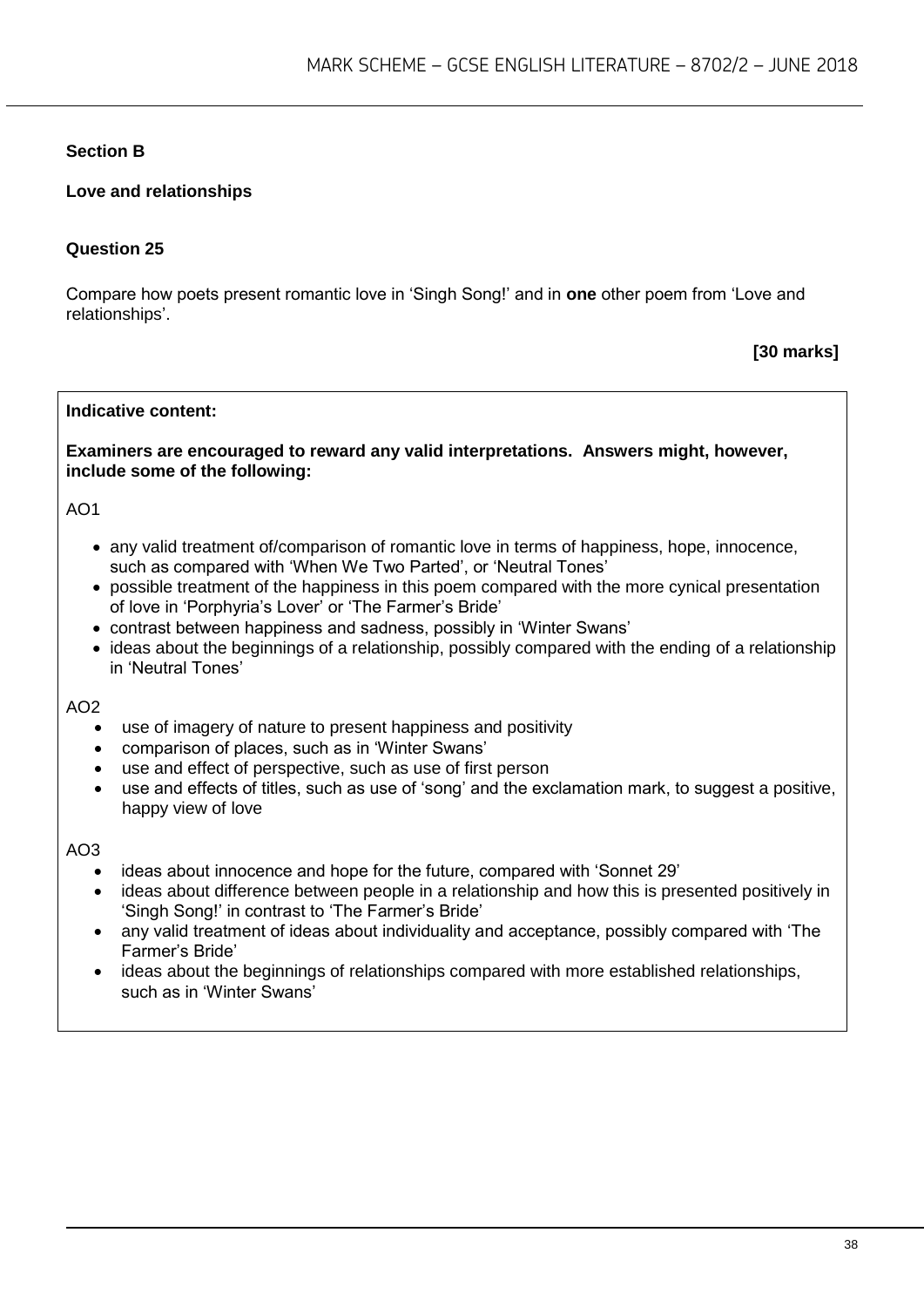# **Power and conflict**

# **Question 26**

Compare how poets present ideas about power in 'Ozymandias' and in **one** other poem from 'Power and conflict'.

**[30 marks]**

#### **Indicative content:**

#### **Examiners are encouraged to reward any valid interpretations. Answers might, however, include some of the following:**

AO1

- any valid comparison of negative ideas about power such as power used to impose will in 'My Last Duchess' or 'London'
- any valid comparative treatment of the effects of power, such as arrogance and pride
- any treatment of those in power contrasted with those without, possibly compared with 'London' or 'The Charge of the Light Brigade' or 'Storm on the Island' or 'The Émigrée'
- any treatment of power in a more universal sense, such as the power of the natural world in 'Storm on the Island' or 'extract from The Prelude'

#### AO2

- ideas about the use of sand as metaphor for the passing of time and impermanence of human constructions
- use of images to present ideas about the corruption of power, such as in 'London' or 'My Last Duchess'
- poets presenting critical treatments of those in power, perhaps compared with 'My Last Duchess' or 'London'
- use of person perspective to create irony, possibly compared with 'My Last Duchess' or contrasted with 'Storm on the Island'

- any valid treatment of the use of the particular to present universal ideas, such as the focus on the statue in 'Ozymandias' and how this is used lyrically to explore ideas about the fragility of power
- effects of power on the individual, such as 'My Last Duchess' or 'extract from The Prelude'
- any valid points about the responsibility of those in power, possibly compared with 'London'
- possibly treatment of power of nature / time from a Romantic perspective, again using 'extract from The Prelude', or 'Storm on the Island'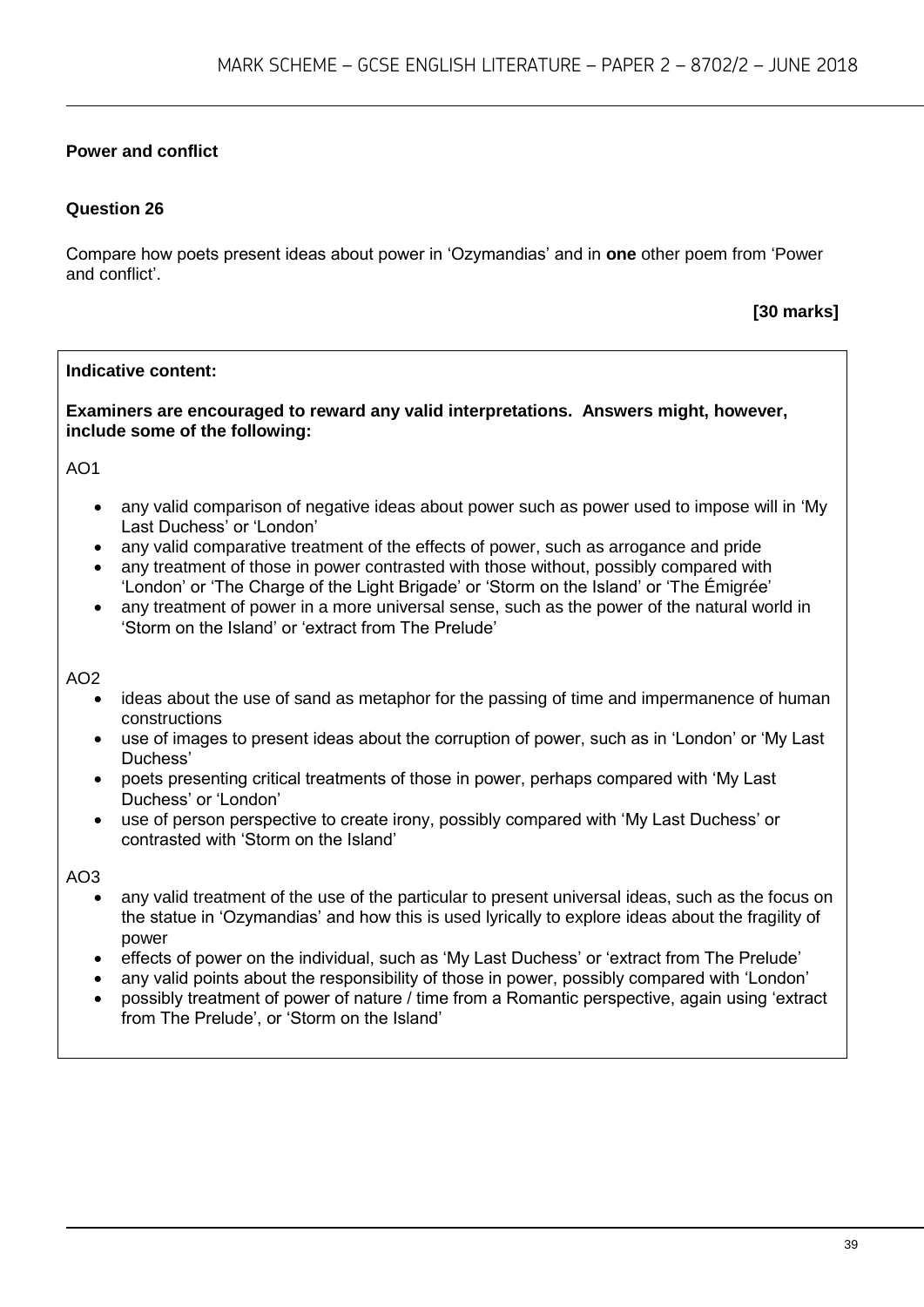# **Section C: Unseen poetry - (24 marks – AO1=12, AO2=12)**

| <b>Mark</b>                                                       | <b>AO</b>       | <b>Typical features</b>                                                                                                                                                                              | How to arrive at a mark                                                                                                                                                                                                                                                                                                                                                 |
|-------------------------------------------------------------------|-----------------|------------------------------------------------------------------------------------------------------------------------------------------------------------------------------------------------------|-------------------------------------------------------------------------------------------------------------------------------------------------------------------------------------------------------------------------------------------------------------------------------------------------------------------------------------------------------------------------|
| Level 6<br>Convincing,<br>critical<br>analysis and<br>exploration | AO <sub>1</sub> | Critical, exploratory conceptualised<br>$\bullet$<br>response to task and text<br>Judicious use of precise references to<br>$\bullet$<br>support interpretation(s)                                   | At the top of the level, a candidate's response is likely to be a critical,<br>exploratory, well-structured argument. It takes a conceptualised approach to<br>the task supported by a range of judicious references. There will be a fine-<br>grained and insightful analysis of language and form and structure supported<br>by judicious use of subject terminology. |
| $21 - 24$ marks                                                   | AO <sub>2</sub> | Analysis of writer's methods with subject<br>$\bullet$<br>terminology used judiciously<br>Exploration of effects of writer's methods<br>$\bullet$<br>to create meanings                              | At the bottom of the level, a candidate will have level 5 and be starting to<br>demonstrate elements of exploratory thought and / or analysis of writers'<br>methods.                                                                                                                                                                                                   |
| Level 5<br>Thoughtful,<br>developed<br>consideration              | AO <sub>1</sub> | Thoughtful, developed response to task<br>$\bullet$<br>and text<br>Apt references integrated into<br>$\bullet$<br>interpretation(s)                                                                  | At the top of the level, a candidate's response is likely to include be<br>thoughtful, detailed and developed. It takes a considered approach to the task<br>with references integrated into interpretation; there will be a detailed<br>examination of the effects of language and/or structure and/or form supported<br>by apt use of subject terminology.            |
| $17-20$ marks                                                     | AO <sub>2</sub> | Examination of writer's methods with<br>$\bullet$<br>subject terminology used effectively to<br>support consideration of methods<br>Examination of effects of writer's methods<br>to create meanings | At the bottom of the level, a candidate will have level 4 and be starting to<br>demonstrate elements of thoughtful consideration and / or examination of<br>writers' methods.                                                                                                                                                                                           |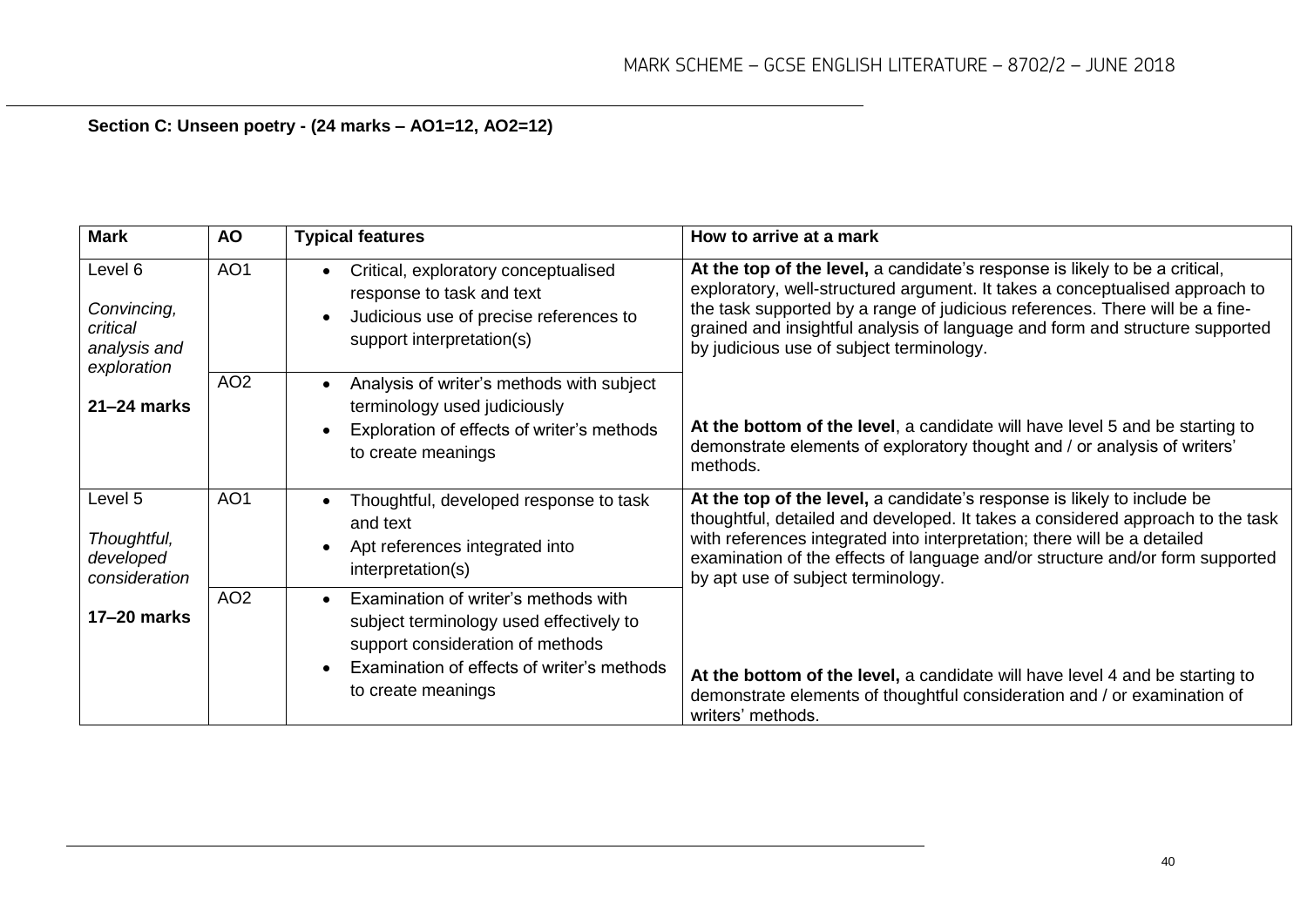| Level 4<br>Clear<br>understanding               | AO <sub>1</sub> | Clear, explained response to task and<br>text<br>Effective use of references to support<br>explanation                                                                     | At the top of the level, a candidate's response is likely to be clear, sustained<br>and consistent. It takes a focused response to the task which demonstrates<br>clear understanding. It uses a range of references effectively to illustrate and<br>justify explanation; there will be clear explanation of the effects of a range of<br>writer's methods supported by appropriate use of subject terminology. |
|-------------------------------------------------|-----------------|----------------------------------------------------------------------------------------------------------------------------------------------------------------------------|------------------------------------------------------------------------------------------------------------------------------------------------------------------------------------------------------------------------------------------------------------------------------------------------------------------------------------------------------------------------------------------------------------------|
| $13 - 16$ marks                                 | AO <sub>2</sub> | Clear explanation of writer's methods<br>with appropriate use of relevant<br>subject terminology<br>Understanding of effects of writer's<br>method to create meanings      | At the bottom of the level, a candidate will have level 3 and be starting to<br>demonstrate elements of understanding and / or explanation of writer's<br>methods.                                                                                                                                                                                                                                               |
| Level 3<br>Explained,<br>structured<br>comments | AO <sub>1</sub> | Some explained response to task and<br>text<br>References used to support a range of<br>relevant comments                                                                  | At the top of the level, a candidate's response is likely to be explanatory in<br>parts. It focuses on the task with a range of points exemplified by relevant<br>references from the text; there will be identification of effects of a range of<br>writer's methods supported by relevant use of subject terminology.                                                                                          |
| 9-12 marks                                      | AO <sub>2</sub> | Explained/relevant comments on<br>writer's methods with some relevant<br>use of subject terminology<br>Identification of effects of writer's<br>methods to create meanings | At the bottom of the level, a candidate will level 2 and be starting to explain<br>and / or make relevant comments on writer's methods.                                                                                                                                                                                                                                                                          |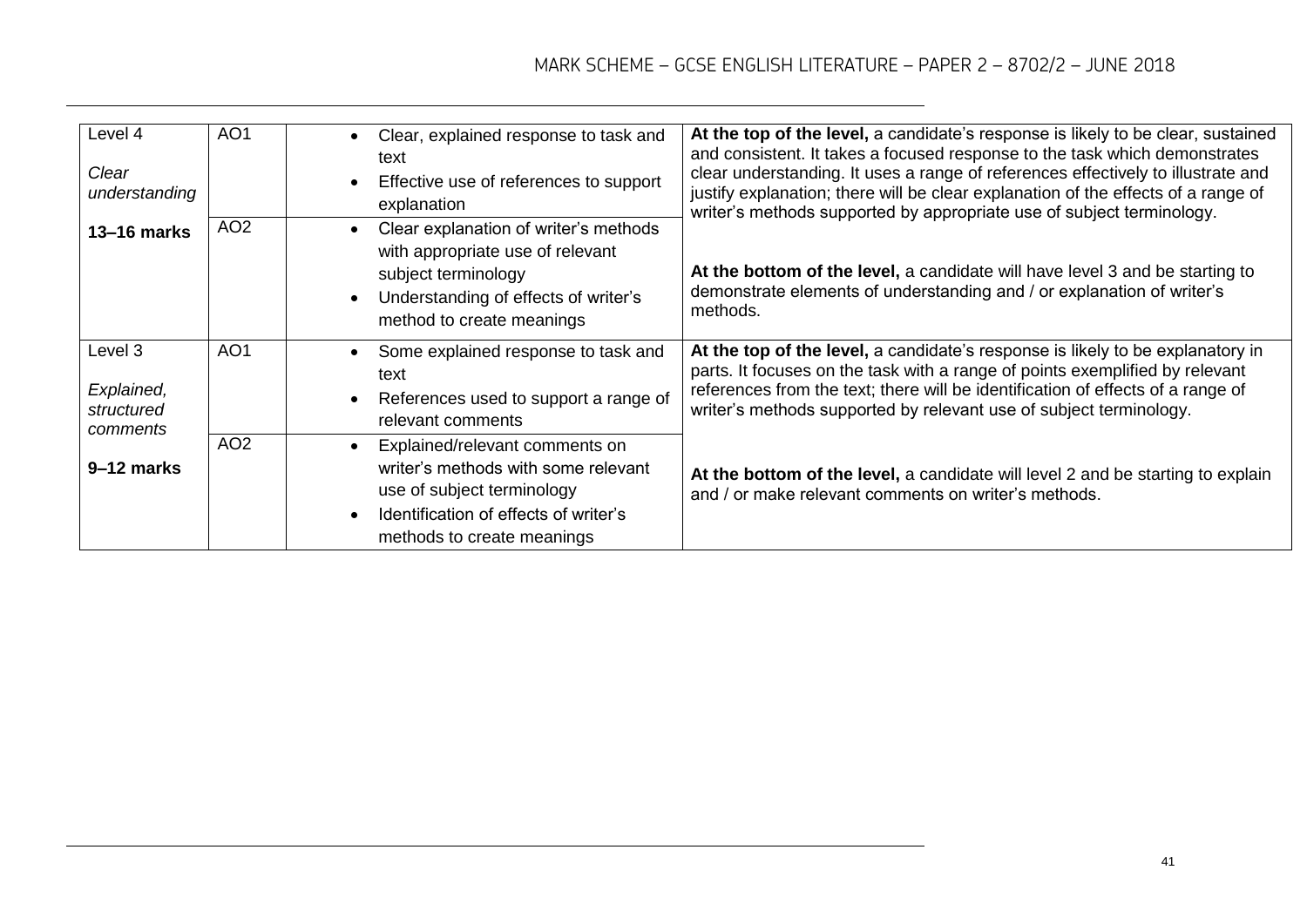| Level 2<br>Supported,<br>relevant          | AO <sub>1</sub> | Supported response to task and text<br>$\bullet$<br>Comments on references<br>$\bullet$                   | At the top of the level, a candidate's response is likely to be relevant and<br>supported by some explanation. It will include some focus on the task with<br>relevant comments and some supporting references from text. There will be<br>identification of deliberate choices made by the writer with some reference to |
|--------------------------------------------|-----------------|-----------------------------------------------------------------------------------------------------------|---------------------------------------------------------------------------------------------------------------------------------------------------------------------------------------------------------------------------------------------------------------------------------------------------------------------------|
| comments                                   | AO <sub>2</sub> | Identification of writers' methods<br>$\bullet$<br>Some reference to subject terminology<br>$\bullet$     | subject terminology.                                                                                                                                                                                                                                                                                                      |
| 5–8 marks                                  |                 |                                                                                                           | At the bottom of the level, a candidate will have level 1 and be starting to<br>focus on the task and /or show awareness of the writer making deliberate<br>choices.                                                                                                                                                      |
| Level 1<br>Simple,<br>explicit<br>comments | AO <sub>1</sub> | Simple comments relevant to task and text<br>$\bullet$<br>Reference to relevant details<br>$\bullet$      | At the top of the level, a candidate's response is likely to be narrative and/or<br>descriptive in approach. It may include awareness of the task and provide<br>appropriate reference to text; there will be simple identification of method with<br>possible reference to subject terminology.                          |
| 1–4 marks                                  | AO <sub>2</sub> | Awareness of writer making choices<br>$\bullet$<br>Possible reference to subject terminology<br>$\bullet$ | At the bottom of the level, a candidate's response will show some familiarity<br>with the text.                                                                                                                                                                                                                           |
| 0 marks                                    |                 | Nothing worthy of credit/nothing written                                                                  |                                                                                                                                                                                                                                                                                                                           |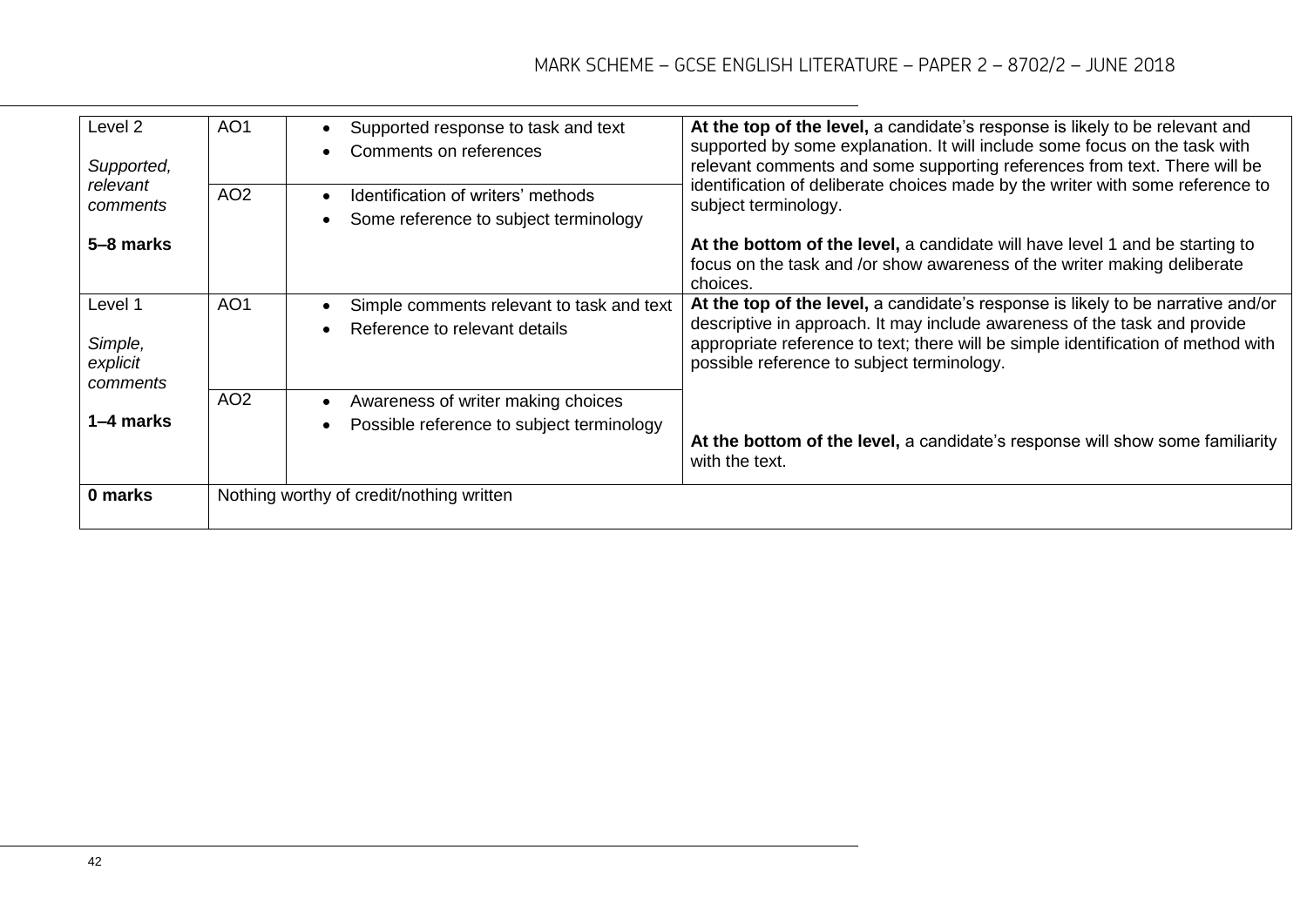# **Section C: Unseen poetry**

# **Question 27.1**

In 'On Aging' how does the poet present the speaker's attitudes to growing old?

**[24 marks]**

#### **Indicative content:**

**Examiners are encouraged to reward any valid interpretations. Answers might, however, include some of the following:**

AO1

- ideas about the speaker's annoyance towards those whose actions have offended her
- ideas about the speaker's anticipation of the stereotyped reactions towards her
- ideas about the speaker's feelings towards aging, the change in their physical appearance and the assertion that they are still the 'same person'
- ideas about the speaker's statement that their life is not over, their life is different and they have different interests to before
- ideas about the speaker's acceptance of understanding but not of sympathy
- ideas about the ambiguity of the final line and whether the speaker is being sarcastic or genuinely thankful to still be breathing

- use and effects of voice/perspective, the speaker's humorous, forthright tone and use of direct address
- use of imperatives 'Hold! Stop! Don't pity me!'
- imagery and description of 'bones', 'less hair' and 'less chin'
- use and effects of simile 'like a sack left on the shelf'
- repetition and the contrast of little/lot
- use and effects of dialect/non-standard English 'ain't' 'cause' and 'no rocking chair'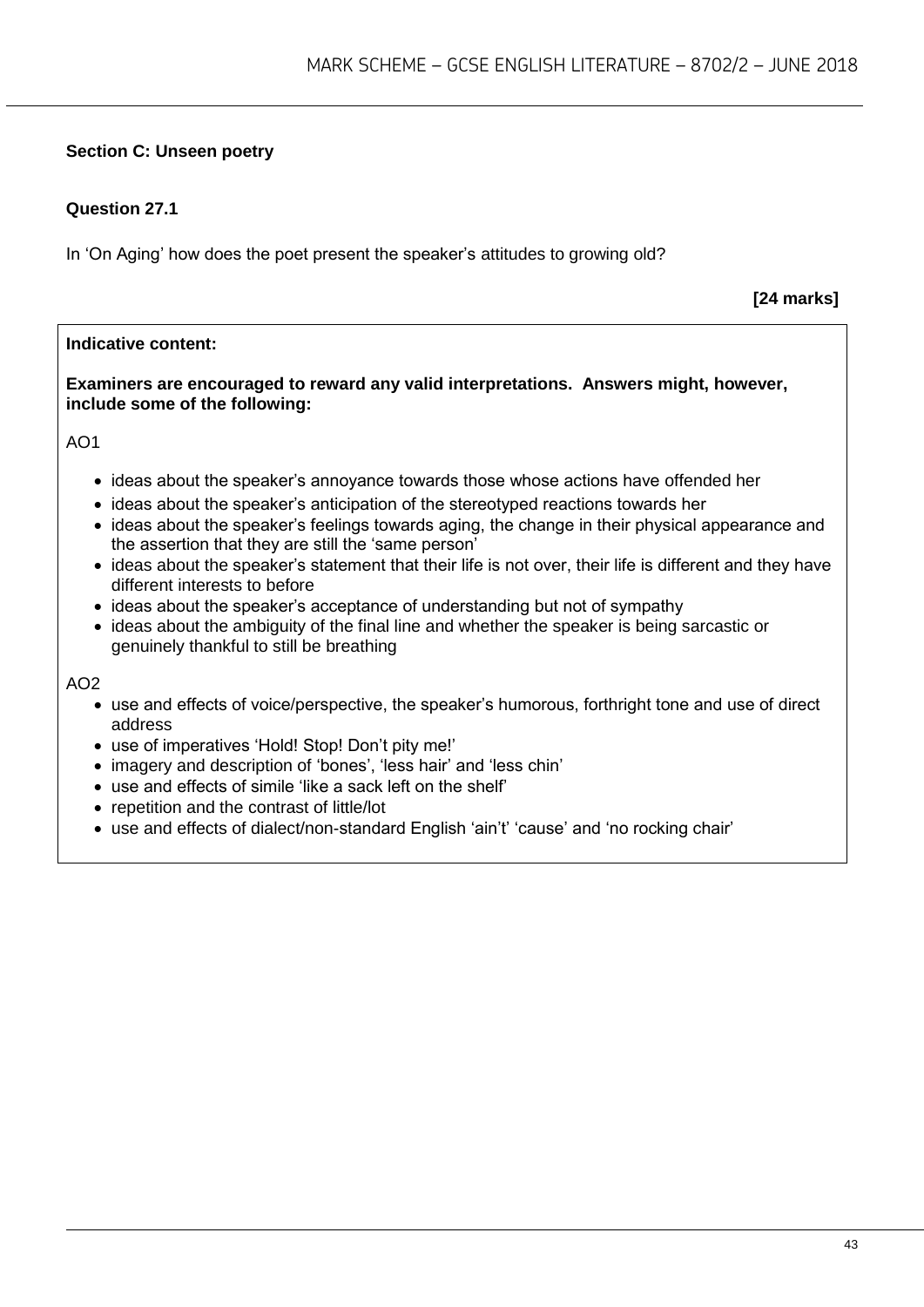# **Unseen poetry**

# **Question 27.2**

In both 'Jesse Emily Schofield' and 'On Aging' the speakers describe their attitudes to the effects of growing old.

What are the similarities and/or differences between the ways the poets present these attitudes?

| [8 marks] |
|-----------|
|           |

| <b>Mark</b>                            | <b>AO</b>                                | <b>Typical features of response</b>                                                                                                                                                                                                                             |
|----------------------------------------|------------------------------------------|-----------------------------------------------------------------------------------------------------------------------------------------------------------------------------------------------------------------------------------------------------------------|
| Level 4<br>$7 - 8$<br>marks            | AO <sub>2</sub>                          | Exploratory comparison of writers' use of language, structure and<br>form with subject terminology used judiciously<br>Convincing comparison of effects of writers' methods to create<br>$\bullet$<br>meanings                                                  |
| Level 3<br>$5 - 6$<br>marks            | AO <sub>2</sub>                          | Thoughtful comparison of writers' use of language and/or structure<br>$\bullet$<br>and/or form with subject terminology used effectively to support<br>consideration of methods<br>Comparative examination of effects of writers' methods to create<br>meanings |
| Level <sub>2</sub><br>$3 - 4$<br>marks | AO <sub>2</sub>                          | Relevant comparison of writers' use of language and/or structure<br>$\bullet$<br>and/or form with some relevant use of subject terminology<br>Some comparison of effects of writers' methods to create<br>meanings                                              |
| Level 1<br>$1 - 2$<br>marks            | AO <sub>2</sub>                          | Some links between writers' use of language or structure or form<br>Some links between effects of writers' methods to create<br>meanings                                                                                                                        |
| 0 marks                                | Nothing worthy of credit/nothing written |                                                                                                                                                                                                                                                                 |

#### **Indicative content:**

**Examiners are encouraged to reward any valid interpretations. Answers might, however, include some of the following:**